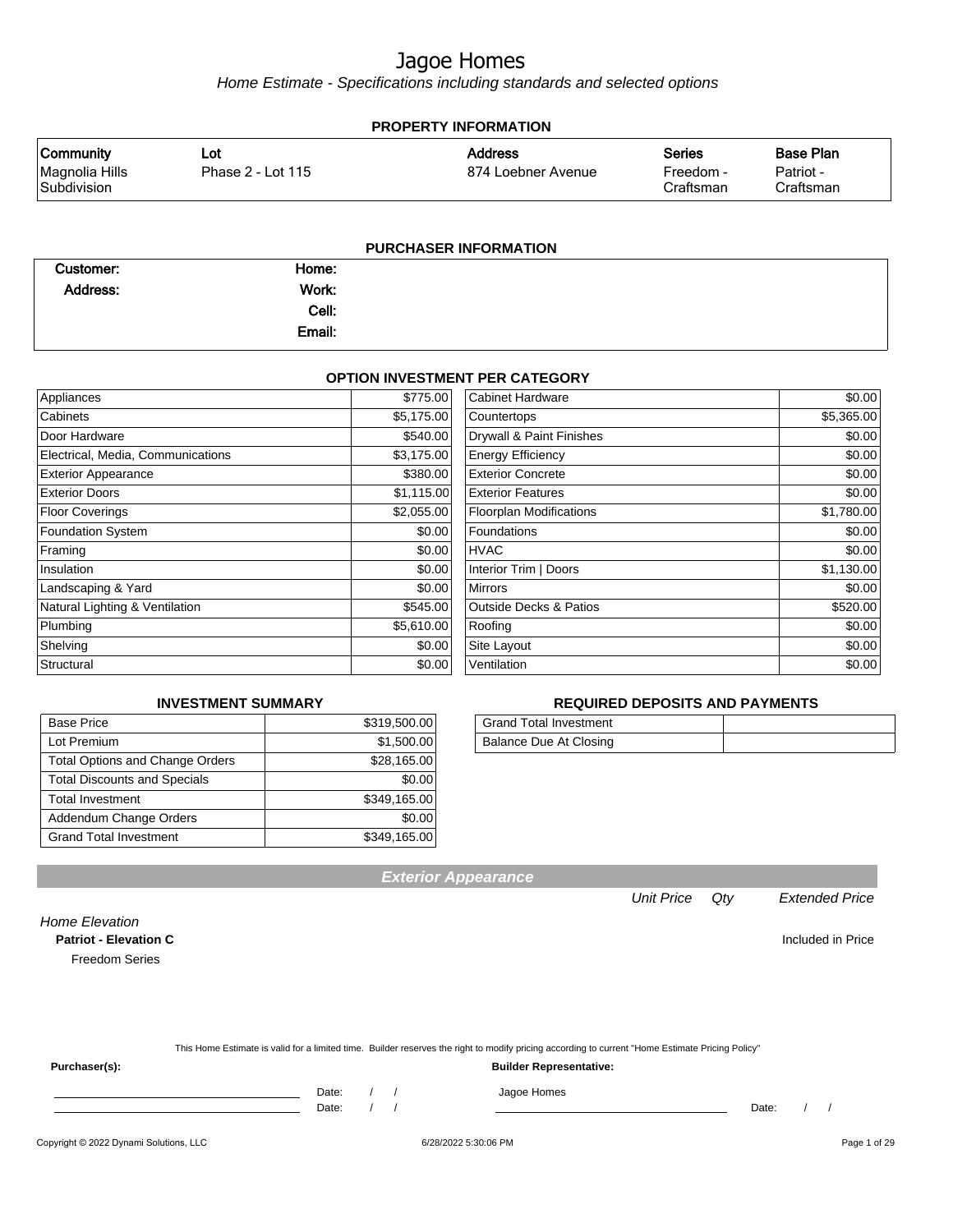|                                                                    |                                                                                                                                                                             |                                                      | <b>PROPERTY INFORMATION</b>                                                                                                                                                        |                                         |     |                                            |
|--------------------------------------------------------------------|-----------------------------------------------------------------------------------------------------------------------------------------------------------------------------|------------------------------------------------------|------------------------------------------------------------------------------------------------------------------------------------------------------------------------------------|-----------------------------------------|-----|--------------------------------------------|
| Community<br>Magnolia Hills<br>Subdivision                         | Lot<br>Phase 2 - Lot 115                                                                                                                                                    |                                                      | <b>Address</b><br>874 Loebner Avenue                                                                                                                                               | <b>Series</b><br>Freedom -<br>Craftsman |     | <b>Base Plan</b><br>Patriot -<br>Craftsman |
|                                                                    |                                                                                                                                                                             |                                                      | <b>Exterior Appearance</b>                                                                                                                                                         |                                         |     |                                            |
|                                                                    |                                                                                                                                                                             |                                                      |                                                                                                                                                                                    | <b>Unit Price</b>                       | Qty | <b>Extended Price</b>                      |
| <b>Home Exterior Brick</b><br><b>Brick Veneer Front - Per Plan</b> | Includes brick front of home. See plan for details. Does not include drop brick ledge.                                                                                      |                                                      |                                                                                                                                                                                    |                                         |     | Included in Price                          |
| <b>Brick Color</b>                                                 | Selected Brick Color: Brownstone                                                                                                                                            |                                                      |                                                                                                                                                                                    |                                         |     | Included in Price                          |
| Drop Brick Ledge<br>Drop Brick Ledge, Included                     |                                                                                                                                                                             |                                                      |                                                                                                                                                                                    |                                         |     | \$0.00                                     |
| <b>Brick Skirt</b><br><b>Brick Skirt</b>                           |                                                                                                                                                                             |                                                      |                                                                                                                                                                                    |                                         |     | \$0.00                                     |
| <b>Brick Color</b>                                                 | Selected Brick Color: Brownstone                                                                                                                                            |                                                      |                                                                                                                                                                                    |                                         |     | Included in Price                          |
| <b>Address Stone</b><br><b>Address Stone</b>                       |                                                                                                                                                                             |                                                      |                                                                                                                                                                                    |                                         |     | \$380.00                                   |
|                                                                    | stone. Location of address stone will be predetermined by builder.                                                                                                          |                                                      | Includes one 8"x16" address stone for front of the house. Street Number ONLY will be on the                                                                                        |                                         |     |                                            |
|                                                                    |                                                                                                                                                                             |                                                      | <b>Foundation System</b>                                                                                                                                                           |                                         |     |                                            |
|                                                                    |                                                                                                                                                                             |                                                      |                                                                                                                                                                                    | <b>Unit Price</b>                       | Qty | <b>Extended Price</b>                      |
| <b>Foundation System</b><br><b>Insulated Concrete Slab</b>         |                                                                                                                                                                             |                                                      |                                                                                                                                                                                    |                                         |     | Included in Price                          |
|                                                                    |                                                                                                                                                                             |                                                      | <b>Energy Efficiency</b>                                                                                                                                                           |                                         |     |                                            |
|                                                                    |                                                                                                                                                                             |                                                      |                                                                                                                                                                                    | <b>Unit Price</b>                       | Qty | <b>Extended Price</b>                      |
| <b>HERS Rating</b>                                                 | HERS Rated Home (Less than 85 Score)                                                                                                                                        |                                                      |                                                                                                                                                                                    |                                         |     | Included in Price                          |
|                                                                    | Note - Jagoe Homes receives all applicable rebates for energy efficiency, utilities,<br>manufacturers, etc. Rebates have been reflected as a discount in Base Price of Home |                                                      |                                                                                                                                                                                    |                                         |     |                                            |
|                                                                    |                                                                                                                                                                             |                                                      | <b>Floorplan Modifications</b>                                                                                                                                                     |                                         |     |                                            |
|                                                                    |                                                                                                                                                                             |                                                      |                                                                                                                                                                                    | <b>Unit Price</b>                       | Qty | <b>Extended Price</b>                      |
| <b>Floorplan Modifications</b><br>See plans for details.           | Home Office/Storage ILO Living Room                                                                                                                                         |                                                      |                                                                                                                                                                                    |                                         |     | \$1,780.00                                 |
|                                                                    | Relocate Storage Closet Door into Office<br>Relocate Storage Closet Door into the Office                                                                                    |                                                      |                                                                                                                                                                                    |                                         |     | \$0.00                                     |
| Purchaser(s):                                                      |                                                                                                                                                                             |                                                      | This Home Estimate is valid for a limited time. Builder reserves the right to modify pricing according to current "Home Estimate Pricing Policy"<br><b>Builder Representative:</b> |                                         |     |                                            |
|                                                                    |                                                                                                                                                                             | Date:<br>$\prime$<br>$\sqrt{2}$<br>$\prime$<br>Date: | Jagoe Homes                                                                                                                                                                        |                                         |     | Date:                                      |
| Copyright © 2022 Dynami Solutions, LLC                             |                                                                                                                                                                             |                                                      | 6/28/2022 5:30:06 PM                                                                                                                                                               |                                         |     | Page 2 of 29                               |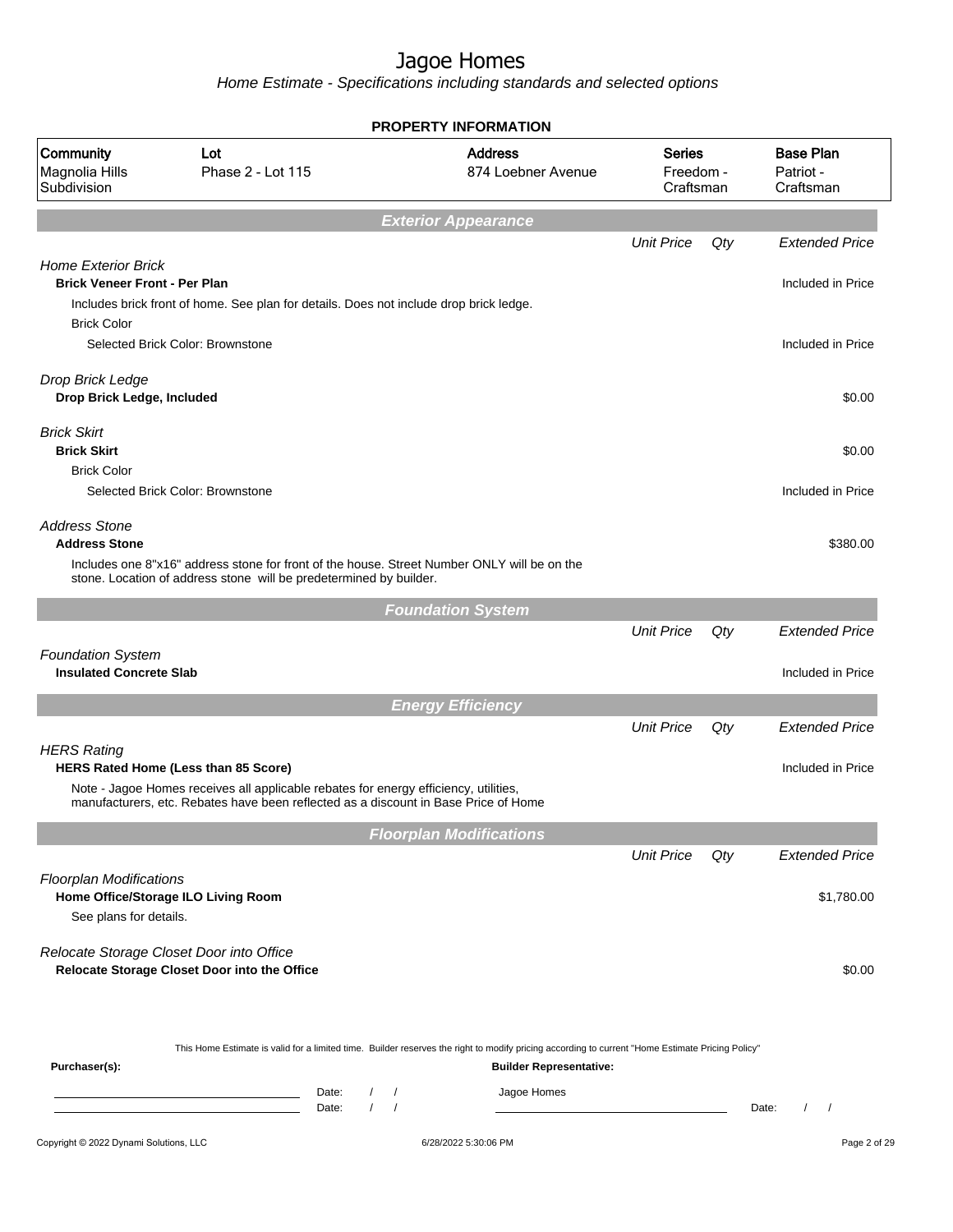Home Estimate - Specifications including standards and selected options

|                                                   |                                                                                                                                                                                      | <b>PROPERTY INFORMATION</b>          |                                         |     |                                                        |
|---------------------------------------------------|--------------------------------------------------------------------------------------------------------------------------------------------------------------------------------------|--------------------------------------|-----------------------------------------|-----|--------------------------------------------------------|
| Community<br>Magnolia Hills<br>Subdivision        | Lot<br>Phase 2 - Lot 115                                                                                                                                                             | <b>Address</b><br>874 Loebner Avenue | <b>Series</b><br>Freedom -<br>Craftsman |     | <b>Base Plan</b><br>Patriot -<br>Craftsman             |
|                                                   |                                                                                                                                                                                      | <b>Structural</b>                    |                                         |     |                                                        |
|                                                   |                                                                                                                                                                                      |                                      | <b>Unit Price</b>                       | Qty | <b>Extended Price</b>                                  |
| Concrete Slab<br>Barrier, Termite Warranty 1 year | Concrete Slab 4" thick (avg), 3500 psi, Slab fill 6" minimum, 6 mil polyethylene Vapor                                                                                               |                                      |                                         |     | Included in Price                                      |
| <b>Foundation Block</b>                           | Block Size - Dropped Brick Ledge 12"x8"x16" & 8"x8"x16"                                                                                                                              |                                      |                                         |     | \$0.00                                                 |
| <b>Foundation Drain</b>                           | <b>Foundation Drain - Gravel French Drain</b>                                                                                                                                        |                                      |                                         |     | Included in Price                                      |
|                                                   |                                                                                                                                                                                      | <b>Outside Decks &amp; Patios</b>    |                                         |     |                                                        |
| Finish                                            | Outside Retreat Concrete Patio or Covered Patio<br>12' Wide x 12' Deep Concrete Patio, 3500 psi                                                                                      |                                      | <b>Unit Price</b>                       | Qty | <b>Extended Price</b><br>\$520.00                      |
|                                                   | Selected Finish: Broom Finish                                                                                                                                                        |                                      |                                         |     | Included in Price                                      |
|                                                   |                                                                                                                                                                                      | <b>Exterior Doors</b>                |                                         |     |                                                        |
| Front Entry Door<br><b>Glass Pattern</b>          | HD Smooth Steel 3/0 Painted 4 Lite Hollister MHD-404-S04-1<br>Consult with Design Coordinator for Glass Pattern, Door Handle, and Paint Selections.<br>Selected Glass Pattern: Clear |                                      | <b>Unit Price</b>                       | Qty | <b>Extended Price</b><br>\$240.00<br>Included in Price |
| 16' Craftsman Garage Overhead Door                | Carriage House Stamped 16x7 Garage Door<br>CHI 5250   Stamped Carriage House Steel   Includes Decorative Hardware                                                                    |                                      |                                         |     | Included in Price                                      |
| Color<br>Selected Color: White                    |                                                                                                                                                                                      |                                      |                                         |     | Included in Price                                      |
| Dining Area Patio Door<br>Color                   | Vinyl 6/0 Sliding Door w/ NO Grilles, Screen, and 1/0 Transom<br>Vinyl 6/0 Sliding Door w/ NO Grilles, Screen, and 1/0 Transom                                                       |                                      |                                         |     | \$875.00                                               |
| Selected Color: White                             |                                                                                                                                                                                      |                                      |                                         |     | Included in Price                                      |
| Garage-to-Home Door                               | HD Steel Smooth 2 Panel Square 2/8 x 6/8 Door                                                                                                                                        |                                      |                                         |     | \$0.00                                                 |

This Home Estimate is valid for a limited time. Builder reserves the right to modify pricing according to current "Home Estimate Pricing Policy"

| Purchaser(s): |                |  | <b>Builder Representative:</b> |       |  |
|---------------|----------------|--|--------------------------------|-------|--|
|               | Date:<br>Date: |  | Jagoe Homes                    | Date: |  |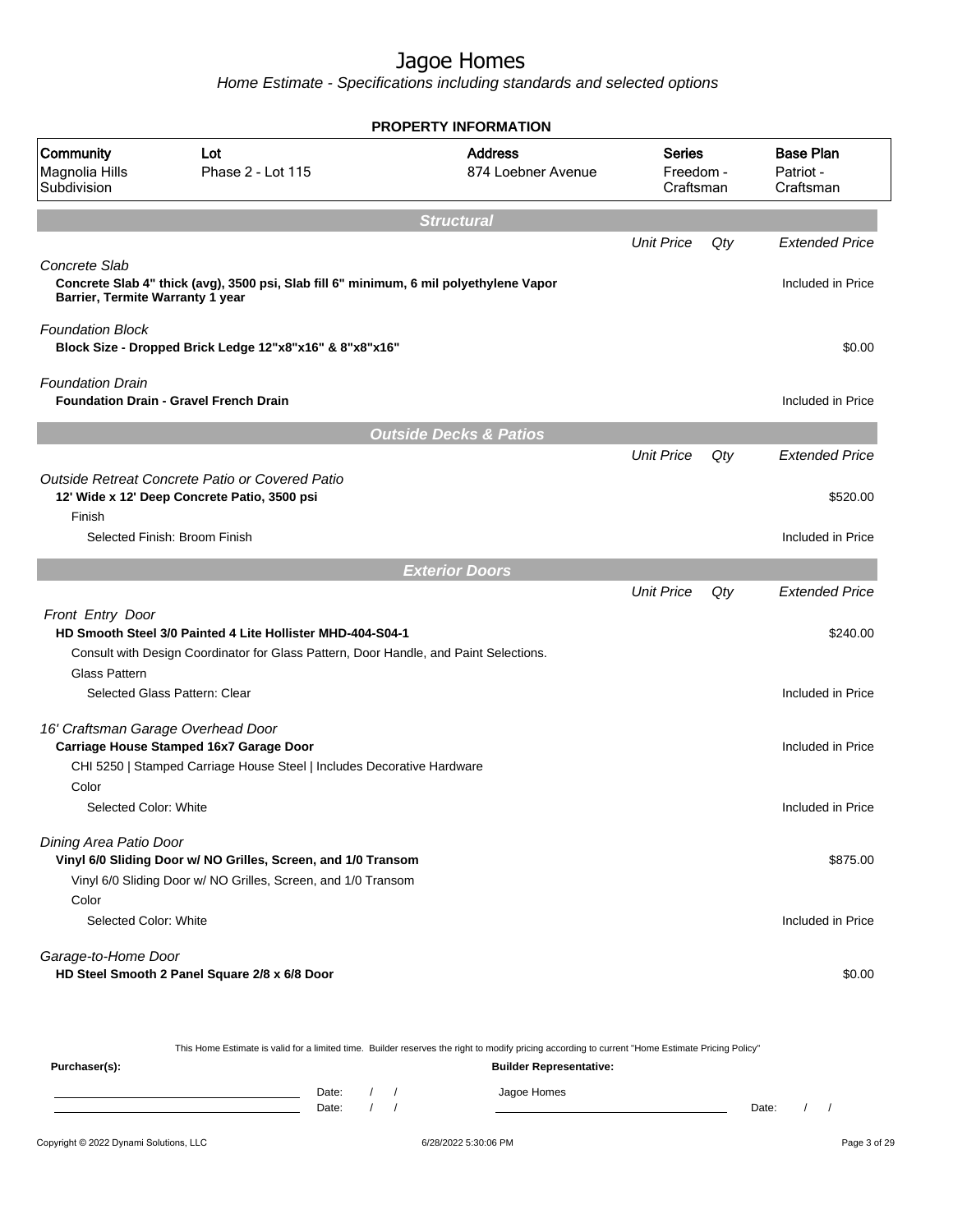Home Estimate - Specifications including standards and selected options

|                                            |                                                                                                                                                                                                                             | <b>PROPERTY INFORMATION</b>               |                                         |     |                                            |
|--------------------------------------------|-----------------------------------------------------------------------------------------------------------------------------------------------------------------------------------------------------------------------------|-------------------------------------------|-----------------------------------------|-----|--------------------------------------------|
| Community<br>Magnolia Hills<br>Subdivision | Lot<br>Phase 2 - Lot 115                                                                                                                                                                                                    | <b>Address</b><br>874 Loebner Avenue      | <b>Series</b><br>Freedom -<br>Craftsman |     | <b>Base Plan</b><br>Patriot -<br>Craftsman |
|                                            |                                                                                                                                                                                                                             | <b>Exterior Doors</b>                     |                                         |     |                                            |
| Garage-to-Home Door                        |                                                                                                                                                                                                                             |                                           | <b>Unit Price</b>                       | Qty | <b>Extended Price</b>                      |
| Smooth Finish<br><b>Primed for Paint</b>   | Interior Door Paint Selection unless otherwise Specified                                                                                                                                                                    |                                           |                                         |     |                                            |
| Garage Door Opener                         | Garage Door Opener(s) with 2 Transmitters                                                                                                                                                                                   |                                           |                                         |     | Included in Price                          |
|                                            |                                                                                                                                                                                                                             | <b>Natural Lighting &amp; Ventilation</b> |                                         |     |                                            |
|                                            |                                                                                                                                                                                                                             |                                           | <b>Unit Price</b>                       | Qty | <b>Extended Price</b>                      |
| <b>Entire Home Windows</b>                 | Vinyl Low E Single Hung Window w/ GBG & Half Screen                                                                                                                                                                         |                                           |                                         |     | Included in Price                          |
|                                            | Vinyl Low E Single Hung Window w/ GBG & Half Screen. Glass is Clear unless otherwise<br>noted. Grilles are between the glass. Grille patterns will differ based on Home Series. Please<br>confirm with New Home Consultant. |                                           |                                         |     |                                            |
| <b>Window Color</b>                        |                                                                                                                                                                                                                             |                                           |                                         |     |                                            |
|                                            | Selected Window Color: White Exterior/White Interior                                                                                                                                                                        |                                           |                                         |     | Included in Price                          |
| Entire Home Additional Windows             |                                                                                                                                                                                                                             |                                           |                                         |     |                                            |
| Screen                                     | Additional 4034 (approx 44" W x 73" H) Vinyl Low E Single Hung Window w/ GBG & Half                                                                                                                                         |                                           |                                         |     | \$545.00                                   |
|                                            | Vinyl Low E Single Hung Window w/ GBG & Half Screen. Grilles are between the glass. Grille<br>patterns will differ based on Home Series. Please confirm with New Home Consultant.                                           |                                           |                                         |     |                                            |
| (Bonus Room 3)                             | Technical Specification: This option is not available for the finished room over garage                                                                                                                                     |                                           |                                         |     |                                            |
| <b>Window Color</b>                        |                                                                                                                                                                                                                             |                                           |                                         |     |                                            |
|                                            | Selected Window Color: White                                                                                                                                                                                                |                                           |                                         |     | Included in Price                          |
|                                            | <b>Comments: Family Room</b>                                                                                                                                                                                                |                                           |                                         |     |                                            |
|                                            | Entire Home Extended Jambs and Casing<br>Extended Jambs and Casing (No Window Stool) Package for Windows                                                                                                                    |                                           |                                         |     | Included in Price                          |
|                                            | Includes extended jambs and casing on all additional windows                                                                                                                                                                |                                           |                                         |     |                                            |
|                                            | Extended Jambs and Casing for Additional Windows<br>Extended Jambs and Casing (No Window Stool) Package for Windows                                                                                                         |                                           |                                         |     | Included in Price                          |
|                                            | Includes extended jambs and casing on all additional windows                                                                                                                                                                |                                           |                                         |     |                                            |
|                                            |                                                                                                                                                                                                                             |                                           |                                         |     |                                            |
|                                            |                                                                                                                                                                                                                             |                                           |                                         |     |                                            |
|                                            |                                                                                                                                                                                                                             |                                           |                                         |     |                                            |

This Home Estimate is valid for a limited time. Builder reserves the right to modify pricing according to current "Home Estimate Pricing Policy"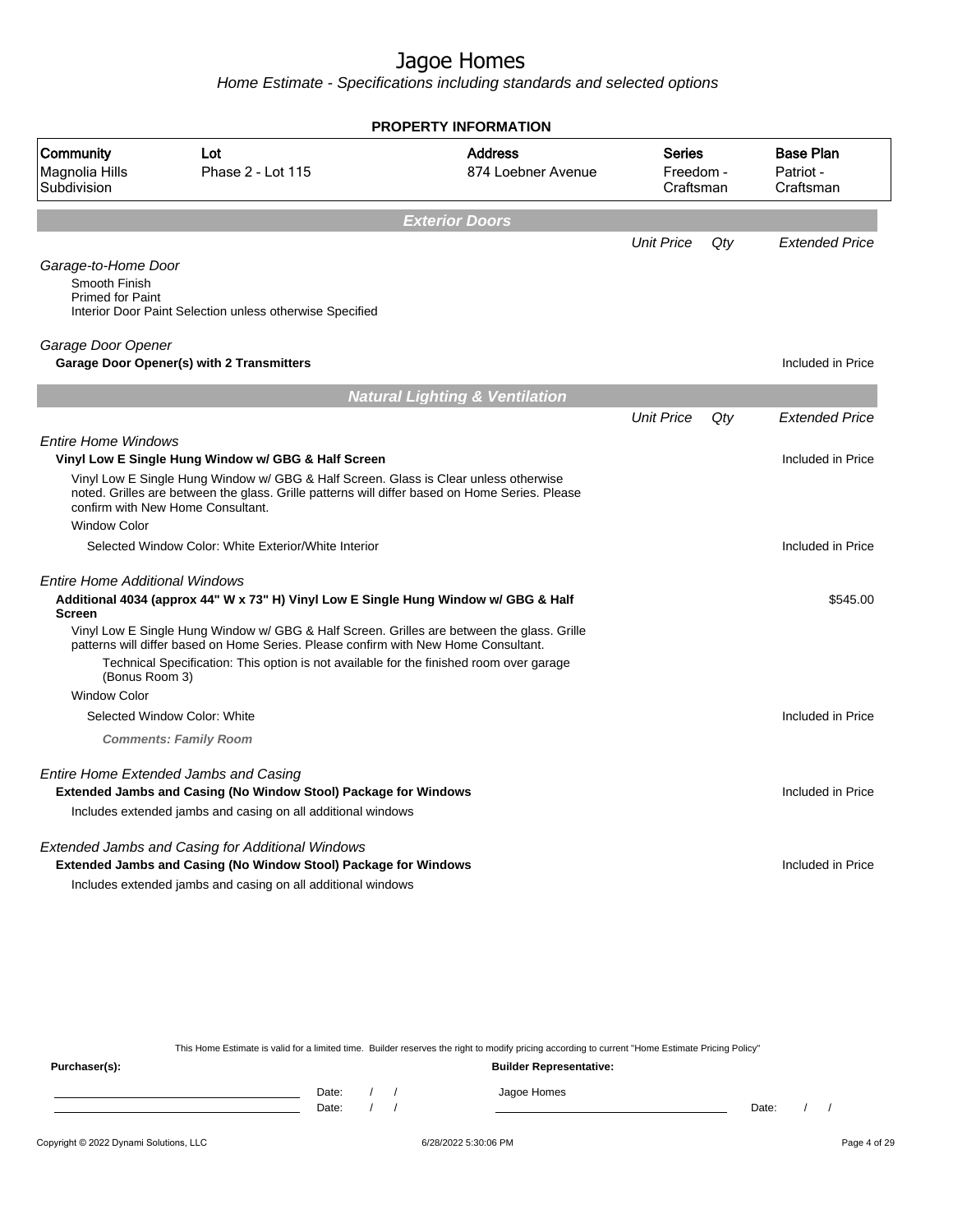|                                                                                 |                                                                                                                                                                       | PROPERTY INFORMATION                 |                                         |     |                                            |
|---------------------------------------------------------------------------------|-----------------------------------------------------------------------------------------------------------------------------------------------------------------------|--------------------------------------|-----------------------------------------|-----|--------------------------------------------|
| Community<br>Magnolia Hills<br>Subdivision                                      | Lot<br>Phase 2 - Lot 115                                                                                                                                              | <b>Address</b><br>874 Loebner Avenue | <b>Series</b><br>Freedom -<br>Craftsman |     | <b>Base Plan</b><br>Patriot -<br>Craftsman |
|                                                                                 |                                                                                                                                                                       | <b>Exterior Concrete</b>             |                                         |     |                                            |
|                                                                                 |                                                                                                                                                                       |                                      | <b>Unit Price</b>                       | Qty | <b>Extended Price</b>                      |
| <b>Exterior Concrete Driveway</b><br>Finish                                     | Driveway/Parking Double Garage: 16' 3" wide, 3500 psi                                                                                                                 |                                      |                                         |     | Included in Price                          |
|                                                                                 | Selected Finish: Broom Finish                                                                                                                                         |                                      |                                         |     | Included in Price                          |
|                                                                                 | Exterior Concrete - Front Porch & Sidewalk<br>Exterior Concrete - Front Porch & Sidewalk, 3500 psi                                                                    |                                      |                                         |     | Included in Price                          |
| Finish                                                                          | Selected Finish: Broom Finish                                                                                                                                         |                                      |                                         |     | Included in Price                          |
| <b>Exterior Concrete - City Sidewalk</b>                                        | Exterior Concrete - City Sidewalk, 3500 psi, Broom Finish                                                                                                             |                                      |                                         |     | Included in Price                          |
|                                                                                 |                                                                                                                                                                       | <b>Exterior Features</b>             |                                         |     |                                            |
|                                                                                 |                                                                                                                                                                       |                                      | <b>Unit Price</b>                       | Qty | <b>Extended Price</b>                      |
| <b>Exterior Siding</b><br>Color                                                 | <b>Exterior Portfolio - Double 4" Vinyl Siding</b>                                                                                                                    |                                      |                                         |     | Included in Price                          |
| Selected Color: Oceanside                                                       |                                                                                                                                                                       |                                      |                                         |     | Included in Price                          |
| Exterior Bracket/Corbel                                                         |                                                                                                                                                                       |                                      |                                         |     |                                            |
|                                                                                 | Exterior Bracket(s), Corbel(s) Painted                                                                                                                                |                                      |                                         |     | Included in Price                          |
| Color                                                                           |                                                                                                                                                                       |                                      |                                         |     |                                            |
|                                                                                 | Selected Color: SW7006 Extra White (White Coordinate)                                                                                                                 |                                      |                                         |     | Included in Price                          |
| <b>Exterior Decorative Siding</b><br><b>Exterior Portfolio Perfection Shake</b> |                                                                                                                                                                       |                                      |                                         |     | Included in Price                          |
| Color                                                                           | Perfection shingles have a more finished appearance than a hand-split shake. They are<br>patterned from #1 Red Cedar and offer a cleaner and more uniform appearance. |                                      |                                         |     |                                            |
| Selected Color: Slate                                                           |                                                                                                                                                                       |                                      |                                         |     | Included in Price                          |
|                                                                                 | Exterior Vertical Board & Batten Decorative Siding<br><b>Exterior Portfolio Vinyl Board and Batten</b>                                                                |                                      |                                         |     | Included in Price                          |
| replicate real cedar.<br>Color                                                  | Exterior Portfolio Vinyl Board and Batten features architecturally correct 10-inch boards that                                                                        |                                      |                                         |     |                                            |
| Selected Color: Graphite                                                        |                                                                                                                                                                       |                                      |                                         |     | Included in Price                          |

| This Home Estimate is valid for a limited time. Builder reserves the right to modify pricing according to current "Home Estimate Pricing Policy" |                                |       |  |  |             |       |  |  |
|--------------------------------------------------------------------------------------------------------------------------------------------------|--------------------------------|-------|--|--|-------------|-------|--|--|
| Purchaser(s):                                                                                                                                    | <b>Builder Representative:</b> |       |  |  |             |       |  |  |
|                                                                                                                                                  |                                | Date: |  |  | Jagoe Homes |       |  |  |
|                                                                                                                                                  |                                | Date: |  |  |             | Date: |  |  |
|                                                                                                                                                  |                                |       |  |  |             |       |  |  |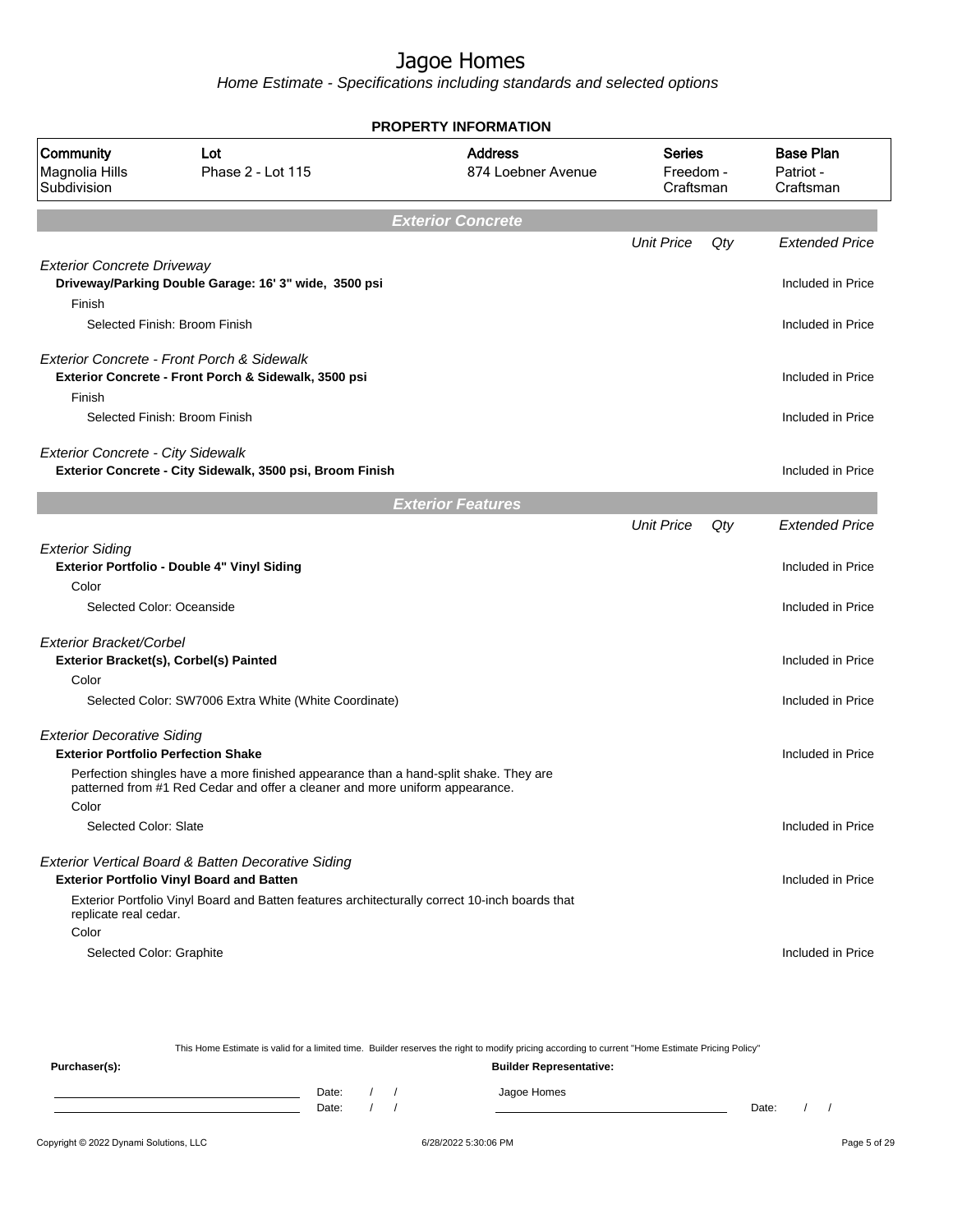|                                                       |                                                                                                                                                       | <b>PROPERTY INFORMATION</b>                                                                                                                      |                                         |                                            |
|-------------------------------------------------------|-------------------------------------------------------------------------------------------------------------------------------------------------------|--------------------------------------------------------------------------------------------------------------------------------------------------|-----------------------------------------|--------------------------------------------|
| Community<br>Magnolia Hills<br>Subdivision            | Lot<br>Phase 2 - Lot 115                                                                                                                              | <b>Address</b><br>874 Loebner Avenue                                                                                                             | <b>Series</b><br>Freedom -<br>Craftsman | <b>Base Plan</b><br>Patriot -<br>Craftsman |
|                                                       |                                                                                                                                                       | <b>Exterior Features</b>                                                                                                                         |                                         |                                            |
|                                                       |                                                                                                                                                       |                                                                                                                                                  | <b>Unit Price</b><br>$Q$ ty             | <b>Extended Price</b>                      |
| <b>Exterior Special Trim Areas</b><br>color selected. | Aluminum Wrapped Trim: Window Trim, Beams, Rake/Fascia, etc. Color will match Soffit<br>See plan for details. Color will match Soffit Color Selected. |                                                                                                                                                  |                                         | Included in Price                          |
| Exterior Vinyl Corner Trim(s)                         |                                                                                                                                                       |                                                                                                                                                  |                                         |                                            |
| <b>Vinyl Corner Trim(s)</b>                           |                                                                                                                                                       |                                                                                                                                                  |                                         | Included in Price                          |
| Color                                                 |                                                                                                                                                       |                                                                                                                                                  |                                         |                                            |
| Selected Color: White                                 |                                                                                                                                                       |                                                                                                                                                  |                                         | Included in Price                          |
| Fascia                                                |                                                                                                                                                       |                                                                                                                                                  |                                         |                                            |
| <b>Fascia Aluminum</b>                                |                                                                                                                                                       |                                                                                                                                                  |                                         | Included in Price                          |
|                                                       | Color will match Soffit Color Selected                                                                                                                |                                                                                                                                                  |                                         |                                            |
| Soffit                                                |                                                                                                                                                       |                                                                                                                                                  |                                         |                                            |
| Soffit - Continuous Perforated Vinyl                  |                                                                                                                                                       |                                                                                                                                                  |                                         | Included in Price                          |
| Color                                                 |                                                                                                                                                       |                                                                                                                                                  |                                         |                                            |
| Selected Color: White                                 |                                                                                                                                                       |                                                                                                                                                  |                                         | Included in Price                          |
| Gutter                                                |                                                                                                                                                       |                                                                                                                                                  |                                         |                                            |
| Gutters Aluminum 5" (.027 gauge)                      |                                                                                                                                                       |                                                                                                                                                  |                                         | Included in Price                          |
| Color                                                 |                                                                                                                                                       |                                                                                                                                                  |                                         |                                            |
| Selected Color: White                                 |                                                                                                                                                       |                                                                                                                                                  |                                         | Included in Price                          |
| Downspout                                             |                                                                                                                                                       |                                                                                                                                                  |                                         |                                            |
|                                                       | Downspouts Aluminum 3" x 2" (.027 gauge)                                                                                                              |                                                                                                                                                  |                                         | Included in Price                          |
| Splash Block                                          |                                                                                                                                                       |                                                                                                                                                  |                                         |                                            |
| Splash Blocks 24" precast concrete                    |                                                                                                                                                       |                                                                                                                                                  |                                         | Included in Price                          |
| <b>Front Porch Post</b>                               |                                                                                                                                                       |                                                                                                                                                  |                                         |                                            |
|                                                       | Front Porch Column(s) Size & Type per plan, Painted                                                                                                   |                                                                                                                                                  |                                         | Included in Price                          |
|                                                       | Placement predetermined. Check plan for details.                                                                                                      |                                                                                                                                                  |                                         |                                            |
| Color                                                 |                                                                                                                                                       |                                                                                                                                                  |                                         |                                            |
|                                                       | Selected Color: SW7006 Extra White                                                                                                                    |                                                                                                                                                  |                                         | Included in Price                          |
| Flashing                                              |                                                                                                                                                       |                                                                                                                                                  |                                         |                                            |
| <b>Flashing see Plan Detail</b>                       |                                                                                                                                                       |                                                                                                                                                  |                                         | Included in Price                          |
| <b>Exterior Mailbox</b>                               |                                                                                                                                                       |                                                                                                                                                  |                                         |                                            |
|                                                       | <b>Centralized Mailbox - Cluster Box Unit</b>                                                                                                         |                                                                                                                                                  |                                         | \$0.00                                     |
|                                                       |                                                                                                                                                       |                                                                                                                                                  |                                         |                                            |
|                                                       |                                                                                                                                                       | This Home Estimate is valid for a limited time. Builder reserves the right to modify pricing according to current "Home Estimate Pricing Policy" |                                         |                                            |
| Purchaser(s):                                         |                                                                                                                                                       | <b>Builder Representative:</b>                                                                                                                   |                                         |                                            |
|                                                       | Date:                                                                                                                                                 | Jagoe Homes                                                                                                                                      |                                         |                                            |
|                                                       | Date:                                                                                                                                                 |                                                                                                                                                  |                                         | Date:<br>$\sqrt{2}$                        |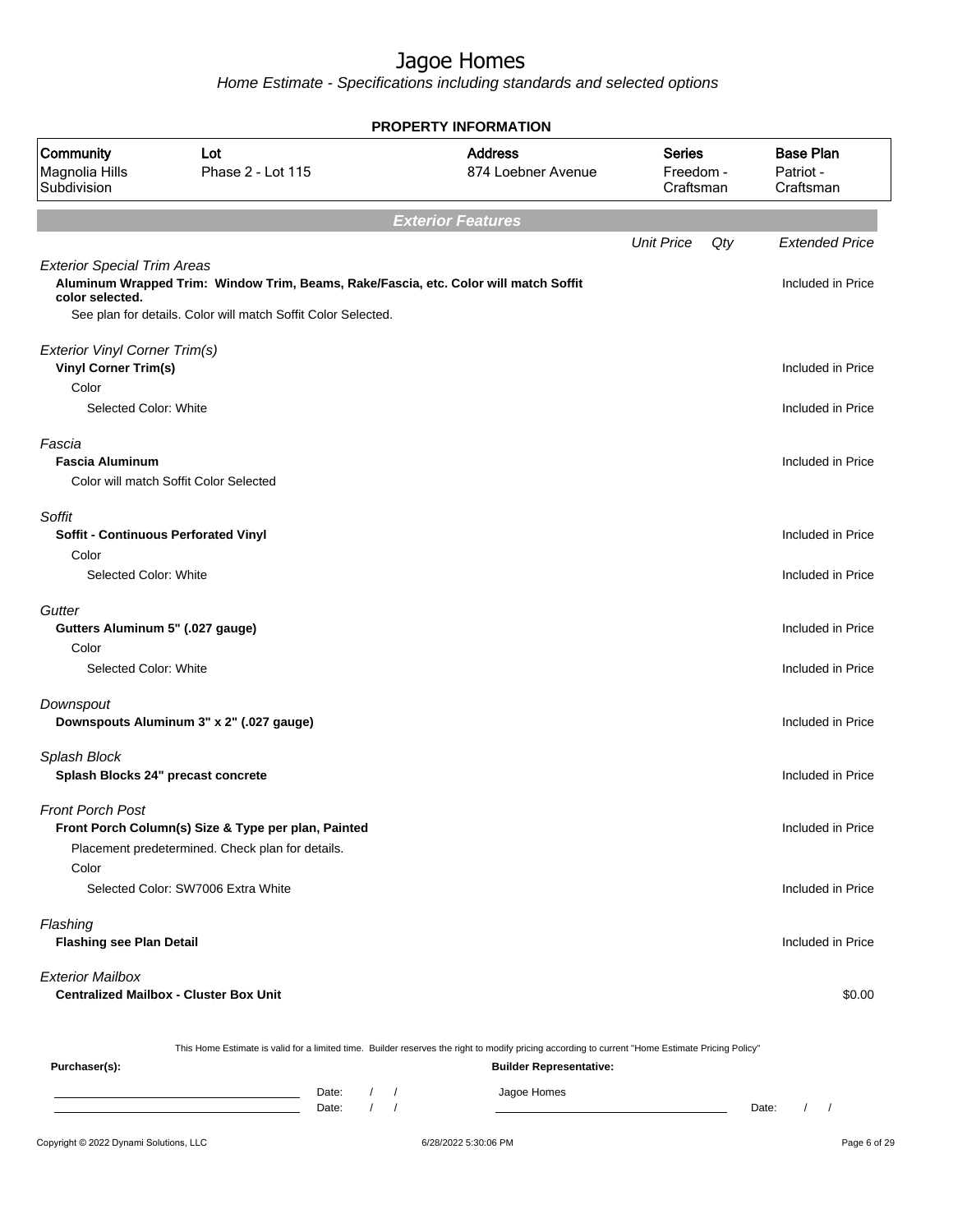|                                                                             |                                                                                                                                  | <b>PROPERTY INFORMATION</b>                                                                                                                                                        |                                         |     |                                            |
|-----------------------------------------------------------------------------|----------------------------------------------------------------------------------------------------------------------------------|------------------------------------------------------------------------------------------------------------------------------------------------------------------------------------|-----------------------------------------|-----|--------------------------------------------|
| Community<br>Magnolia Hills<br>Subdivision                                  | Lot<br>Phase 2 - Lot 115                                                                                                         | <b>Address</b><br>874 Loebner Avenue                                                                                                                                               | <b>Series</b><br>Freedom -<br>Craftsman |     | <b>Base Plan</b><br>Patriot -<br>Craftsman |
|                                                                             |                                                                                                                                  | <b>Roofing</b>                                                                                                                                                                     |                                         |     |                                            |
|                                                                             |                                                                                                                                  |                                                                                                                                                                                    | <b>Unit Price</b>                       | Qty | <b>Extended Price</b>                      |
| <b>Roof Felt</b>                                                            | Synthetic Underlayment or Felt, Aluminum Drip Edge                                                                               |                                                                                                                                                                                    |                                         |     | Included in Price                          |
| <b>Roof Shingles</b>                                                        | 30 Year GAF Dimensional Roof Shingles                                                                                            |                                                                                                                                                                                    |                                         |     | Included in Price                          |
| <b>Roofing Color</b>                                                        | Selected Roofing Color: Charcoal                                                                                                 |                                                                                                                                                                                    |                                         |     | Included in Price                          |
| Roof Valley Material<br>Ice and Water Shield or Equivalent                  |                                                                                                                                  |                                                                                                                                                                                    |                                         |     | Included in Price                          |
| Roof Flashing<br>Roof Flashing- required by design                          |                                                                                                                                  |                                                                                                                                                                                    |                                         |     | Included in Price                          |
|                                                                             |                                                                                                                                  | <b>Insulation</b>                                                                                                                                                                  |                                         |     |                                            |
|                                                                             |                                                                                                                                  |                                                                                                                                                                                    | <b>Unit Price</b>                       | Qty | <b>Extended Price</b>                      |
| <b>Entire Home Foundation Insulation</b>                                    | Foundation Perimeter 1"x24" Styrofoam R5.0                                                                                       |                                                                                                                                                                                    |                                         |     | Included in Price                          |
| Living Area Wall Insulation                                                 | Living Area Walls R15 Fiberglass Blown-In &/or Batt Wall System                                                                  |                                                                                                                                                                                    |                                         |     | Included in Price                          |
| Living Area Ceiling Insulation                                              | Living Area Flat Ceiling R38 (Average) Blown-In Fiberglass                                                                       |                                                                                                                                                                                    |                                         |     | Included in Price                          |
|                                                                             |                                                                                                                                  | <b>Drywall &amp; Paint Finishes</b>                                                                                                                                                |                                         |     |                                            |
|                                                                             |                                                                                                                                  |                                                                                                                                                                                    | <b>Unit Price</b>                       | Qty | <b>Extended Price</b>                      |
| Interior Home Wall Finish                                                   | 1/2" Drywall   Finished, Primed, & Painted Smooth                                                                                |                                                                                                                                                                                    |                                         |     | Included in Price                          |
| <b>Interior Home Ceiling Finish</b><br><b>Drywall   Textured Throughout</b> | 1/2in Structural or 5/8in Drywall   Stomped Texture   White                                                                      |                                                                                                                                                                                    |                                         |     | Included in Price                          |
| Garage Drywall and Finish Application                                       | Two Car Garage   Drywall, Prime, & Paint<br>Entire Home Paint Color used unless otherwise specified under Additional Paint Color |                                                                                                                                                                                    |                                         |     | Included in Price                          |
|                                                                             |                                                                                                                                  |                                                                                                                                                                                    |                                         |     |                                            |
| <b>Mechanical Storage</b><br><b>Unfinished Drywall</b>                      |                                                                                                                                  |                                                                                                                                                                                    |                                         |     | Included in Price                          |
| Purchaser(s):                                                               |                                                                                                                                  | This Home Estimate is valid for a limited time. Builder reserves the right to modify pricing according to current "Home Estimate Pricing Policy"<br><b>Builder Representative:</b> |                                         |     |                                            |
|                                                                             | Date:<br>$\left  \right $<br><u> 1980 - Johann Barn, amerikansk politiker (</u><br>$\sqrt{ }$<br>Date:                           | Jagoe Homes<br>$\sqrt{ }$                                                                                                                                                          |                                         |     | Date:<br>$\left  \right $                  |
| Copyright © 2022 Dynami Solutions, LLC                                      |                                                                                                                                  | 6/28/2022 5:30:06 PM                                                                                                                                                               |                                         |     | Page 7 of 29                               |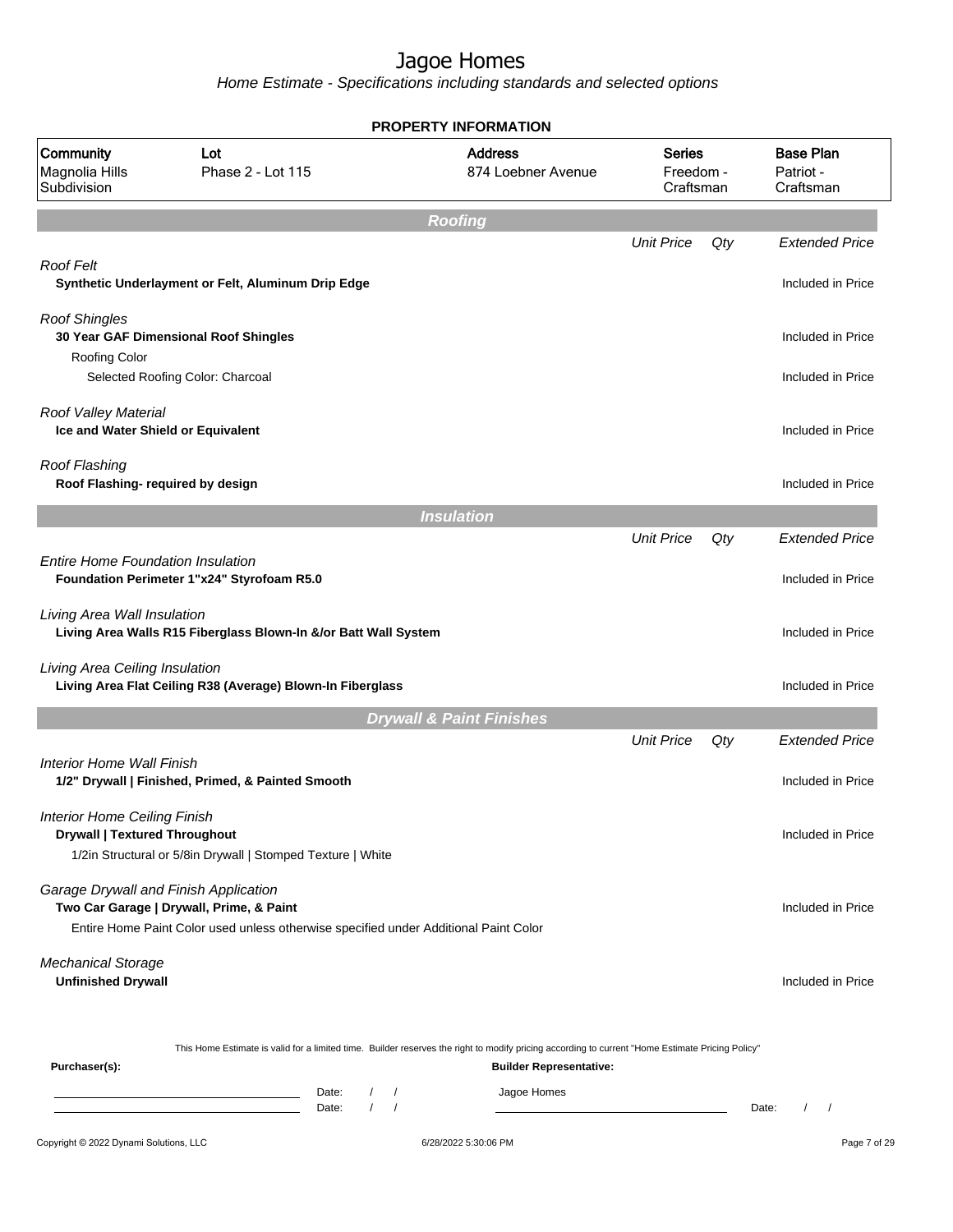Home Estimate - Specifications including standards and selected options

|                                                                                                  |                                                                                                                                                                                                                                              | <b>PROPERTY INFORMATION</b>          |                                         |     |                                            |
|--------------------------------------------------------------------------------------------------|----------------------------------------------------------------------------------------------------------------------------------------------------------------------------------------------------------------------------------------------|--------------------------------------|-----------------------------------------|-----|--------------------------------------------|
| Community<br>Magnolia Hills<br>Subdivision                                                       | Lot<br>Phase 2 - Lot 115                                                                                                                                                                                                                     | <b>Address</b><br>874 Loebner Avenue | <b>Series</b><br>Freedom -<br>Craftsman |     | <b>Base Plan</b><br>Patriot -<br>Craftsman |
|                                                                                                  |                                                                                                                                                                                                                                              | <b>Drywall &amp; Paint Finishes</b>  |                                         |     |                                            |
|                                                                                                  |                                                                                                                                                                                                                                              |                                      | <b>Unit Price</b>                       | Qty | <b>Extended Price</b>                      |
| <b>Interior Wall Surfaces Paint</b>                                                              |                                                                                                                                                                                                                                              |                                      |                                         |     |                                            |
|                                                                                                  | <b>Sherwin Williams Duration Latex   Flat</b>                                                                                                                                                                                                |                                      |                                         |     | Included in Price                          |
| Color                                                                                            |                                                                                                                                                                                                                                              |                                      |                                         |     |                                            |
| Sheen                                                                                            | Selected Color: SW7043 Worldly Gray                                                                                                                                                                                                          |                                      |                                         |     | Included in Price                          |
| Selected Sheen: Flat                                                                             |                                                                                                                                                                                                                                              |                                      |                                         |     | Included in Price                          |
| Interior Trim & Door Paint<br>Color                                                              | Trim & Door   Sherwin Williams ProClassic Waterborne Acrylic   Semi-Gloss                                                                                                                                                                    |                                      |                                         |     | Included in Price                          |
|                                                                                                  | Selected Color: SW7006 Extra White                                                                                                                                                                                                           |                                      |                                         |     | Included in Price                          |
| <b>Exterior Door Paint</b><br><b>Exterior Door Color   Latex</b><br>painted Interior Trim Color. | Paint color for all HINGED Exterior Doors, Including Front Door. Interior of door will be                                                                                                                                                    |                                      |                                         |     | Included in Price                          |
|                                                                                                  | Color Requests outside of Available Personal Options will be subject to approval.                                                                                                                                                            |                                      |                                         |     |                                            |
| Color                                                                                            | Selected Color: SW7006 Extra White                                                                                                                                                                                                           |                                      |                                         |     | Included in Price                          |
|                                                                                                  |                                                                                                                                                                                                                                              | <b>Interior Trim / Doors</b>         |                                         |     |                                            |
|                                                                                                  |                                                                                                                                                                                                                                              |                                      | <b>Unit Price</b>                       | Qty | <b>Extended Price</b>                      |
| <b>Entire Home Interior Doors</b><br>Smooth Finish<br><b>Primed for Paint</b>                    | Interior Door Units, Hollow Core, 6/8 Tall, 2 Panel Square, Smooth                                                                                                                                                                           |                                      |                                         |     | \$0.00                                     |
| Baseboard 4 1/4"                                                                                 | Entire Home Craftsman Style Trim Package<br>Craftsman Interior Flat Door Casing 3 1/2", Interior Flat Window Trim 3 1/2", Interior Flat<br>Door & Window Casing: 3 1/2" 1015M   Base: 4 1/4"<br>Base installed in Finished Living Areas Only |                                      |                                         |     | \$1,130.00                                 |

**PROPERTY INFORMATION**

This Home Estimate is valid for a limited time. Builder reserves the right to modify pricing according to current "Home Estimate Pricing Policy"

**Purchaser(s): Builder Representative:** Date: / / Jagoe Homes<br>Date: / / Jagoe Homes Date: / / **Date: / / 2006** Date: / / / Date: / / / Date: / / / 2006 Date: / / / 2006 Date: / / / 2006 Date: / / / 2006 Date: / / / 2007 Date: / / / 2007 Date: / / / 2007 Date: / / / 2007 Date: / / / 2007 Date: / / / 2007 D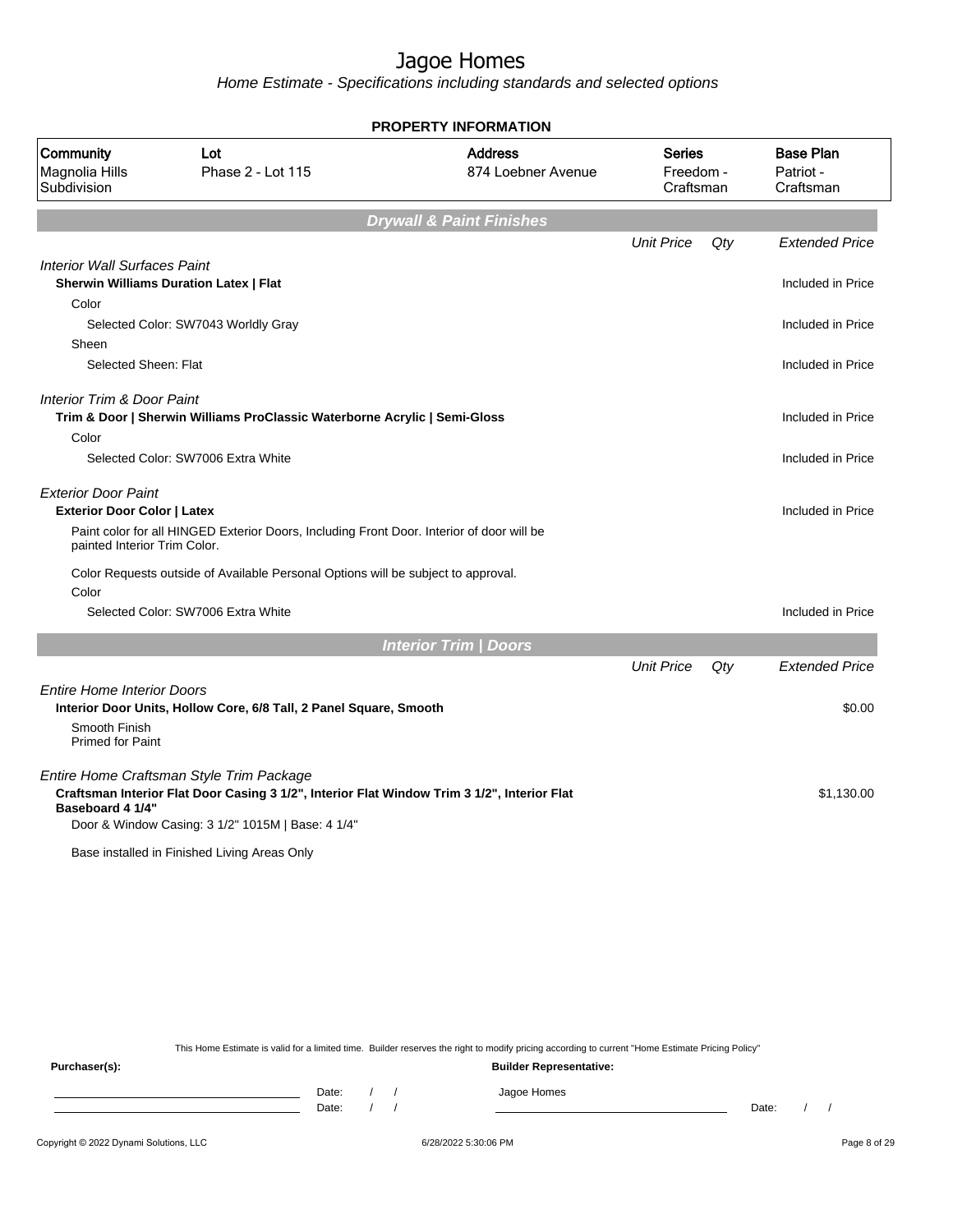|                                                                  |                                                                                                                                                                                             | <b>PROPERTY INFORMATION</b>          |                                  |     |                                            |
|------------------------------------------------------------------|---------------------------------------------------------------------------------------------------------------------------------------------------------------------------------------------|--------------------------------------|----------------------------------|-----|--------------------------------------------|
| Community<br>Magnolia Hills<br>Subdivision                       | Lot<br>Phase 2 - Lot 115                                                                                                                                                                    | <b>Address</b><br>874 Loebner Avenue | Series<br>Freedom -<br>Craftsman |     | <b>Base Plan</b><br>Patriot -<br>Craftsman |
|                                                                  |                                                                                                                                                                                             | <b>Door Hardware</b>                 |                                  |     |                                            |
|                                                                  |                                                                                                                                                                                             |                                      | <b>Unit Price</b>                | Qty | <b>Extended Price</b>                      |
| <b>Front Door Handleset</b>                                      | Kwikset   Amador Handleset   Exterior Trim Kit Included                                                                                                                                     |                                      |                                  |     | \$150.00                                   |
| and Hinges of Front Door.                                        | Includes (1) Exterior Handleset and (1) Interior Door Hardware, to match Exterior Door<br>Hardware Selection Style. Finish selection will be indicated below for Interior Door Hardware     |                                      |                                  |     |                                            |
| Front Door Handle Set Finish                                     |                                                                                                                                                                                             |                                      |                                  |     |                                            |
|                                                                  | Selected Front Door Handle Set Finish: Satin Nickel                                                                                                                                         |                                      |                                  |     | Included in Price                          |
| Hinge & Interior Hardware Finish                                 |                                                                                                                                                                                             |                                      |                                  |     |                                            |
|                                                                  | Selected Hinge & Interior Hardware Finish: Match Exterior Handleset - Satin Nickel                                                                                                          |                                      |                                  |     | Included in Price                          |
| <b>Home Exterior Door Hardware</b><br>Kwikset   Ladera Lever     |                                                                                                                                                                                             |                                      |                                  |     | \$60.00                                    |
| Finish                                                           | Includes Front Door (if Front Door Handleset is not selected) Garage to Home Door and any<br>Hinged Patio or Service Door selected in the HE.                                               |                                      |                                  |     |                                            |
|                                                                  | Selected Finish: Satin Nickel                                                                                                                                                               |                                      |                                  |     | Included in Price                          |
| <b>Entire Home Interior Door Locks</b><br>Kwikset   Ladera Lever |                                                                                                                                                                                             |                                      |                                  |     | \$330.00                                   |
| Includes all Interior Doors                                      |                                                                                                                                                                                             |                                      |                                  |     |                                            |
| Finish                                                           |                                                                                                                                                                                             |                                      |                                  |     |                                            |
|                                                                  | Selected Finish: Satin Nickel                                                                                                                                                               |                                      |                                  |     | Included in Price                          |
| Door Stops                                                       |                                                                                                                                                                                             |                                      |                                  |     |                                            |
|                                                                  | Hardware-Spring & Hinge Door Stops                                                                                                                                                          |                                      |                                  |     | Included in Price                          |
|                                                                  |                                                                                                                                                                                             | <b>Cabinets</b>                      |                                  |     |                                            |
|                                                                  |                                                                                                                                                                                             |                                      | <b>Unit Price</b>                | Qty | <b>Extended Price</b>                      |
| Kitchen Cabinet Design Options                                   |                                                                                                                                                                                             |                                      |                                  |     |                                            |
| <b>Upgraded Kitchen Layout</b>                                   |                                                                                                                                                                                             |                                      |                                  |     | \$2,795.00                                 |
| run.                                                             | 42" Wall Cabinets Base will return in L shape on rear exterior wall w/Triple Window centered<br>on Kitchen Sink. Adds (3) Floating Wall Shelves to match Kitchen Cabinets at end of L shape |                                      |                                  |     |                                            |
| w/Crown Mould.                                                   | Technical Specification: Change existing layout of Wall Cabinets to 42" Tall Straight Lay                                                                                                   |                                      |                                  |     |                                            |
| <b>Kitchen Cabinets</b>                                          | Brellin Purestyle Full Overlay Laminate Cabinets w/ Floating Shelves                                                                                                                        |                                      |                                  |     | \$1,730.00                                 |
| Full Overlay Shaker Door                                         |                                                                                                                                                                                             |                                      |                                  |     |                                            |
| Color                                                            |                                                                                                                                                                                             |                                      |                                  |     |                                            |
| Selected Color: White                                            |                                                                                                                                                                                             |                                      |                                  |     | Included in Price                          |
|                                                                  |                                                                                                                                                                                             |                                      |                                  |     |                                            |
| Purchaser(s):                                                    | This Home Estimate is valid for a limited time. Builder reserves the right to modify pricing according to current "Home Estimate Pricing Policy"                                            | <b>Builder Representative:</b>       |                                  |     |                                            |
|                                                                  |                                                                                                                                                                                             |                                      |                                  |     |                                            |
|                                                                  | Date:<br>$\frac{1}{2}$<br>the control of the control of the control of the control of the control of<br>$\frac{1}{2}$                                                                       | Jagoe Homes                          |                                  |     |                                            |
|                                                                  | Date:                                                                                                                                                                                       |                                      |                                  |     | $\frac{1}{2}$<br>Date:                     |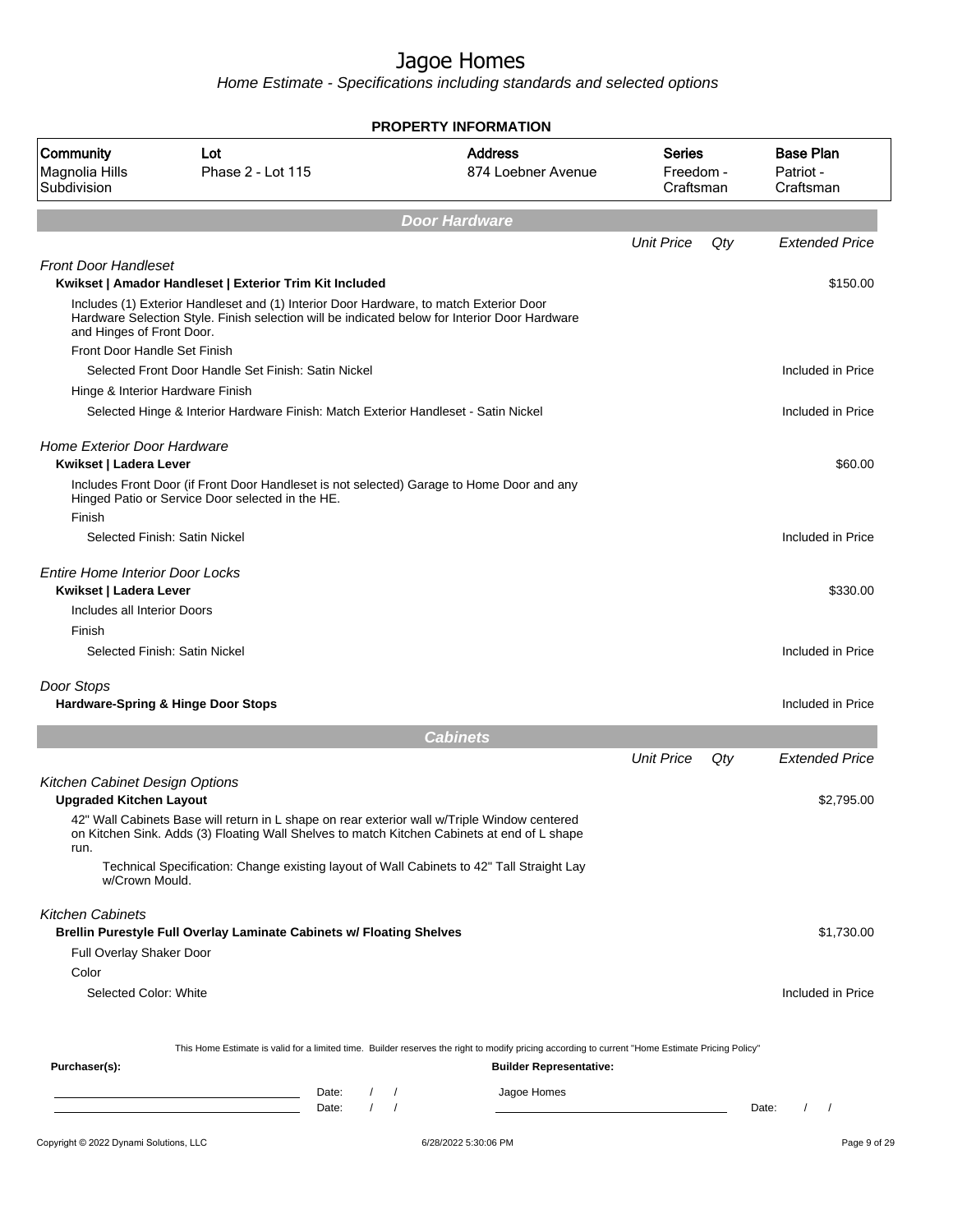Home Estimate - Specifications including standards and selected options

|                                                            |                                                | <b>PROPERTY INFORMATION</b>          |                                         |     |                                            |
|------------------------------------------------------------|------------------------------------------------|--------------------------------------|-----------------------------------------|-----|--------------------------------------------|
| Community<br>Magnolia Hills<br>Subdivision                 | Lot<br>Phase 2 - Lot 115                       | <b>Address</b><br>874 Loebner Avenue | <b>Series</b><br>Freedom -<br>Craftsman |     | <b>Base Plan</b><br>Patriot -<br>Craftsman |
|                                                            |                                                | <b>Cabinets</b>                      |                                         |     |                                            |
|                                                            |                                                |                                      | <b>Unit Price</b>                       | Qty | <b>Extended Price</b>                      |
| <b>Owners Bath Cabinets</b>                                | <b>Brellin Full Overlay Purestyle Laminate</b> |                                      |                                         |     | \$290.00                                   |
| Finish                                                     |                                                |                                      |                                         |     |                                            |
| Selected Finish: White                                     |                                                |                                      |                                         |     | Included in Price                          |
| Vanity Height                                              | Selected Vanity Height: Raised - 35"           |                                      |                                         |     | \$70.00                                    |
|                                                            |                                                |                                      |                                         |     |                                            |
| <b>Bath 2 Cabinets</b>                                     |                                                |                                      |                                         |     |                                            |
|                                                            | <b>Brellin Full Overlay Purestyle Laminate</b> |                                      |                                         |     | \$220.00                                   |
| Finish                                                     |                                                |                                      |                                         |     |                                            |
| Selected Finish: White                                     |                                                |                                      |                                         |     | Included in Price                          |
| Vanity Height                                              |                                                |                                      |                                         |     |                                            |
|                                                            | Selected Vanity Height: Raised - 35"           |                                      |                                         |     | \$70.00                                    |
|                                                            |                                                | <b>Cabinet Hardware</b>              |                                         |     |                                            |
|                                                            |                                                |                                      | <b>Unit Price</b>                       | Qty | <b>Extended Price</b>                      |
| <b>Kitchen Cabinet Hardware</b><br><b>Betty Collection</b> |                                                |                                      |                                         |     | Included in Price                          |
| <b>Cabinet Door Hardware</b>                               |                                                |                                      |                                         |     |                                            |
|                                                            | Selected Cabinet Door Hardware: 128mm          |                                      |                                         |     | Included in Price                          |
| <b>Cabinet Drawer Hardware</b>                             |                                                |                                      |                                         |     |                                            |
|                                                            | Selected Cabinet Drawer Hardware: 128mm        |                                      |                                         |     | Included in Price                          |
| Finish                                                     |                                                |                                      |                                         |     |                                            |
|                                                            | Selected Finish: Polished Chrome               |                                      |                                         |     | Included in Price                          |
| Owner's Bath Cabinet Hardware                              |                                                |                                      |                                         |     |                                            |
| <b>Betty Collection</b>                                    |                                                |                                      |                                         |     | Included in Price                          |
| <b>Cabinet Door Hardware</b>                               |                                                |                                      |                                         |     |                                            |
|                                                            | Selected Cabinet Door Hardware: 128mm          |                                      |                                         |     | Included in Price                          |
| <b>Cabinet Drawer Hardware</b>                             |                                                |                                      |                                         |     |                                            |
|                                                            | Selected Cabinet Drawer Hardware: 96mm         |                                      |                                         |     | Included in Price                          |
| Finish                                                     |                                                |                                      |                                         |     |                                            |
|                                                            | Selected Finish: Polished Chrome               |                                      |                                         |     | Included in Price                          |
| <b>Bath 2 Cabinet Hardware</b>                             |                                                |                                      |                                         |     |                                            |
| <b>Betty Collection</b>                                    |                                                |                                      |                                         |     | Included in Price                          |
| <b>Cabinet Door Hardware</b>                               |                                                |                                      |                                         |     |                                            |
|                                                            | Selected Cabinet Door Hardware: 128mm          |                                      |                                         |     | Included in Price                          |
|                                                            |                                                |                                      |                                         |     |                                            |

This Home Estimate is valid for a limited time. Builder reserves the right to modify pricing according to current "Home Estimate Pricing Policy"

| Purchaser(s): |                |  | <b>Builder Representative:</b> |       |  |
|---------------|----------------|--|--------------------------------|-------|--|
|               | Date:<br>Date: |  | Jagoe Homes                    | Date: |  |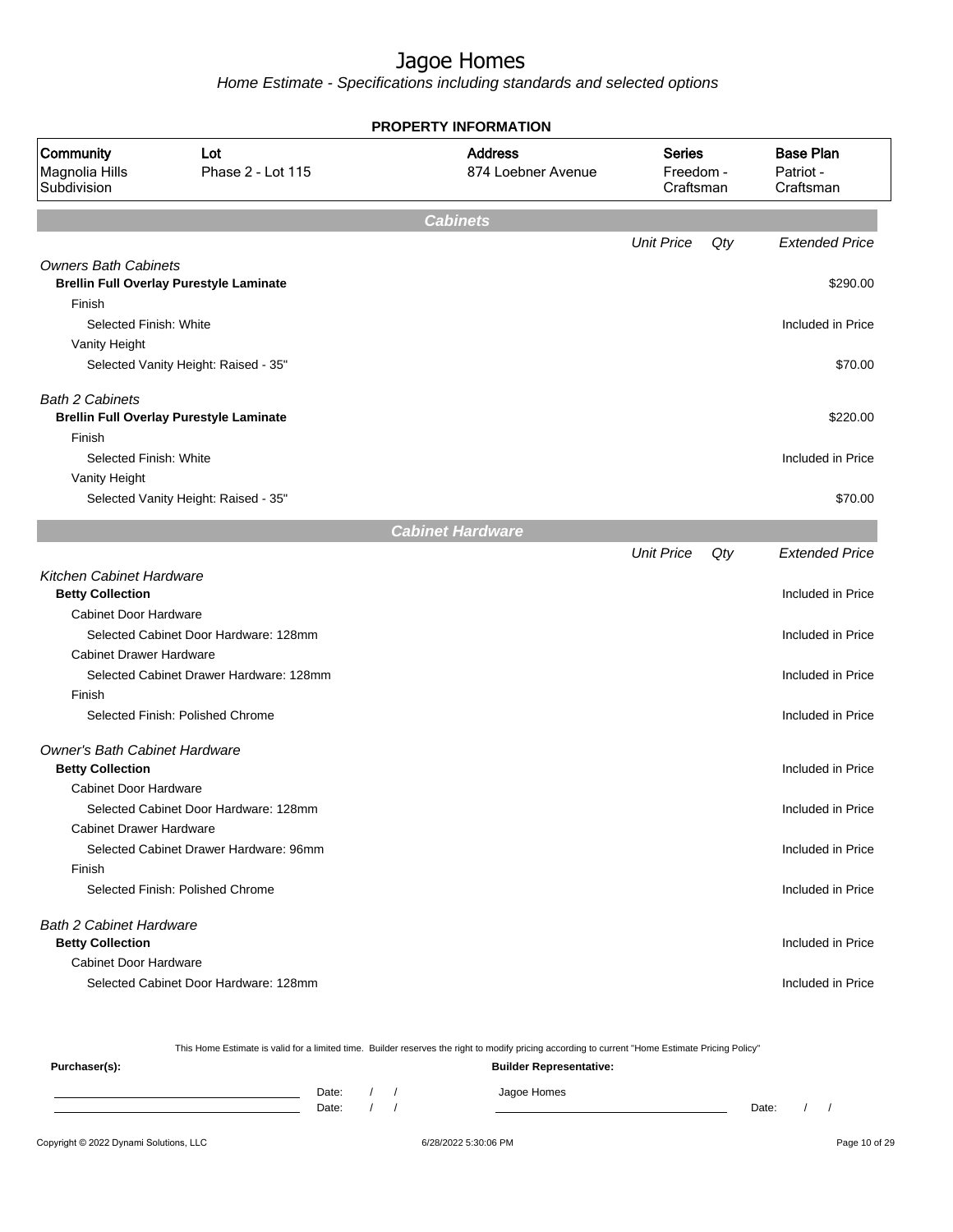Home Estimate - Specifications including standards and selected options

|                                                                  |                                                                                                                                                                                                                                                                                                                                                                                              | <b>PROPERTY INFORMATION</b>          |                                         |     |                                            |
|------------------------------------------------------------------|----------------------------------------------------------------------------------------------------------------------------------------------------------------------------------------------------------------------------------------------------------------------------------------------------------------------------------------------------------------------------------------------|--------------------------------------|-----------------------------------------|-----|--------------------------------------------|
| Community<br>Magnolia Hills<br>Subdivision                       | Lot<br>Phase 2 - Lot 115                                                                                                                                                                                                                                                                                                                                                                     | <b>Address</b><br>874 Loebner Avenue | <b>Series</b><br>Freedom -<br>Craftsman |     | <b>Base Plan</b><br>Patriot -<br>Craftsman |
|                                                                  |                                                                                                                                                                                                                                                                                                                                                                                              | <b>Cabinet Hardware</b>              |                                         |     |                                            |
|                                                                  |                                                                                                                                                                                                                                                                                                                                                                                              |                                      | <b>Unit Price</b>                       | Qty | <b>Extended Price</b>                      |
| <b>Bath 2 Cabinet Hardware</b><br><b>Cabinet Drawer Hardware</b> |                                                                                                                                                                                                                                                                                                                                                                                              |                                      |                                         |     |                                            |
|                                                                  | Selected Cabinet Drawer Hardware: 96mm                                                                                                                                                                                                                                                                                                                                                       |                                      |                                         |     | Included in Price                          |
| Finish                                                           |                                                                                                                                                                                                                                                                                                                                                                                              |                                      |                                         |     |                                            |
|                                                                  | Selected Finish: Polished Chrome                                                                                                                                                                                                                                                                                                                                                             |                                      |                                         |     | Included in Price                          |
|                                                                  |                                                                                                                                                                                                                                                                                                                                                                                              | <b>Countertops</b>                   |                                         |     |                                            |
|                                                                  |                                                                                                                                                                                                                                                                                                                                                                                              |                                      | <b>Unit Price</b>                       | Qty | <b>Extended Price</b>                      |
| Ugraded Kitchen Design - Countertops                             |                                                                                                                                                                                                                                                                                                                                                                                              |                                      |                                         |     |                                            |
| Granite   3cm Class I                                            |                                                                                                                                                                                                                                                                                                                                                                                              |                                      |                                         |     | \$3,020.00                                 |
|                                                                  | Includes Stainless Steel Undermount Double Bowl Sink and 4 in Granite splash. Included<br>splash will be removed if decorative backsplash is selected.                                                                                                                                                                                                                                       |                                      |                                         |     |                                            |
|                                                                  | Granite is not seamless and seams will be visible and can be felt.<br>Colors could vary from samples due to the nature of natural stone.                                                                                                                                                                                                                                                     |                                      |                                         |     |                                            |
| Color                                                            |                                                                                                                                                                                                                                                                                                                                                                                              |                                      |                                         |     |                                            |
|                                                                  | Selected Color: Dallas White                                                                                                                                                                                                                                                                                                                                                                 |                                      |                                         |     | Included in Price                          |
| Edge Profile                                                     |                                                                                                                                                                                                                                                                                                                                                                                              |                                      |                                         |     |                                            |
|                                                                  | Selected Edge Profile: Pencil Edge Top & Bottom                                                                                                                                                                                                                                                                                                                                              |                                      |                                         |     | Included in Price                          |
| Upgraded Kitchen Design - Backsplash                             |                                                                                                                                                                                                                                                                                                                                                                                              |                                      |                                         |     |                                            |
| <b>Mythology</b>                                                 |                                                                                                                                                                                                                                                                                                                                                                                              |                                      |                                         |     | \$1,800.00                                 |
| the Mediterranean islands.                                       | Experience Mediterranean essence with the Mythology™ collection – featuring<br>styles and characteristics sure to stir your soul. As dramatic as it is chic in the detailing; rich<br>natural earth tones and textures with handmade look punches<br>are the foundation of Mythology™. With curvaceous 6-inch arabesque shapes & Picket<br>Mosaic options, embody the warmth and serenity of |                                      |                                         |     |                                            |
| Ceramic                                                          |                                                                                                                                                                                                                                                                                                                                                                                              |                                      |                                         |     |                                            |
|                                                                  | Selected Ceramic: Mythology Arabesque Santorini MY90                                                                                                                                                                                                                                                                                                                                         |                                      |                                         |     | Included in Price                          |
| <b>Grout Color</b>                                               |                                                                                                                                                                                                                                                                                                                                                                                              |                                      |                                         |     |                                            |
|                                                                  | Selected Grout Color: 77 Frost                                                                                                                                                                                                                                                                                                                                                               |                                      |                                         |     | Included in Price                          |
| Trim                                                             |                                                                                                                                                                                                                                                                                                                                                                                              |                                      |                                         |     |                                            |
|                                                                  | Selected Trim: Polished Chrome                                                                                                                                                                                                                                                                                                                                                               |                                      |                                         |     | Included in Price                          |
|                                                                  |                                                                                                                                                                                                                                                                                                                                                                                              |                                      |                                         |     |                                            |

This Home Estimate is valid for a limited time. Builder reserves the right to modify pricing according to current "Home Estimate Pricing Policy"

**Purchaser(s): Builder Representative:** Date: / / Jagoe Homes<br>Date: / / Jagoe Homes Date: / / **Date: / / 2006** Date: / / / Date: / / / Date: / / / 2006 Date: / / / 2006 Date: / / / 2006 Date: / / / 2006 Date: / / / 2007 Date: / / / 2007 Date: / / / 2007 Date: / / / 2007 Date: / / / 2007 Date: / / / 2007 D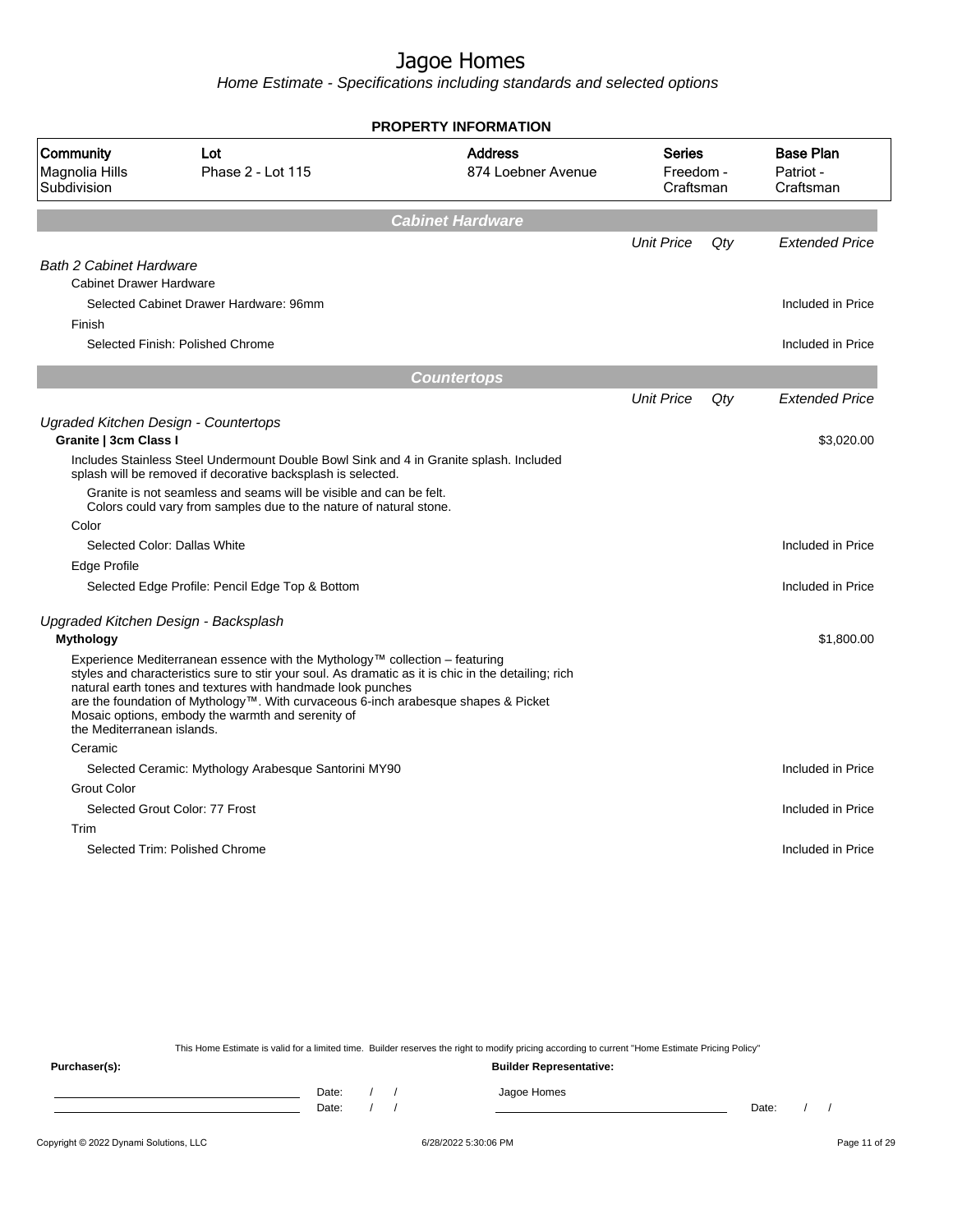|                                                                       |                                                                                                                                                                                                                                                                                                                                                                                                                                                                                                                                                                               | <b>PROPERTY INFORMATION</b>          |                                  |     |                                            |
|-----------------------------------------------------------------------|-------------------------------------------------------------------------------------------------------------------------------------------------------------------------------------------------------------------------------------------------------------------------------------------------------------------------------------------------------------------------------------------------------------------------------------------------------------------------------------------------------------------------------------------------------------------------------|--------------------------------------|----------------------------------|-----|--------------------------------------------|
| Community<br>Magnolia Hills<br>Subdivision                            | Lot<br>Phase 2 - Lot 115                                                                                                                                                                                                                                                                                                                                                                                                                                                                                                                                                      | <b>Address</b><br>874 Loebner Avenue | Series<br>Freedom -<br>Craftsman |     | <b>Base Plan</b><br>Patriot -<br>Craftsman |
|                                                                       |                                                                                                                                                                                                                                                                                                                                                                                                                                                                                                                                                                               | <b>Countertops</b>                   |                                  |     |                                            |
|                                                                       |                                                                                                                                                                                                                                                                                                                                                                                                                                                                                                                                                                               |                                      | <b>Unit Price</b>                | Qty | <b>Extended Price</b>                      |
| Owner's Bath Vanity Top                                               | <b>Cultured Marble   Double Rectangle Bowl</b>                                                                                                                                                                                                                                                                                                                                                                                                                                                                                                                                |                                      |                                  |     | \$390.00                                   |
| abrasive products.<br>mildew and chips.<br>Color                      | Cultured Marble is Beautiful – Veining and patterns can be incorporated during the casting<br>process, creating character, depth and interest that mimics its natural counterpart.<br>Low Maintenance - Cultured marble never needs to be sealed and is easy to clean with non-<br>Durable – Cultured marble is non-porous, making it extremely tough and resistant to stains,<br>Economical - In general, cultured marble is less expensive to fabricate and install than slab<br>marble, but will increase the overall value of a home just as natural stone products will. |                                      |                                  |     |                                            |
|                                                                       | Selected Color: Carerra Frost                                                                                                                                                                                                                                                                                                                                                                                                                                                                                                                                                 |                                      |                                  |     | Included in Price                          |
| Finish                                                                |                                                                                                                                                                                                                                                                                                                                                                                                                                                                                                                                                                               |                                      |                                  |     |                                            |
| Selected Finish: Matte                                                |                                                                                                                                                                                                                                                                                                                                                                                                                                                                                                                                                                               |                                      |                                  |     | Included in Price                          |
| Bath 2 Vanity Top<br><b>Cultured Marble   Rectangle Bowl</b><br>Color |                                                                                                                                                                                                                                                                                                                                                                                                                                                                                                                                                                               |                                      |                                  |     | \$155.00                                   |
|                                                                       | Selected Color: Carerra Frost                                                                                                                                                                                                                                                                                                                                                                                                                                                                                                                                                 |                                      |                                  |     | Included in Price                          |
| Finish                                                                |                                                                                                                                                                                                                                                                                                                                                                                                                                                                                                                                                                               |                                      |                                  |     |                                            |
| Selected Finish: Matte                                                |                                                                                                                                                                                                                                                                                                                                                                                                                                                                                                                                                                               |                                      |                                  |     | Included in Price                          |
|                                                                       |                                                                                                                                                                                                                                                                                                                                                                                                                                                                                                                                                                               | <b>Mirrors</b>                       |                                  |     |                                            |
|                                                                       |                                                                                                                                                                                                                                                                                                                                                                                                                                                                                                                                                                               |                                      | <b>Unit Price</b>                | Qty | <b>Extended Price</b>                      |
| <b>Owner's Bath Mirrors</b>                                           | Beveled Edged Mirrors, (Qty 2) 30" X 36"                                                                                                                                                                                                                                                                                                                                                                                                                                                                                                                                      |                                      |                                  |     | \$0.00                                     |
| Bath 2 Mirror                                                         | Beveled Edge Mirror(s)   Per Base Plan                                                                                                                                                                                                                                                                                                                                                                                                                                                                                                                                        |                                      |                                  |     | Included in Price                          |
| Powder Room Mirror                                                    | Beveled Edge Mirror(s)   Per Base Plan                                                                                                                                                                                                                                                                                                                                                                                                                                                                                                                                        |                                      |                                  |     | Included in Price                          |
|                                                                       |                                                                                                                                                                                                                                                                                                                                                                                                                                                                                                                                                                               | <b>Appliances</b>                    |                                  |     |                                            |
|                                                                       |                                                                                                                                                                                                                                                                                                                                                                                                                                                                                                                                                                               |                                      | <b>Unit Price</b>                | Qty | <b>Extended Price</b>                      |
| Kitchen Range<br>Finish                                               | Range - Gas - Free Standing Continuous Grates                                                                                                                                                                                                                                                                                                                                                                                                                                                                                                                                 |                                      |                                  |     | \$320.00                                   |
|                                                                       | Selected Finish: Stainless Steel - JGBS66REKSS                                                                                                                                                                                                                                                                                                                                                                                                                                                                                                                                |                                      |                                  |     | \$150.00                                   |

| This Home Estimate is valid for a limited time. Builder reserves the right to modify pricing according to current "Home Estimate Pricing Policy" |       |  |  |             |       |  |  |
|--------------------------------------------------------------------------------------------------------------------------------------------------|-------|--|--|-------------|-------|--|--|
| <b>Builder Representative:</b><br>Purchaser(s):                                                                                                  |       |  |  |             |       |  |  |
|                                                                                                                                                  | Date: |  |  | Jagoe Homes |       |  |  |
|                                                                                                                                                  | Date: |  |  |             | Date: |  |  |
|                                                                                                                                                  |       |  |  |             |       |  |  |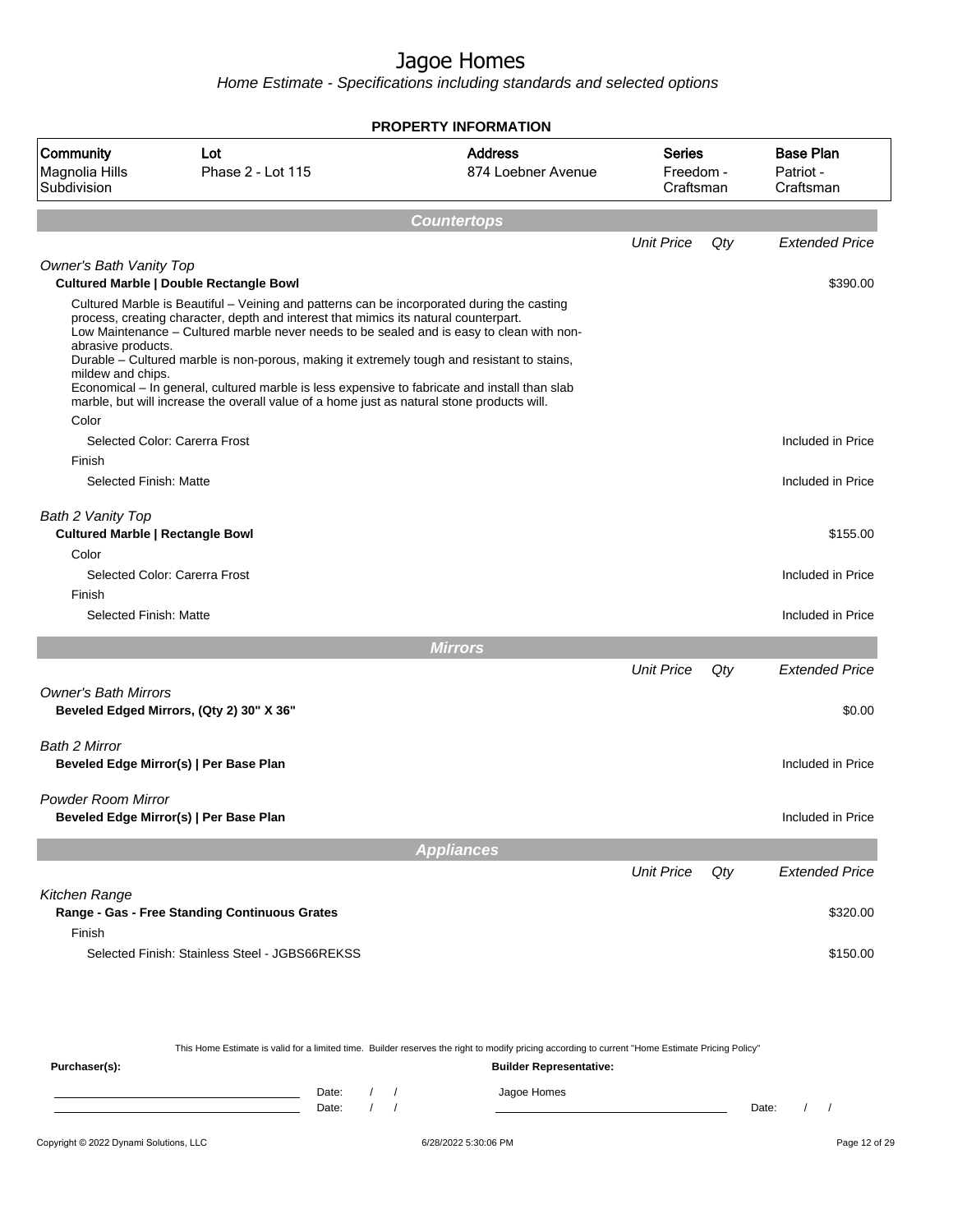Home Estimate - Specifications including standards and selected options

|                                                   |                                                                                                          | <b>PROPERTY INFORMATION</b>          |                                         |                |                                            |
|---------------------------------------------------|----------------------------------------------------------------------------------------------------------|--------------------------------------|-----------------------------------------|----------------|--------------------------------------------|
| <b>Community</b><br>Magnolia Hills<br>Subdivision | Lot<br>Phase 2 - Lot 115                                                                                 | <b>Address</b><br>874 Loebner Avenue | <b>Series</b><br>Freedom -<br>Craftsman |                | <b>Base Plan</b><br>Patriot -<br>Craftsman |
|                                                   |                                                                                                          | <b>Appliances</b>                    |                                         |                |                                            |
|                                                   |                                                                                                          |                                      | <b>Unit Price</b>                       | Qty            | <b>Extended Price</b>                      |
|                                                   | Kitchen Microwave or Microwave Hood                                                                      |                                      |                                         |                |                                            |
| <b>Microwave - Stainless Steel</b>                |                                                                                                          |                                      |                                         |                | \$80.00                                    |
|                                                   | GE® 1.6 CU. FT. OVER-THE-RANGE MICROWAVE OVEN<br>Technical Specification: APPROXIMATE DIMENSIONS (HxWxD) |                                      |                                         |                |                                            |
|                                                   | 16 1/8 H x 29 7/8 W x 15 9/16 D in                                                                       |                                      |                                         |                |                                            |
| Finish                                            |                                                                                                          |                                      |                                         |                |                                            |
|                                                   | Selected Finish: Stainless Steel - JVM3160RFSS                                                           |                                      |                                         |                | Included in Price                          |
| Kitchen Dishwasher                                |                                                                                                          |                                      |                                         |                |                                            |
|                                                   | Dishwasher - Front Control - Stainless Steel                                                             |                                      |                                         |                | \$60.00                                    |
| CYCLE & DRY BOOST                                 | GE® FRONT CONTROL WITH PLASTIC INTERIOR DISHWASHER WITH SANITIZE                                         |                                      |                                         |                |                                            |
|                                                   | Technical Specification: APPROXIMATE DIMENSIONS (HxWxD)                                                  |                                      |                                         |                |                                            |
|                                                   | 33 3/8 H x 23 3/4 W x 24 D in                                                                            |                                      |                                         |                |                                            |
| Finish                                            |                                                                                                          |                                      |                                         |                |                                            |
|                                                   | Selected Finish: GDF535PSRSS                                                                             |                                      |                                         |                | Included in Price                          |
| Refrigerator                                      |                                                                                                          |                                      |                                         |                |                                            |
|                                                   | Refrigerator - Side by Side w/ Ice & Water on Door                                                       |                                      |                                         |                | Included in Price                          |
| Finish                                            |                                                                                                          |                                      |                                         |                |                                            |
|                                                   | Selected Finish: Stainless Steel - GSS25GYPFS                                                            |                                      |                                         |                | \$165.00                                   |
|                                                   |                                                                                                          | <b>Plumbing</b>                      |                                         |                |                                            |
|                                                   |                                                                                                          |                                      | <b>Unit Price</b>                       | Qty            | <b>Extended Price</b>                      |
| Owner's Bath Fixture Color Package                |                                                                                                          |                                      |                                         |                |                                            |
| <b>Bath Fixture Color</b>                         |                                                                                                          |                                      |                                         |                | Included in Price                          |
| Color<br>Selected Color: White                    |                                                                                                          |                                      |                                         |                | Included in Price                          |
|                                                   |                                                                                                          |                                      |                                         |                |                                            |
| Owner's Bath Vanity                               |                                                                                                          |                                      |                                         |                |                                            |
|                                                   | 72" Double Bowl w/ 24" Linen Cabinet                                                                     |                                      |                                         |                | \$2,320.00                                 |
| <b>Owner's Bath Lavatory Faucet</b>               |                                                                                                          |                                      |                                         |                |                                            |
| <b>Delta Ashlyn Collection</b>                    |                                                                                                          |                                      |                                         | $\overline{2}$ | Included in Price                          |
| Finish                                            |                                                                                                          |                                      |                                         |                |                                            |
| Selected Finish: Chrome                           |                                                                                                          |                                      |                                         |                | Included in Price                          |
| Spread                                            |                                                                                                          |                                      |                                         |                |                                            |
|                                                   | Selected Spread: 2564   4" Spread                                                                        |                                      |                                         |                | Included in Price                          |
|                                                   |                                                                                                          |                                      |                                         |                |                                            |

This Home Estimate is valid for a limited time. Builder reserves the right to modify pricing according to current "Home Estimate Pricing Policy" **Purchaser(s): Builder Representative:** Date: / / Jagoe Homes<br>Date: / / Jagoe Homes Date: / / **Date: / / 2006** Date: / / / Date: / / / Date: / / / 2006 Date: / / / 2006 Date: / / / 2006 Date: / / / 2006 Date: / / / 2007 Date: / / / 2007 Date: / / / 2007 Date: / / / 2007 Date: / / / 2007 Date: / / / 2007 D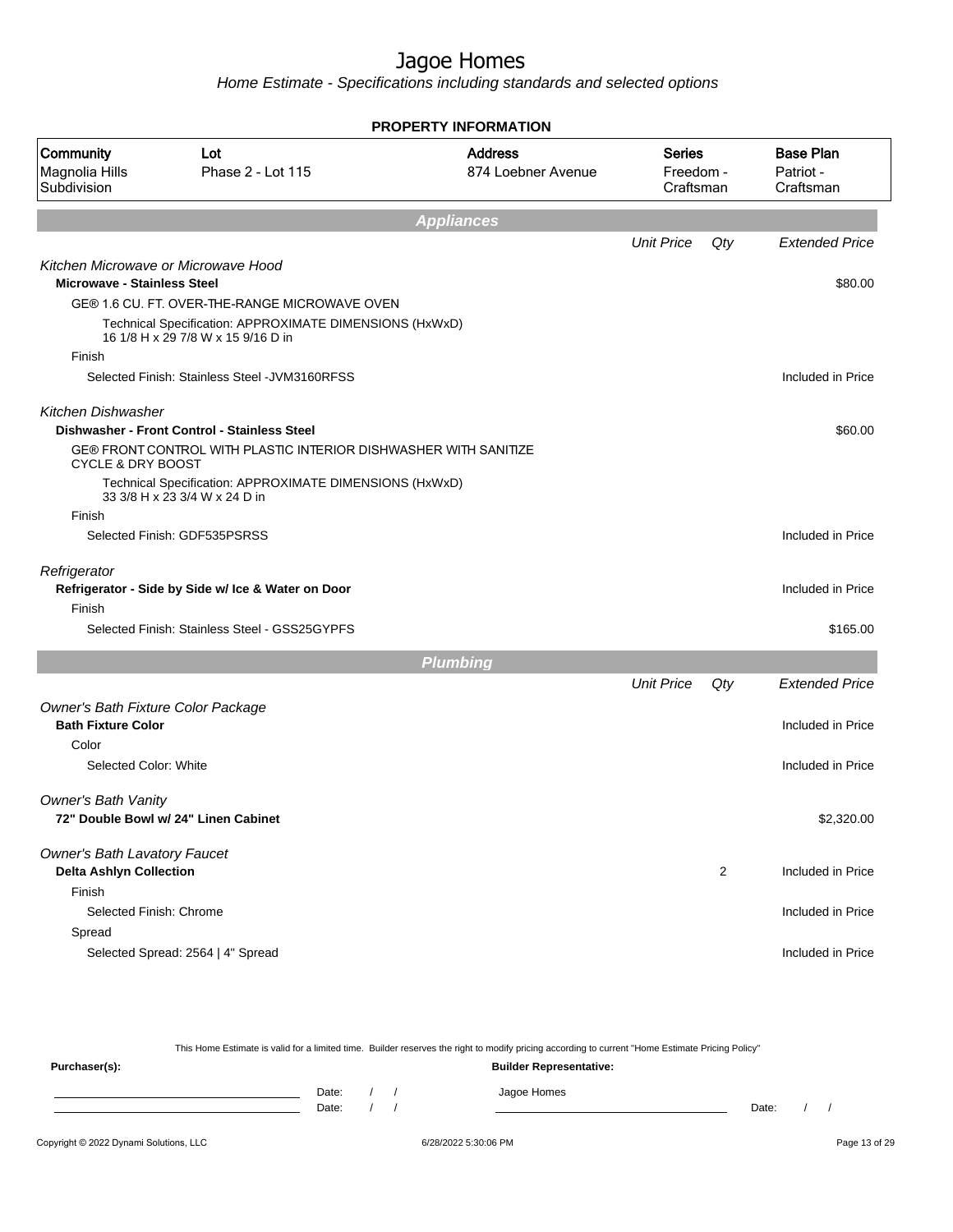Home Estimate - Specifications including standards and selected options

| <b>PROPERTY INFORMATION</b>                |                                                                                               |                                      |                                         |     |                                            |  |
|--------------------------------------------|-----------------------------------------------------------------------------------------------|--------------------------------------|-----------------------------------------|-----|--------------------------------------------|--|
| Community<br>Magnolia Hills<br>Subdivision | Lot<br>Phase 2 - Lot 115                                                                      | <b>Address</b><br>874 Loebner Avenue | <b>Series</b><br>Freedom -<br>Craftsman |     | <b>Base Plan</b><br>Patriot -<br>Craftsman |  |
|                                            |                                                                                               | <b>Plumbing</b>                      |                                         |     |                                            |  |
|                                            |                                                                                               |                                      | <b>Unit Price</b>                       | Qty | <b>Extended Price</b>                      |  |
|                                            | Owner's Bath Towel Bar or Robe Hooks & Paper Holder<br>Sage Robe Hooks (Qty 2) & Paper Holder |                                      |                                         |     | \$40.00                                    |  |
|                                            | Hooks to be hung 67" above Finished Floor unless customer selects different location.         |                                      |                                         |     |                                            |  |
| Finish                                     |                                                                                               |                                      |                                         |     |                                            |  |
| Selected Finish: Chrome                    |                                                                                               |                                      |                                         |     | Included in Price                          |  |
|                                            | <b>Owners Bath Tub/Shower or Shower Stall</b>                                                 |                                      |                                         |     |                                            |  |
|                                            | 60" Fiberglass Shower Stall   Sliding Shower Door                                             |                                      |                                         |     | \$1,240.00                                 |  |
| accomodate shower.                         | Semi Frameless Chrome Shower Door with Clear Glass Included Plan may be revised to            |                                      |                                         |     |                                            |  |
| <b>Glass Pattern</b>                       |                                                                                               |                                      |                                         |     |                                            |  |
|                                            | Selected Glass Pattern: Clear                                                                 |                                      |                                         |     | Included in Price                          |  |
|                                            | Semi Frameless Sliding Shower Door                                                            |                                      |                                         |     |                                            |  |
| <b>Shower Door</b>                         | Selected Semi Frameless Sliding Shower Door: N/A                                              |                                      |                                         |     | Included in Price                          |  |
|                                            | Selected Shower Door: Chrome                                                                  |                                      |                                         |     | Included in Price                          |  |
| <b>Owner's Bath Shower Stall Faucet</b>    |                                                                                               |                                      |                                         |     |                                            |  |
|                                            | Delta Ashlyn Shower Stall Faucet T14264                                                       |                                      |                                         |     | Included in Price                          |  |
| Model # T14264                             |                                                                                               |                                      |                                         |     |                                            |  |
| Finish                                     |                                                                                               |                                      |                                         |     |                                            |  |
| Selected Finish: Chrome                    |                                                                                               |                                      |                                         |     | Included in Price                          |  |
| <b>Owner's Bath Commode</b>                |                                                                                               |                                      |                                         |     |                                            |  |
|                                            | Standard 1.6 Gallon Commode, 2 pc.                                                            |                                      |                                         |     | Included in Price                          |  |
| 1.6 Gallon<br>2 PC                         |                                                                                               |                                      |                                         |     |                                            |  |
| <b>Bath 2 Fixture Color Package</b>        |                                                                                               |                                      |                                         |     |                                            |  |
| <b>Bath Fixture Color</b>                  |                                                                                               |                                      |                                         |     | Included in Price                          |  |
| Color                                      |                                                                                               |                                      |                                         |     |                                            |  |
| Selected Color: White                      |                                                                                               |                                      |                                         |     | Included in Price                          |  |
| <b>Bath 2 Commode</b>                      |                                                                                               |                                      |                                         |     |                                            |  |
|                                            | Standard 1.6 Gallon Commode, 2 pc.                                                            |                                      |                                         |     | Included in Price                          |  |
| 1.6 Gallon<br>2 PC                         |                                                                                               |                                      |                                         |     |                                            |  |

This Home Estimate is valid for a limited time. Builder reserves the right to modify pricing according to current "Home Estimate Pricing Policy"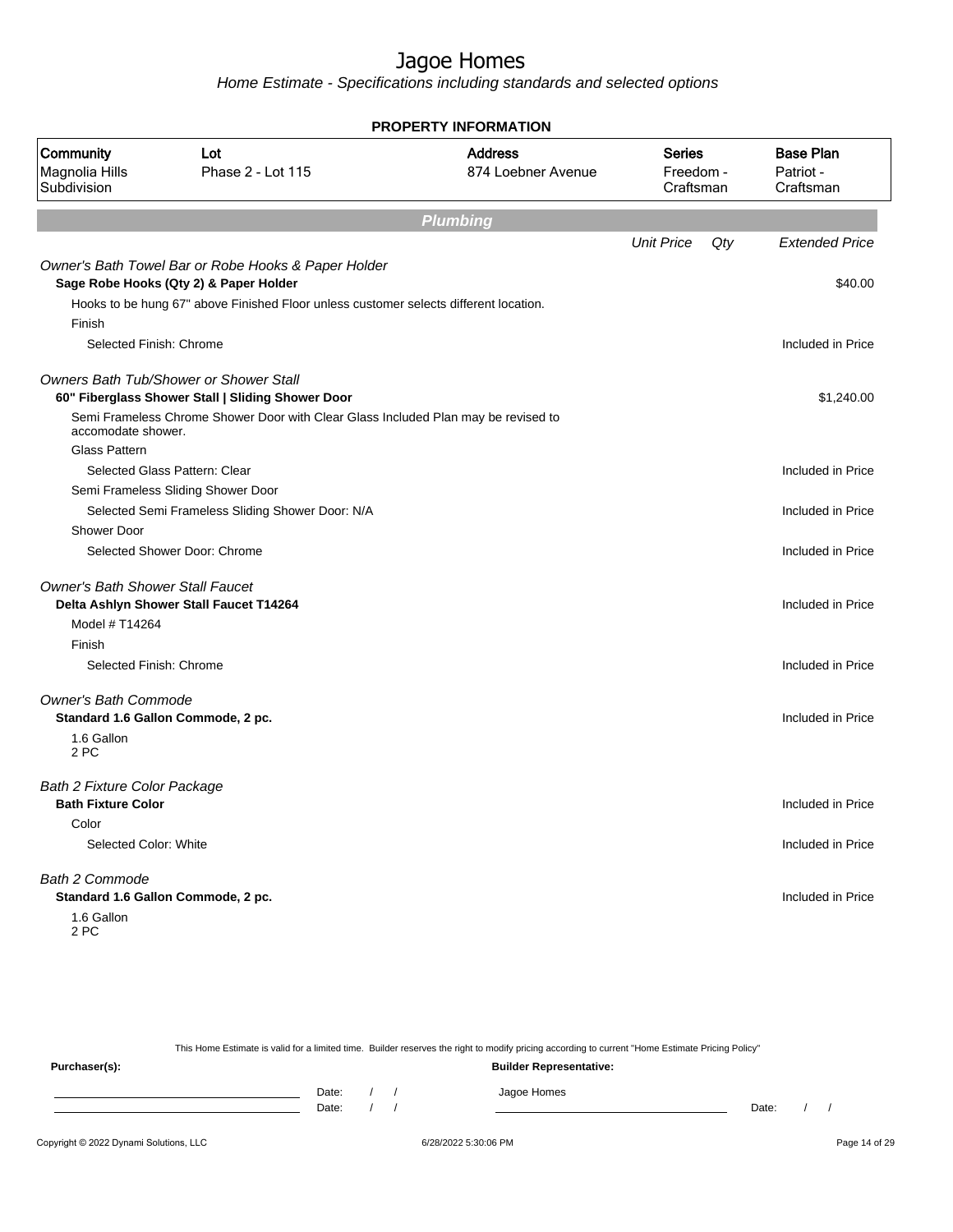Home Estimate - Specifications including standards and selected options

| <b>PROPERTY INFORMATION</b>                                   |                                       |                                      |                                         |                                            |  |  |  |
|---------------------------------------------------------------|---------------------------------------|--------------------------------------|-----------------------------------------|--------------------------------------------|--|--|--|
| Community<br>Magnolia Hills<br>Subdivision                    | Lot<br>Phase 2 - Lot 115              | <b>Address</b><br>874 Loebner Avenue | <b>Series</b><br>Freedom -<br>Craftsman | <b>Base Plan</b><br>Patriot -<br>Craftsman |  |  |  |
|                                                               |                                       | Plumbing                             |                                         |                                            |  |  |  |
|                                                               |                                       |                                      | <b>Unit Price</b>                       | Qty<br><b>Extended Price</b>               |  |  |  |
| <b>Bath 2 Lavatory Faucet</b>                                 |                                       |                                      |                                         |                                            |  |  |  |
| <b>Delta Ashlyn Collection</b>                                |                                       |                                      |                                         | Included in Price                          |  |  |  |
| Finish<br>Selected Finish: Chrome                             |                                       |                                      |                                         | Included in Price                          |  |  |  |
| Spread                                                        |                                       |                                      |                                         |                                            |  |  |  |
|                                                               | Selected Spread: 2564   4" Spread     |                                      |                                         | Included in Price                          |  |  |  |
| Bath 2 Towel Bar & Paper Holder                               |                                       |                                      |                                         |                                            |  |  |  |
| <b>Chrome Towel Bar &amp; Paper Holder</b>                    |                                       |                                      |                                         | Included in Price                          |  |  |  |
|                                                               |                                       |                                      |                                         |                                            |  |  |  |
| Bath 2 Tub/Shower or Shower Stall                             |                                       |                                      |                                         |                                            |  |  |  |
| 60" Fiberglass Tub/Shower                                     |                                       |                                      |                                         | Included in Price                          |  |  |  |
| <b>Bath 2 Tub/Shower Faucet</b>                               |                                       |                                      |                                         |                                            |  |  |  |
|                                                               | Delta Ashlyn Tub/Shower Faucet T14464 |                                      |                                         | Included in Price                          |  |  |  |
| Finish                                                        |                                       |                                      |                                         |                                            |  |  |  |
| Selected Finish: Chrome                                       |                                       |                                      |                                         | Included in Price                          |  |  |  |
| Powder Room Fixture Color Package                             |                                       |                                      |                                         |                                            |  |  |  |
| <b>Bath Fixture Color</b>                                     |                                       |                                      |                                         | Included in Price                          |  |  |  |
| Color                                                         |                                       |                                      |                                         |                                            |  |  |  |
| Selected Color: White                                         |                                       |                                      |                                         | Included in Price                          |  |  |  |
| Powder Room Vanity / Pedestal                                 |                                       |                                      |                                         |                                            |  |  |  |
| <b>Pedestal Sink</b>                                          |                                       |                                      |                                         | Included in Price                          |  |  |  |
|                                                               |                                       |                                      |                                         |                                            |  |  |  |
| Powder Room Lavatory Faucet<br><b>Delta Ashlyn Collection</b> |                                       |                                      |                                         | \$0.00                                     |  |  |  |
| Finish                                                        |                                       |                                      |                                         |                                            |  |  |  |
| Selected Finish: Chrome                                       |                                       |                                      |                                         | Included in Price                          |  |  |  |
| Spread                                                        |                                       |                                      |                                         |                                            |  |  |  |
|                                                               | Selected Spread: 2564   4" Spread     |                                      |                                         | Included in Price                          |  |  |  |
|                                                               |                                       |                                      |                                         |                                            |  |  |  |
|                                                               | Powder Room Towel Ring & Paper Holder |                                      |                                         |                                            |  |  |  |
| <b>Chrome Towel Ring &amp; Paper Holder</b>                   |                                       |                                      |                                         | Included in Price                          |  |  |  |
| Powder Room Commode                                           |                                       |                                      |                                         |                                            |  |  |  |
|                                                               | Standard 1.6 Gallon Commode, 2 pc.    |                                      |                                         | Included in Price                          |  |  |  |
| 1.6 Gallon                                                    |                                       |                                      |                                         |                                            |  |  |  |

This Home Estimate is valid for a limited time. Builder reserves the right to modify pricing according to current "Home Estimate Pricing Policy"

**Purchaser(s): Builder Representative:** Date: / / Jagoe Homes<br>Date: / / Jagoe Homes Date: / / Date: / /

2 PC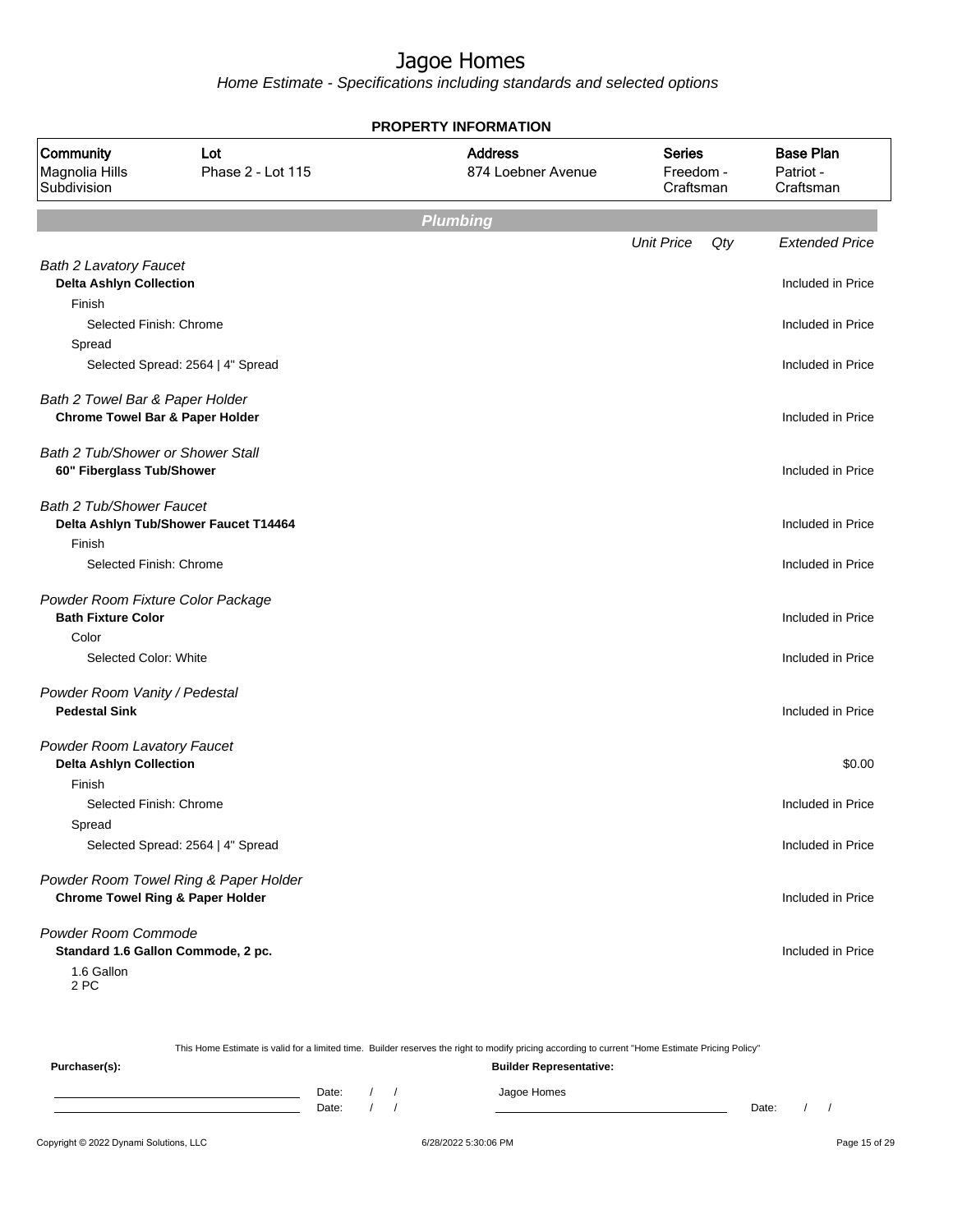Home Estimate - Specifications including standards and selected options

| <b>PROPERTY INFORMATION</b>                                             |                                                                                    |                                                                                                                                                                                    |                                         |     |                                            |  |  |  |  |  |
|-------------------------------------------------------------------------|------------------------------------------------------------------------------------|------------------------------------------------------------------------------------------------------------------------------------------------------------------------------------|-----------------------------------------|-----|--------------------------------------------|--|--|--|--|--|
| Community<br>Magnolia Hills<br>Subdivision                              | Lot<br>Phase 2 - Lot 115                                                           | <b>Address</b><br>874 Loebner Avenue                                                                                                                                               | <b>Series</b><br>Freedom -<br>Craftsman |     | <b>Base Plan</b><br>Patriot -<br>Craftsman |  |  |  |  |  |
| <b>Plumbing</b>                                                         |                                                                                    |                                                                                                                                                                                    |                                         |     |                                            |  |  |  |  |  |
|                                                                         |                                                                                    |                                                                                                                                                                                    | <b>Unit Price</b>                       | Qty | <b>Extended Price</b>                      |  |  |  |  |  |
| <b>Kitchen Sink</b><br>Sink 9 1/2" Deep<br>Color                        | Blanco Precis Undermount Sink - Super Single Bowl w/Chrome Disposal Flange         |                                                                                                                                                                                    |                                         |     | \$680.00                                   |  |  |  |  |  |
|                                                                         | Selected Color: Metallic Gray 440148                                               |                                                                                                                                                                                    |                                         |     | Included in Price                          |  |  |  |  |  |
| <b>Kitchen Sink Faucet</b><br>Finish<br>Selected Finish: Chrome         | Kitchen Sink Faucet - Delta Emmaline Single Handle Pull Down #9182                 |                                                                                                                                                                                    |                                         |     | \$360.00<br>Included in Price              |  |  |  |  |  |
| Kitchen Garbage Disposal<br>Garbage Disposal 1/3 hp                     |                                                                                    |                                                                                                                                                                                    |                                         |     | Included in Price                          |  |  |  |  |  |
| Kitchen Ice Maker Water Line<br><b>Ice Maker Water Line</b>             |                                                                                    |                                                                                                                                                                                    |                                         |     | Included in Price                          |  |  |  |  |  |
| Kitchen Gas Line for Range<br>Existing 220v outlet remains.             | Gas Line for Range, Includes 110-Volt Outlet                                       |                                                                                                                                                                                    |                                         |     | \$970.00                                   |  |  |  |  |  |
| <b>Entire Home Water Heater</b><br><b>Tankless Water Heater</b>         |                                                                                    |                                                                                                                                                                                    |                                         |     | Included in Price                          |  |  |  |  |  |
| Entire Home Main Water Shutoff Valve<br><b>Main Water Shutoff Valve</b> |                                                                                    |                                                                                                                                                                                    |                                         |     | Included in Price                          |  |  |  |  |  |
| <b>Entire Home Plumbing Supply Pipes</b>                                | <b>Plumbing Pipes: Water Continuous PEX Piping</b>                                 |                                                                                                                                                                                    |                                         |     | Included in Price                          |  |  |  |  |  |
| <b>Plumbing Drains and Vents PVC</b>                                    | Entire Home Plumbing Waste & Vent Lines                                            |                                                                                                                                                                                    |                                         |     | Included in Price                          |  |  |  |  |  |
|                                                                         | Entire Home Secondary Shut-Off Valves<br>Secondary Shut-Off Valves at each fixture |                                                                                                                                                                                    |                                         |     | Included in Price                          |  |  |  |  |  |
| <b>Exterior Plumbing Sewer Lines</b>                                    | Plumbing Pipes: Exterior Sewer Lines PVC Schedule 40                               |                                                                                                                                                                                    |                                         |     | Included in Price                          |  |  |  |  |  |
| <b>Exterior Sillcocks</b>                                               | <b>Outside Faucets Frost Proof (Per Plan)</b>                                      |                                                                                                                                                                                    |                                         |     | Included in Price                          |  |  |  |  |  |
| Purchaser(s):                                                           |                                                                                    | This Home Estimate is valid for a limited time. Builder reserves the right to modify pricing according to current "Home Estimate Pricing Policy"<br><b>Builder Representative:</b> |                                         |     |                                            |  |  |  |  |  |
|                                                                         |                                                                                    |                                                                                                                                                                                    |                                         |     |                                            |  |  |  |  |  |

Date: / / Jagoe Homes<br>Date: / / Jagoe Homes Date: / / Date: / / Date: / / Date: / / Date: / / / Date: / / / Date: / / / Date: / / / Date: / / / Date: / / /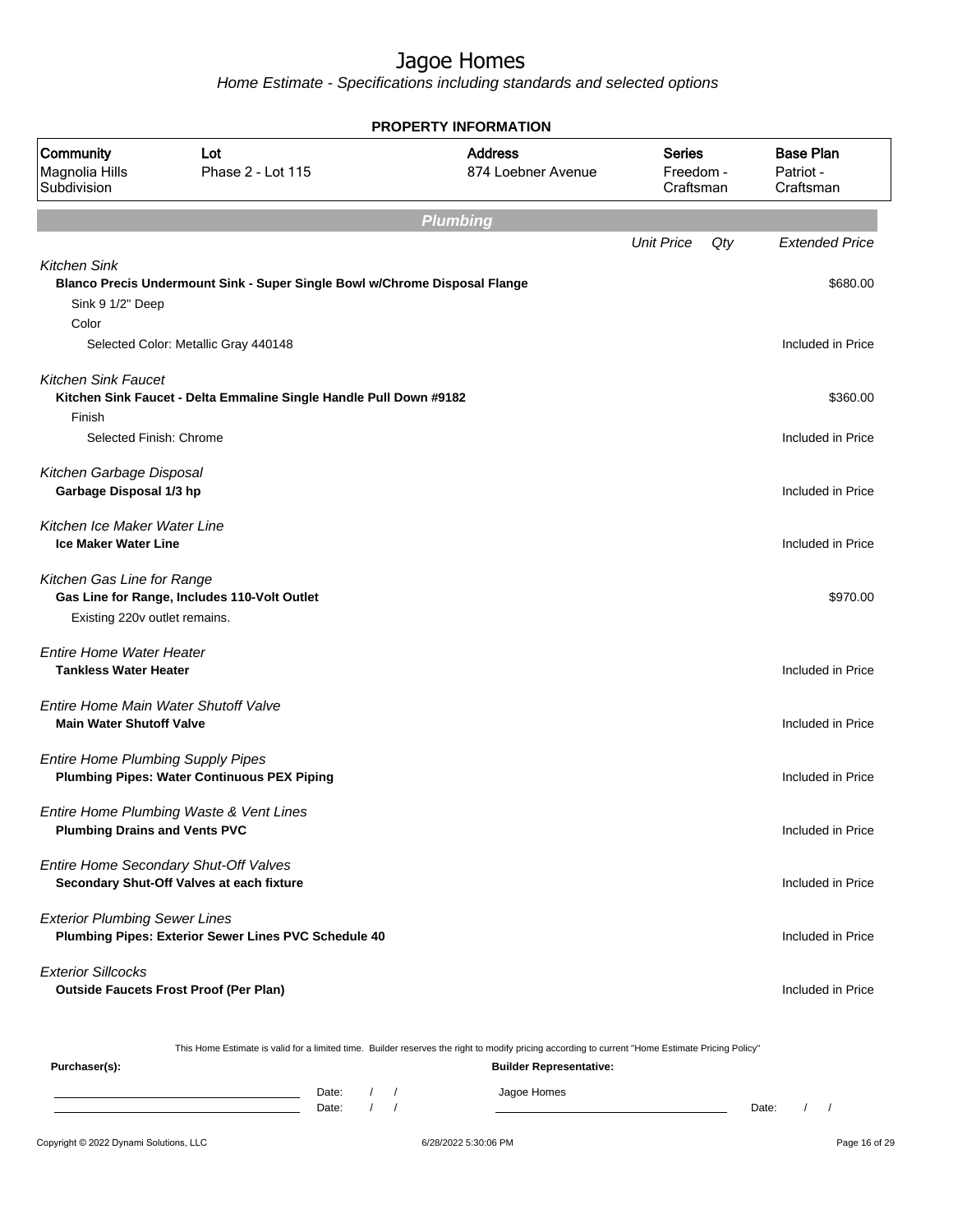| <b>PROPERTY INFORMATION</b>                                             |                                                                                                                                |                            |                                                                                                                                                                                    |                                         |                                            |  |  |
|-------------------------------------------------------------------------|--------------------------------------------------------------------------------------------------------------------------------|----------------------------|------------------------------------------------------------------------------------------------------------------------------------------------------------------------------------|-----------------------------------------|--------------------------------------------|--|--|
| <b>Community</b><br>Magnolia Hills<br>Subdivision                       | Lot<br>Phase 2 - Lot 115                                                                                                       |                            | <b>Address</b><br>874 Loebner Avenue                                                                                                                                               | <b>Series</b><br>Freedom -<br>Craftsman | <b>Base Plan</b><br>Patriot -<br>Craftsman |  |  |
|                                                                         |                                                                                                                                |                            | <b>Electrical, Media, Communications</b>                                                                                                                                           |                                         |                                            |  |  |
| Front Porch Light(s)<br><b>Recessed Lighting (Per Plan)</b>             |                                                                                                                                |                            |                                                                                                                                                                                    | <b>Unit Price</b><br>Qty                | <b>Extended Price</b><br>Included in Price |  |  |
| <b>Front Entry Ceiling Light</b><br><b>Recessed Lighting (Per Plan)</b> |                                                                                                                                |                            |                                                                                                                                                                                    |                                         | \$0.00                                     |  |  |
| <b>Storage Ceiling Light</b><br>Flush Mount Light   2 Bulb<br>Finish    |                                                                                                                                |                            |                                                                                                                                                                                    |                                         | Included in Price                          |  |  |
|                                                                         | Selected Finish: Brushed Nickel                                                                                                |                            |                                                                                                                                                                                    |                                         | Included in Price                          |  |  |
| Home Office Ceiling Light(s)<br><b>Recessed Lighting (Per Plan)</b>     |                                                                                                                                |                            |                                                                                                                                                                                    |                                         | Included in Price                          |  |  |
| <b>Closet Under Stairs Light</b>                                        | Satco - 7" Square Flush Mount, 13.5 Watt/LED w/Switch                                                                          |                            |                                                                                                                                                                                    |                                         | \$0.00                                     |  |  |
| <b>Family Room Ceiling Fixture</b><br>Color                             | Ceiling Fan 52" Kichler Pro #330018, Fan Only                                                                                  |                            |                                                                                                                                                                                    |                                         | Included in Price                          |  |  |
|                                                                         | Selected Color: Brushed Nickel w/Silver Blades                                                                                 |                            |                                                                                                                                                                                    |                                         | Included in Price                          |  |  |
| Family Room Recessed Light(s)<br><b>Recessed Lighting (Per Plan)</b>    |                                                                                                                                |                            |                                                                                                                                                                                    |                                         | Included in Price                          |  |  |
| <b>Kitchen Ceiling Lighting</b><br><b>Recessed Lighting (Per Plan)</b>  |                                                                                                                                |                            |                                                                                                                                                                                    |                                         | Included in Price                          |  |  |
|                                                                         | Additional Kitchen Ceiling Lighting on Separate Switch<br>Pendant Hanging Task Lights - Kichler Everly #42046 (Qty 2)          |                            |                                                                                                                                                                                    |                                         | \$690.00                                   |  |  |
| Finish<br>Selected Finish: Chrome                                       |                                                                                                                                |                            |                                                                                                                                                                                    |                                         | Included in Price                          |  |  |
| Kitchen Under Cabinet Light                                             | Under Cabinet Lighting Package, qty 3                                                                                          |                            |                                                                                                                                                                                    |                                         | \$360.00                                   |  |  |
| wall cabinets in the kitchen.                                           | Includes one under counter lighting package to be installed in predetermined location under<br>Includes 3 under counter lights |                            |                                                                                                                                                                                    |                                         |                                            |  |  |
| <b>Kitchen GFI Outlet</b><br>Interior GFI Outlet(s)                     |                                                                                                                                |                            |                                                                                                                                                                                    |                                         | Included in Price                          |  |  |
| Purchaser(s):                                                           |                                                                                                                                |                            | This Home Estimate is valid for a limited time. Builder reserves the right to modify pricing according to current "Home Estimate Pricing Policy"<br><b>Builder Representative:</b> |                                         |                                            |  |  |
|                                                                         |                                                                                                                                | Date:<br>$\prime$<br>Date: | Jagoe Homes                                                                                                                                                                        |                                         | Date:<br>$\prime$<br>$\sqrt{ }$            |  |  |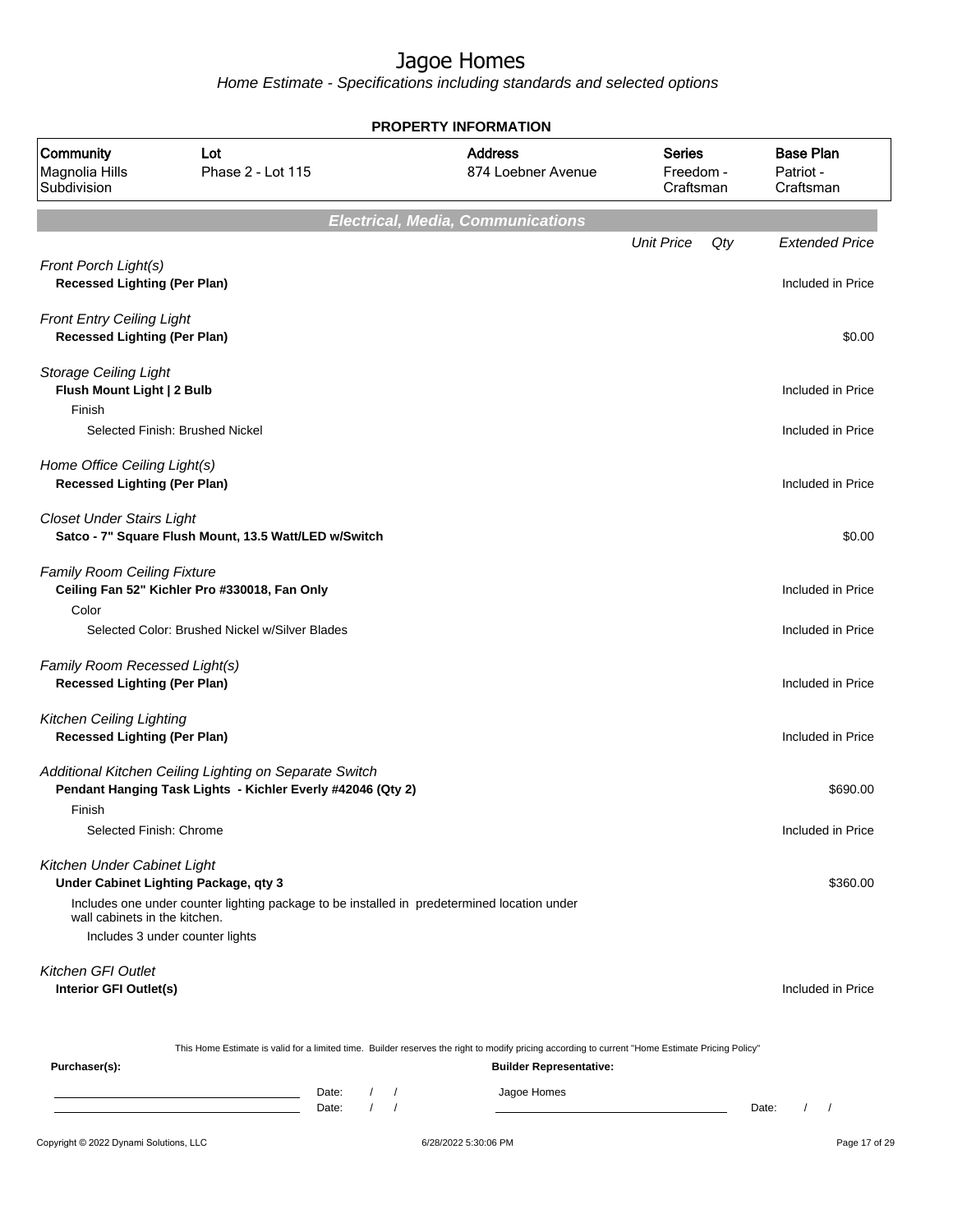Home Estimate - Specifications including standards and selected options

|                                                                           | <b>PROPERTY INFORMATION</b>                                                                                                                                           |                                          |                                         |     |                                            |  |  |  |  |
|---------------------------------------------------------------------------|-----------------------------------------------------------------------------------------------------------------------------------------------------------------------|------------------------------------------|-----------------------------------------|-----|--------------------------------------------|--|--|--|--|
| Community<br>Magnolia Hills<br>Subdivision                                | Lot<br>Phase 2 - Lot 115                                                                                                                                              | <b>Address</b><br>874 Loebner Avenue     | <b>Series</b><br>Freedom -<br>Craftsman |     | <b>Base Plan</b><br>Patriot -<br>Craftsman |  |  |  |  |
|                                                                           |                                                                                                                                                                       | <b>Electrical, Media, Communications</b> |                                         |     |                                            |  |  |  |  |
|                                                                           |                                                                                                                                                                       |                                          | <b>Unit Price</b>                       | Qty | <b>Extended Price</b>                      |  |  |  |  |
| Kitchen Range Receptacle<br>Range 220 Volt Receptacle                     |                                                                                                                                                                       |                                          |                                         |     | Included in Price                          |  |  |  |  |
| Dining Area Ceiling Light(s)<br><b>Recessed Lighting (Per Plan)</b>       |                                                                                                                                                                       |                                          |                                         |     | Included in Price                          |  |  |  |  |
| Powder Room Vanity Light<br>Shailene   3 Light   21"   45574              |                                                                                                                                                                       |                                          |                                         |     | \$110.00                                   |  |  |  |  |
| Finish                                                                    | The straight lines and up-sized satin etched glass of this bath light from the Shailene<br>Collection create the perfect casual look for the updated urban lifestyle. |                                          |                                         |     |                                            |  |  |  |  |
| Selected Finish: Chrome                                                   |                                                                                                                                                                       |                                          |                                         |     | Included in Price                          |  |  |  |  |
| Powder Room Fan or Fan/Light<br>Bath Exhaust Fan, Fan Only                |                                                                                                                                                                       |                                          |                                         |     | Included in Price                          |  |  |  |  |
| Main Level Hall Ceiling Light(s)<br>Flush Mount Light   2 Bulb            |                                                                                                                                                                       |                                          |                                         |     | Included in Price                          |  |  |  |  |
| Finish                                                                    | Selected Finish: Brushed Nickel                                                                                                                                       |                                          |                                         |     | Included in Price                          |  |  |  |  |
| <b>Laundry Ceiling Light</b>                                              | Satco - 7" Square Flush Mount, 13.5 Watt/LED                                                                                                                          |                                          |                                         |     | \$25.00                                    |  |  |  |  |
| Laundry Dryer Receptacle<br>Dryer 220 Volt Receptacle                     |                                                                                                                                                                       |                                          |                                         |     | Included in Price                          |  |  |  |  |
| <b>Pantry Ceiling Light</b><br>Flush Mount Light   2 Bulb<br>Finish       |                                                                                                                                                                       |                                          |                                         |     | Included in Price                          |  |  |  |  |
|                                                                           | Selected Finish: Brushed Nickel                                                                                                                                       |                                          |                                         |     | Included in Price                          |  |  |  |  |
| <b>Owner's Suite Ceiling Light</b><br><b>Recessed Lighting (Per Plan)</b> |                                                                                                                                                                       |                                          |                                         |     | Included in Price                          |  |  |  |  |
| <b>Owner's Closet Light(s)</b>                                            | Satco - 9" Square Flush Mount, 18.5 Watt/LED w/Switch                                                                                                                 |                                          |                                         |     | Included in Price                          |  |  |  |  |

This Home Estimate is valid for a limited time. Builder reserves the right to modify pricing according to current "Home Estimate Pricing Policy"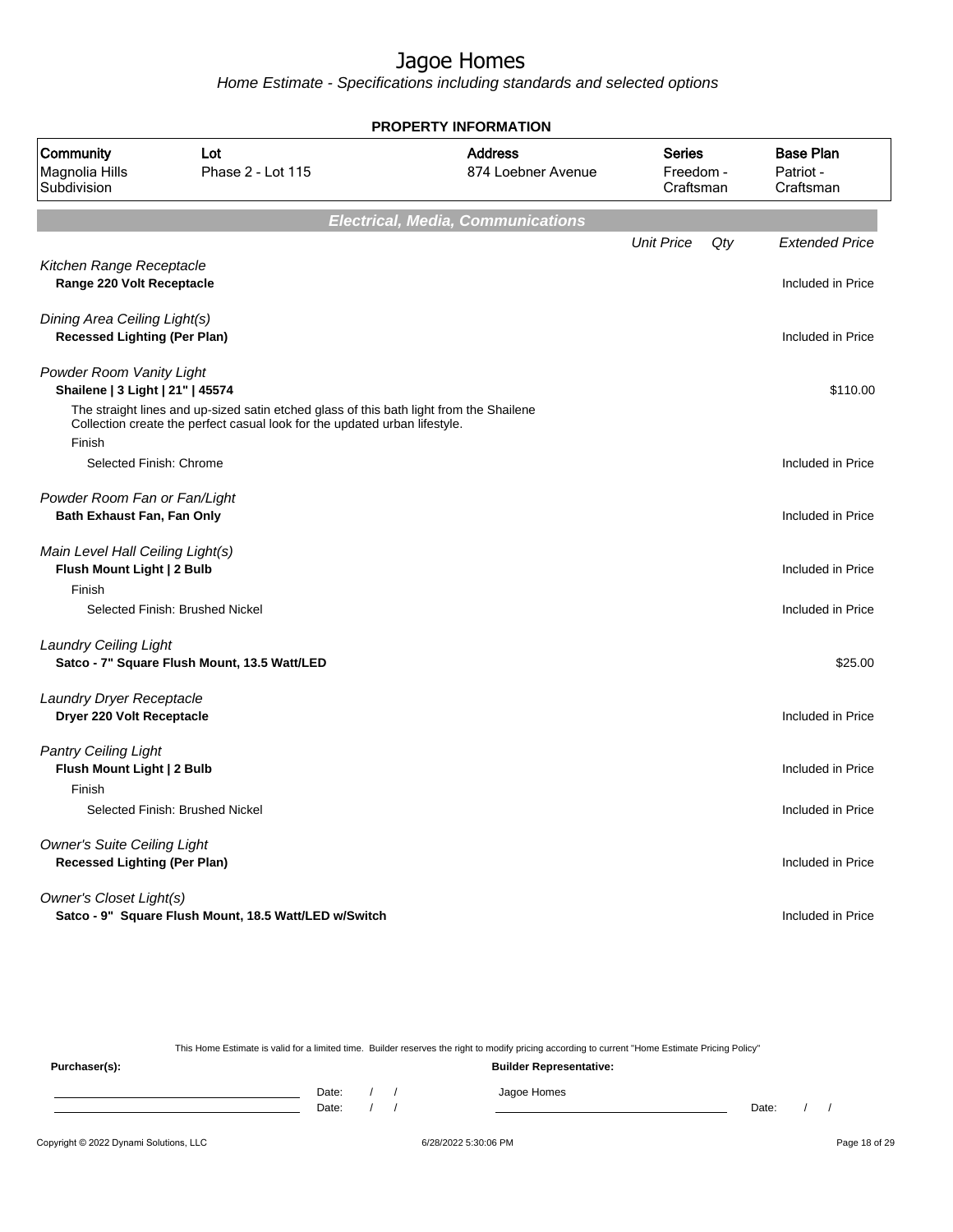Home Estimate - Specifications including standards and selected options

| <b>PROPERTY INFORMATION</b>                                            |                                                                                                                                                                       |                                          |                                         |                                            |  |  |  |
|------------------------------------------------------------------------|-----------------------------------------------------------------------------------------------------------------------------------------------------------------------|------------------------------------------|-----------------------------------------|--------------------------------------------|--|--|--|
| Community<br>Magnolia Hills<br>Subdivision                             | Lot<br>Phase 2 - Lot 115                                                                                                                                              | <b>Address</b><br>874 Loebner Avenue     | <b>Series</b><br>Freedom -<br>Craftsman | <b>Base Plan</b><br>Patriot -<br>Craftsman |  |  |  |
|                                                                        |                                                                                                                                                                       | <b>Electrical, Media, Communications</b> |                                         |                                            |  |  |  |
|                                                                        |                                                                                                                                                                       |                                          | <b>Unit Price</b>                       | Qty<br><b>Extended Price</b>               |  |  |  |
| <b>Owner's Bath Vanity Light</b>                                       | Shailene   4 Lite   29 1/2"   45575   Qty 2                                                                                                                           |                                          |                                         | \$310.00                                   |  |  |  |
| Finish                                                                 | The straight lines and up-sized satin etched glass of this bath light from the Shailene<br>Collection create the perfect casual look for the updated urban lifestyle. |                                          |                                         |                                            |  |  |  |
| Selected Finish: Chrome                                                |                                                                                                                                                                       |                                          |                                         | Included in Price                          |  |  |  |
|                                                                        | Owner's Bath Additional Tub/Shower Light<br>Additional Tub/Shower Light Fixture w/ Switch                                                                             |                                          |                                         | \$195.00                                   |  |  |  |
|                                                                        | Includes one tub/shower special recessed light fixture with switch in choice of bathroom.                                                                             |                                          |                                         |                                            |  |  |  |
|                                                                        | Technical Specification: Buyer must indicate choice of bath.                                                                                                          |                                          |                                         |                                            |  |  |  |
| Bath Exhaust Fan, Fan Only                                             | Owner's Bath Exhaust Fan or Fan/Light                                                                                                                                 |                                          |                                         | Included in Price                          |  |  |  |
| <b>Owner's Bath GFI Outlet</b><br><b>GFI Interior Outlet(s)</b>        |                                                                                                                                                                       |                                          |                                         | Included in Price                          |  |  |  |
| <b>Bedroom 2 Ceiling Light</b><br>Flush Mount Light   3 Bulb<br>Finish |                                                                                                                                                                       |                                          |                                         | Included in Price                          |  |  |  |
|                                                                        | Selected Finish: Brushed Nickel                                                                                                                                       |                                          |                                         | Included in Price                          |  |  |  |
| <b>Bedroom 2 Closet Light</b><br>Flush Mount Light   2 Bulb            |                                                                                                                                                                       |                                          |                                         | Included in Price                          |  |  |  |
| Finish                                                                 | Selected Finish: Brushed Nickel                                                                                                                                       |                                          |                                         | Included in Price                          |  |  |  |
| <b>Bedroom 3 Ceiling Light</b><br>Flush Mount Light   3 Bulb           |                                                                                                                                                                       |                                          |                                         | Included in Price                          |  |  |  |
| Finish                                                                 | Selected Finish: Brushed Nickel                                                                                                                                       |                                          |                                         | Included in Price                          |  |  |  |
| <b>Bedroom 3 Closet Light</b><br>Flush Mount Light   2 Bulb            |                                                                                                                                                                       |                                          |                                         | Included in Price                          |  |  |  |
| Finish                                                                 | Selected Finish: Brushed Nickel                                                                                                                                       |                                          |                                         | Included in Price                          |  |  |  |

This Home Estimate is valid for a limited time. Builder reserves the right to modify pricing according to current "Home Estimate Pricing Policy"

**Purchaser(s): Builder Representative:** Date: / / Jagoe Homes<br>Date: / / Jagoe Homes Date: / / **Date: / / 2006** Date: / / / Date: / / / Date: / / / 2006 Date: / / / 2006 Date: / / / 2006 Date: / / / 2006 Date: / / / 2007 Date: / / / 2007 Date: / / / 2007 Date: / / / 2007 Date: / / / 2007 Date: / / / 2007 D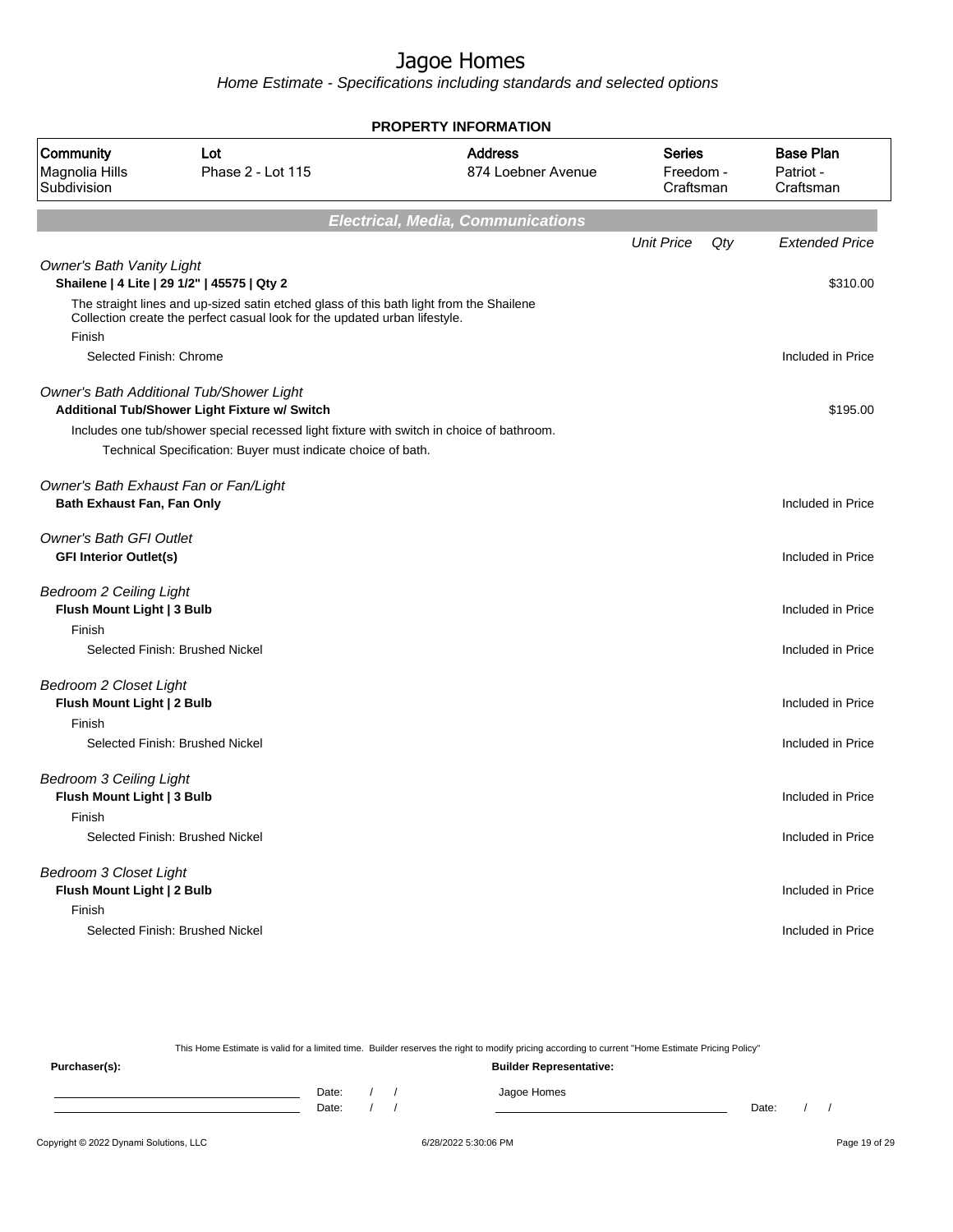| <b>PROPERTY INFORMATION</b>                                       |                                                                                                                                                                       |                                          |                                         |                                            |  |  |  |
|-------------------------------------------------------------------|-----------------------------------------------------------------------------------------------------------------------------------------------------------------------|------------------------------------------|-----------------------------------------|--------------------------------------------|--|--|--|
| Community<br>Magnolia Hills<br>Subdivision                        | Lot<br>Phase 2 - Lot 115                                                                                                                                              | <b>Address</b><br>874 Loebner Avenue     | <b>Series</b><br>Freedom -<br>Craftsman | <b>Base Plan</b><br>Patriot -<br>Craftsman |  |  |  |
|                                                                   |                                                                                                                                                                       | <b>Electrical, Media, Communications</b> |                                         |                                            |  |  |  |
|                                                                   |                                                                                                                                                                       |                                          | <b>Unit Price</b>                       | Qty<br><b>Extended Price</b>               |  |  |  |
| Bedroom 4 Ceiling Light(s)<br>Flush Mount Light   3 Bulb          |                                                                                                                                                                       |                                          |                                         | Included in Price                          |  |  |  |
| Finish                                                            |                                                                                                                                                                       |                                          |                                         |                                            |  |  |  |
|                                                                   | Selected Finish: Brushed Nickel                                                                                                                                       |                                          |                                         | Included in Price                          |  |  |  |
| <b>Bedroom 4 Closet Light</b><br>Flush Mount Light   2 Bulb       |                                                                                                                                                                       |                                          |                                         | Included in Price                          |  |  |  |
| Finish                                                            |                                                                                                                                                                       |                                          |                                         |                                            |  |  |  |
|                                                                   | Selected Finish: Brushed Nickel                                                                                                                                       |                                          |                                         | Included in Price                          |  |  |  |
| <b>Bath 2 Vanity Light</b><br>Shailene   4 Lite   29 1/2"   45575 |                                                                                                                                                                       |                                          |                                         | \$140.00                                   |  |  |  |
|                                                                   | The straight lines and up-sized satin etched glass of this bath light from the Shailene<br>Collection create the perfect casual look for the updated urban lifestyle. |                                          |                                         |                                            |  |  |  |
| Finish                                                            |                                                                                                                                                                       |                                          |                                         |                                            |  |  |  |
| Selected Finish: Chrome                                           |                                                                                                                                                                       |                                          |                                         | Included in Price                          |  |  |  |
| Bath 2 Additional Tub/Shower Light                                |                                                                                                                                                                       |                                          |                                         |                                            |  |  |  |
|                                                                   | Additional Tub/Shower Light Fixture w/ Switch                                                                                                                         |                                          |                                         | \$240.00                                   |  |  |  |
|                                                                   | Includes one tub/shower special recessed light fixture with switch in choice of bathroom.                                                                             |                                          |                                         |                                            |  |  |  |
|                                                                   | Technical Specification: Buyer must indicate choice of bath.                                                                                                          |                                          |                                         |                                            |  |  |  |
| Bath 2 Exhaust Fan or Fan/Light                                   |                                                                                                                                                                       |                                          |                                         |                                            |  |  |  |
| Bath Exhaust Fan, Fan Only                                        |                                                                                                                                                                       |                                          |                                         | Included in Price                          |  |  |  |
| <b>Bath 2 GFI Outlet</b>                                          |                                                                                                                                                                       |                                          |                                         |                                            |  |  |  |
| Interior GFI Outlet(s)                                            |                                                                                                                                                                       |                                          |                                         | Included in Price                          |  |  |  |
| 2nd Level Hall Ceiling Light(s)                                   |                                                                                                                                                                       |                                          |                                         |                                            |  |  |  |
| Flush Mount Light   2 Bulb                                        |                                                                                                                                                                       |                                          |                                         | Included in Price                          |  |  |  |
| Finish                                                            |                                                                                                                                                                       |                                          |                                         |                                            |  |  |  |
|                                                                   | Selected Finish: Brushed Nickel                                                                                                                                       |                                          |                                         | Included in Price                          |  |  |  |
| <b>Stairway Ceiling Lighting</b>                                  |                                                                                                                                                                       |                                          |                                         |                                            |  |  |  |
| <b>Recessed Lighting (Per Plan)</b>                               |                                                                                                                                                                       |                                          |                                         | Included in Price                          |  |  |  |
| Garage Ceiling Light(s)                                           |                                                                                                                                                                       |                                          |                                         |                                            |  |  |  |
| Keyless (2)                                                       |                                                                                                                                                                       |                                          |                                         | Included in Price                          |  |  |  |
|                                                                   |                                                                                                                                                                       |                                          |                                         |                                            |  |  |  |

| This Home Estimate is valid for a limited time. Builder reserves the right to modify pricing according to current "Home Estimate Pricing Policy" |                                |  |  |  |             |       |  |  |
|--------------------------------------------------------------------------------------------------------------------------------------------------|--------------------------------|--|--|--|-------------|-------|--|--|
| Purchaser(s):                                                                                                                                    | <b>Builder Representative:</b> |  |  |  |             |       |  |  |
|                                                                                                                                                  | Date:                          |  |  |  | Jagoe Homes |       |  |  |
|                                                                                                                                                  | Date:                          |  |  |  |             | Date: |  |  |
|                                                                                                                                                  |                                |  |  |  |             |       |  |  |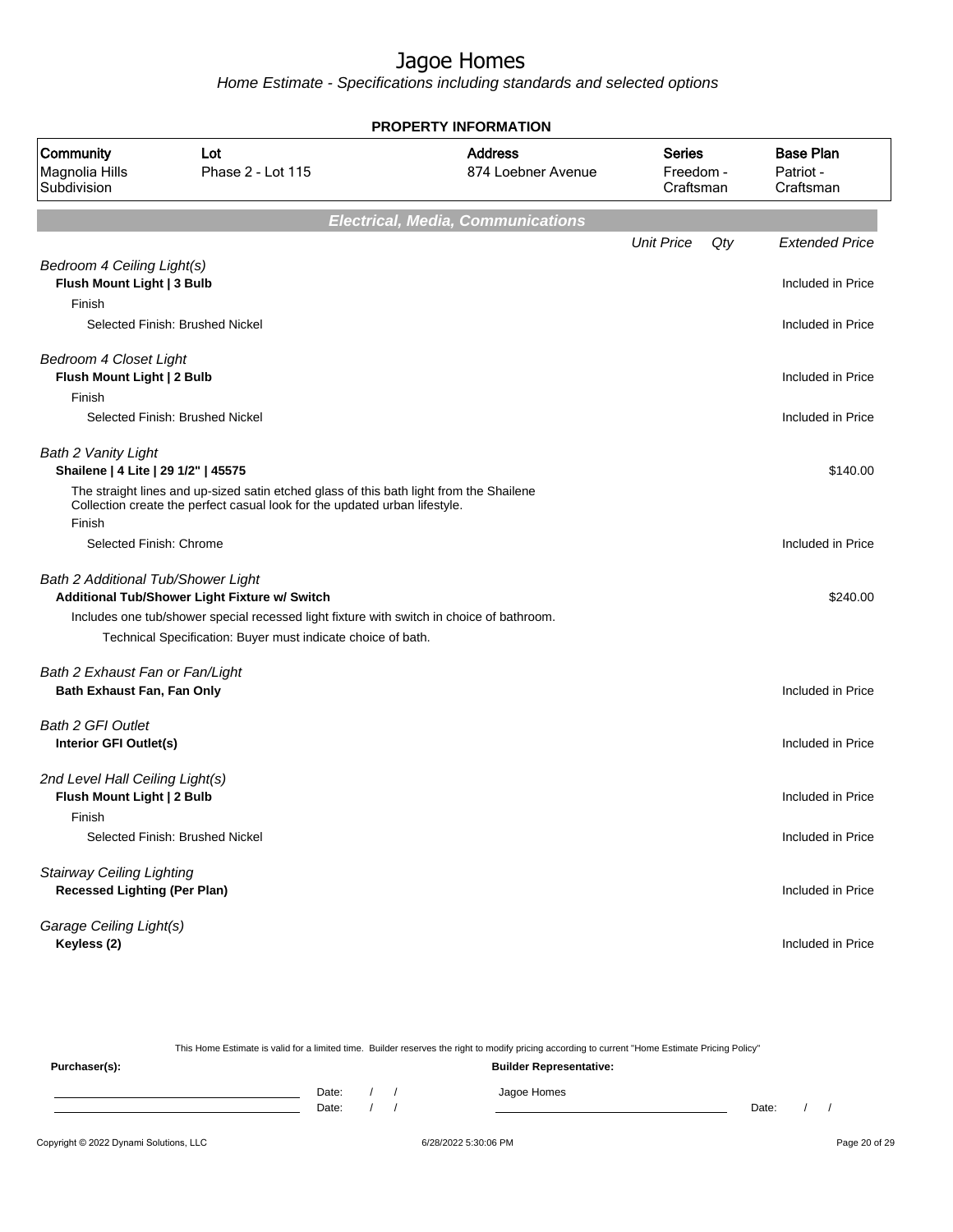| <b>PROPERTY INFORMATION</b>                                               |                                                                                                                                                                                                                                                                                                                                            |                                          |                                         |     |                                            |  |  |  |
|---------------------------------------------------------------------------|--------------------------------------------------------------------------------------------------------------------------------------------------------------------------------------------------------------------------------------------------------------------------------------------------------------------------------------------|------------------------------------------|-----------------------------------------|-----|--------------------------------------------|--|--|--|
| Community<br>Magnolia Hills<br>Subdivision                                | Lot<br>Phase 2 - Lot 115                                                                                                                                                                                                                                                                                                                   | <b>Address</b><br>874 Loebner Avenue     | <b>Series</b><br>Freedom -<br>Craftsman |     | <b>Base Plan</b><br>Patriot -<br>Craftsman |  |  |  |
|                                                                           |                                                                                                                                                                                                                                                                                                                                            | <b>Electrical, Media, Communications</b> |                                         |     |                                            |  |  |  |
|                                                                           |                                                                                                                                                                                                                                                                                                                                            |                                          | <b>Unit Price</b>                       | Qty | <b>Extended Price</b>                      |  |  |  |
| Garage Opener                                                             |                                                                                                                                                                                                                                                                                                                                            |                                          |                                         |     |                                            |  |  |  |
| <b>Garage Door Opener Pre-Wire</b>                                        |                                                                                                                                                                                                                                                                                                                                            |                                          |                                         |     | Included in Price                          |  |  |  |
| Garage Exterior Light                                                     | Coach Light Kichler #49926 BKT Capanna                                                                                                                                                                                                                                                                                                     |                                          |                                         |     | Included in Price                          |  |  |  |
|                                                                           | The 16" 1-light outdoor wall light from the Capanna™ collection features waterfall glass.                                                                                                                                                                                                                                                  |                                          |                                         |     |                                            |  |  |  |
| Height: 16.00"                                                            | Technical Specification: Width: 10.50"                                                                                                                                                                                                                                                                                                     |                                          |                                         |     |                                            |  |  |  |
| Finish                                                                    |                                                                                                                                                                                                                                                                                                                                            |                                          |                                         |     |                                            |  |  |  |
|                                                                           | Selected Finish: Textured Black                                                                                                                                                                                                                                                                                                            |                                          |                                         |     | Included in Price                          |  |  |  |
| <b>Outside Retreat Light</b>                                              |                                                                                                                                                                                                                                                                                                                                            |                                          |                                         |     |                                            |  |  |  |
|                                                                           | Exterior Kichler Light #49924 Capanna                                                                                                                                                                                                                                                                                                      |                                          |                                         |     | Included in Price                          |  |  |  |
|                                                                           | The 10.25" 1-light outdoor wall light from the Capanna(TM) collection gives the classic<br>lantern light a linear update. A textured black finish and squared edges, including a capstone<br>finial, combine with artful waterfall glass to create a style that works on homes with modern,<br>transitional or arts & crafts architecture. |                                          |                                         |     |                                            |  |  |  |
| 6.50W X 10.25H                                                            |                                                                                                                                                                                                                                                                                                                                            |                                          |                                         |     |                                            |  |  |  |
| Finish                                                                    |                                                                                                                                                                                                                                                                                                                                            |                                          |                                         |     |                                            |  |  |  |
|                                                                           | Selected Finish: Black Textured                                                                                                                                                                                                                                                                                                            |                                          |                                         |     | Included in Price                          |  |  |  |
| <b>Bonus Room 1 Ceiling Light</b>                                         |                                                                                                                                                                                                                                                                                                                                            |                                          |                                         |     |                                            |  |  |  |
|                                                                           | Ceiling Fan 52" Kichler Pro Select #330017, w/Bowl LED Light                                                                                                                                                                                                                                                                               |                                          |                                         |     | \$320.00                                   |  |  |  |
| Color                                                                     |                                                                                                                                                                                                                                                                                                                                            |                                          |                                         |     |                                            |  |  |  |
|                                                                           | Selected Color: Brushed Nickel w/Silver Blades                                                                                                                                                                                                                                                                                             |                                          |                                         |     | Included in Price                          |  |  |  |
| <b>Attic Light</b>                                                        |                                                                                                                                                                                                                                                                                                                                            |                                          |                                         |     |                                            |  |  |  |
| <b>Attic Lights Keyless</b>                                               |                                                                                                                                                                                                                                                                                                                                            |                                          |                                         |     | Included in Price                          |  |  |  |
|                                                                           |                                                                                                                                                                                                                                                                                                                                            |                                          |                                         |     |                                            |  |  |  |
| <b>Front Door Doorbell Button</b><br><b>Doorbell Button at Front Door</b> |                                                                                                                                                                                                                                                                                                                                            |                                          |                                         |     | Included in Price                          |  |  |  |
| Front Door Door Chime                                                     |                                                                                                                                                                                                                                                                                                                                            |                                          |                                         |     |                                            |  |  |  |
| <b>Door Chime</b>                                                         |                                                                                                                                                                                                                                                                                                                                            |                                          |                                         |     | Included in Price                          |  |  |  |
|                                                                           |                                                                                                                                                                                                                                                                                                                                            |                                          |                                         |     |                                            |  |  |  |
|                                                                           | <b>Entire Home - Electrical Outlets and Switches</b>                                                                                                                                                                                                                                                                                       |                                          |                                         |     |                                            |  |  |  |
|                                                                           | Electrical Outlets & Switches per Plan & Code                                                                                                                                                                                                                                                                                              |                                          |                                         |     | Included in Price                          |  |  |  |
| Color                                                                     |                                                                                                                                                                                                                                                                                                                                            |                                          |                                         |     |                                            |  |  |  |
| Selected Color: White                                                     |                                                                                                                                                                                                                                                                                                                                            |                                          |                                         |     | Included in Price                          |  |  |  |

| This Home Estimate is valid for a limited time. Builder reserves the right to modify pricing according to current "Home Estimate Pricing Policy" |                                |  |  |             |       |  |  |  |
|--------------------------------------------------------------------------------------------------------------------------------------------------|--------------------------------|--|--|-------------|-------|--|--|--|
| Purchaser(s):                                                                                                                                    | <b>Builder Representative:</b> |  |  |             |       |  |  |  |
|                                                                                                                                                  | Date:                          |  |  | Jagoe Homes |       |  |  |  |
|                                                                                                                                                  | Date:                          |  |  |             | Date: |  |  |  |
|                                                                                                                                                  |                                |  |  |             |       |  |  |  |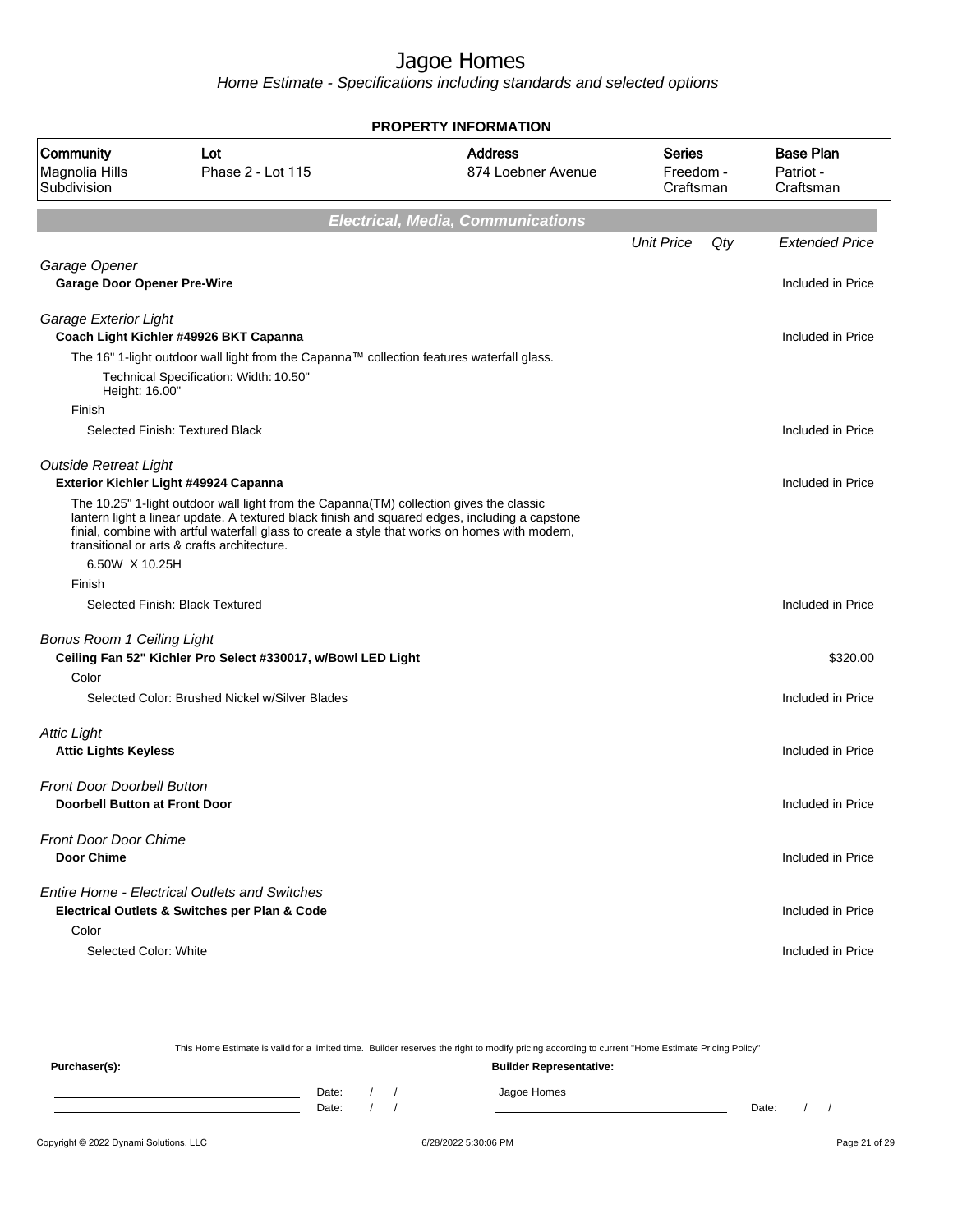| <b>PROPERTY INFORMATION</b>                                                 |                                                                                                                                                                                                                                                             |                                                                                                                                                                                                   |                                         |          |                                                      |  |  |  |  |  |  |
|-----------------------------------------------------------------------------|-------------------------------------------------------------------------------------------------------------------------------------------------------------------------------------------------------------------------------------------------------------|---------------------------------------------------------------------------------------------------------------------------------------------------------------------------------------------------|-----------------------------------------|----------|------------------------------------------------------|--|--|--|--|--|--|
| Community<br>Magnolia Hills<br>Subdivision                                  | Lot<br>Phase 2 - Lot 115                                                                                                                                                                                                                                    | <b>Address</b><br>874 Loebner Avenue                                                                                                                                                              | <b>Series</b><br>Freedom -<br>Craftsman |          | <b>Base Plan</b><br>Patriot -<br>Craftsman           |  |  |  |  |  |  |
| <b>Electrical, Media, Communications</b>                                    |                                                                                                                                                                                                                                                             |                                                                                                                                                                                                   |                                         |          |                                                      |  |  |  |  |  |  |
| Cable TV Outlets, RG6 wire<br><b>Telephone Interior Jacks</b>               | Entire Home - Cable TV/Phone Outlets (Qty 6 Total)                                                                                                                                                                                                          |                                                                                                                                                                                                   | <b>Unit Price</b>                       | Qty<br>4 | <b>Extended Price</b><br>Included in Price<br>\$0.00 |  |  |  |  |  |  |
| <b>Additional Cable TV Outlet</b>                                           | Entire Home - Additional Cable TV Outlet<br>Includes one additional cable television outlet to be installed in choice of location.<br><b>Comments: see plans</b>                                                                                            |                                                                                                                                                                                                   | \$80.00                                 | 3        | \$240.00                                             |  |  |  |  |  |  |
|                                                                             | Entire Home - Braced and Wired for Future Ceiling Fan at Existing Ceiling Light<br>Light Location Braced and Wired for Future Ceiling Fan<br>Includes addition of bracing and box for ceiling fan addition with a switch<br><b>Comments: Bedrooms 2,3 4</b> |                                                                                                                                                                                                   | \$115.00                                | 3        | \$345.00                                             |  |  |  |  |  |  |
| Fan<br><b>Comments: Owners</b>                                              | Entire Home - Braced and Wired for Future Ceiling Fan with Switch<br>Light Outlet with 2 Switches, Capped with Plate Cover, Braced & Wired for Future Ceiling                                                                                               |                                                                                                                                                                                                   |                                         |          | \$200.00                                             |  |  |  |  |  |  |
| <b>Entire Home Electrical Service</b><br><b>Electrical Service 200 AMP</b>  | Includes 200 AMP electric service upgrade for the entire house.                                                                                                                                                                                             |                                                                                                                                                                                                   |                                         |          | Included in Price                                    |  |  |  |  |  |  |
| <b>Exterior Electrical Service</b><br><b>Electrical Service Underground</b> |                                                                                                                                                                                                                                                             |                                                                                                                                                                                                   |                                         |          | Included in Price                                    |  |  |  |  |  |  |
| <b>Smoke Detectors</b><br>Smoke Detectors, per plan                         |                                                                                                                                                                                                                                                             |                                                                                                                                                                                                   |                                         |          | Included in Price                                    |  |  |  |  |  |  |
| Carbon Monoxide Detectors<br>Carbon Monoxide Detectors, per plan            |                                                                                                                                                                                                                                                             |                                                                                                                                                                                                   |                                         |          | Included in Price                                    |  |  |  |  |  |  |
|                                                                             |                                                                                                                                                                                                                                                             | <b>HVAC</b>                                                                                                                                                                                       |                                         |          |                                                      |  |  |  |  |  |  |
| <b>Entire Home Air Conditioner</b><br>14 Seer Air Conditioning System       |                                                                                                                                                                                                                                                             |                                                                                                                                                                                                   | <b>Unit Price</b>                       | Qty      | <b>Extended Price</b><br>Included in Price           |  |  |  |  |  |  |
| <b>Entire Home Furnace</b>                                                  | Up to 14 Seer Air Conditioning System<br>92% Plus High Efficiency Gas Home Furnace<br>Includes 92% plus high efficiency gas home furnace                                                                                                                    |                                                                                                                                                                                                   |                                         |          | Included in Price                                    |  |  |  |  |  |  |
| Purchaser(s):                                                               | Date:<br>Date:                                                                                                                                                                                                                                              | This Home Estimate is valid for a limited time. Builder reserves the right to modify pricing according to current "Home Estimate Pricing Policy"<br><b>Builder Representative:</b><br>Jagoe Homes |                                         |          | $\prime$<br>$\sqrt{ }$<br>Date:                      |  |  |  |  |  |  |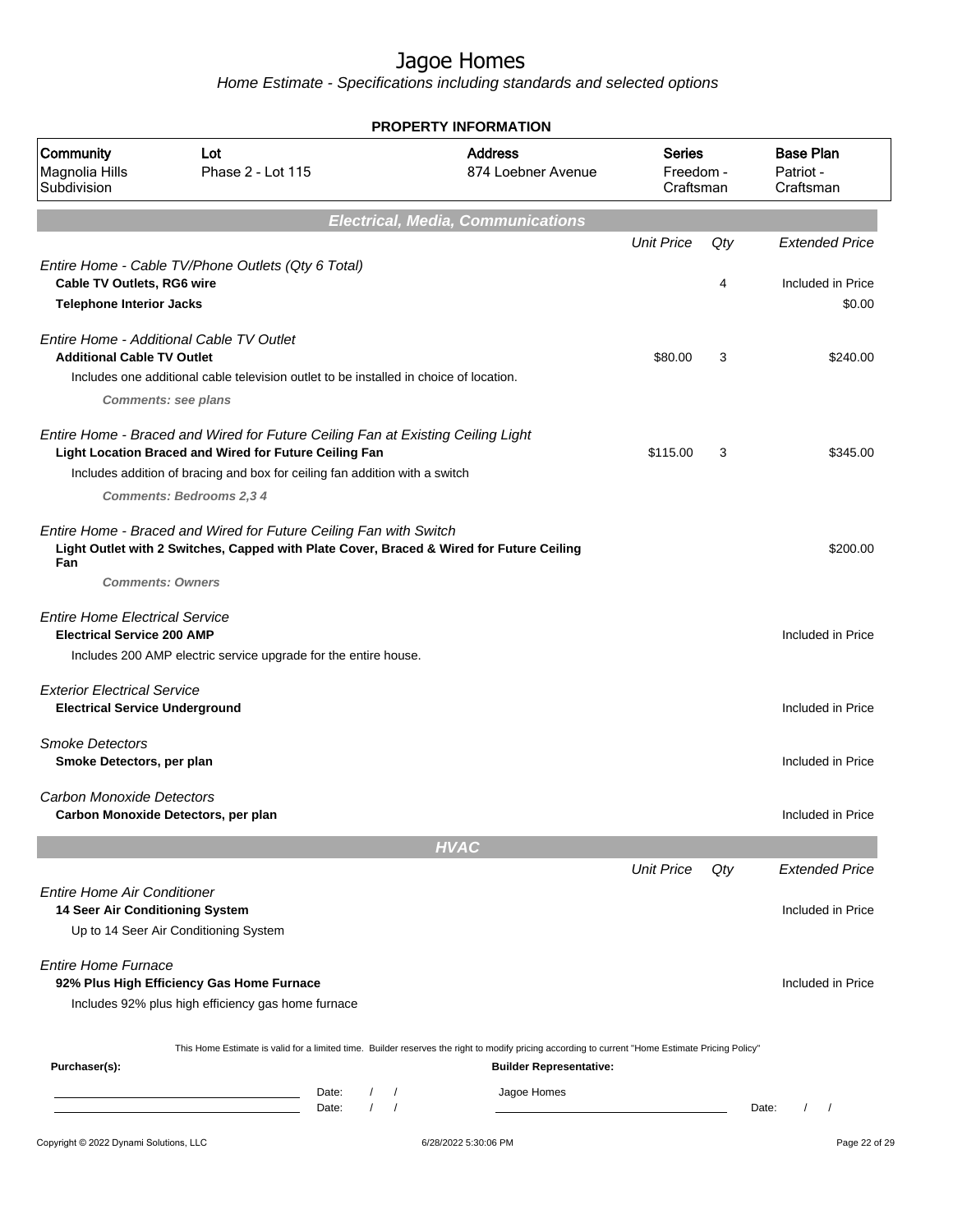Home Estimate - Specifications including standards and selected options

|                                                                    |                                                                                                                                                                                         | <b>PROPERTY INFORMATION</b>          |                                         |     |                                            |
|--------------------------------------------------------------------|-----------------------------------------------------------------------------------------------------------------------------------------------------------------------------------------|--------------------------------------|-----------------------------------------|-----|--------------------------------------------|
| Community<br>Magnolia Hills<br>Subdivision                         | Lot<br>Phase 2 - Lot 115                                                                                                                                                                | <b>Address</b><br>874 Loebner Avenue | <b>Series</b><br>Freedom -<br>Craftsman |     | <b>Base Plan</b><br>Patriot -<br>Craftsman |
|                                                                    |                                                                                                                                                                                         | <b>HVAC</b>                          |                                         |     |                                            |
| <b>Entire Home Furnace</b>                                         | Builder makes no guarantee with respect to heating and cooling cost                                                                                                                     |                                      | <b>Unit Price</b>                       | Qty | <b>Extended Price</b>                      |
| <b>Entire Home Furnace Filter</b>                                  | Aprilaire Model 2000 Series Air Filter                                                                                                                                                  |                                      |                                         |     | Included in Price                          |
| <b>Entire Home Thermostat</b><br><b>Programmable Thermostat</b>    |                                                                                                                                                                                         |                                      |                                         |     | Included in Price                          |
| <b>Indoor Air Quality</b>                                          | Honeywell Fresh Air Ventilation System                                                                                                                                                  |                                      |                                         |     | Included in Price                          |
| <b>Entire Home Duct System</b><br><b>Flexible Duct</b>             |                                                                                                                                                                                         |                                      |                                         |     | Included in Price                          |
| <b>Entire Home Return Air</b><br><b>Multiple Return Air Vents</b>  | One Return per Bedroom & One Central Return                                                                                                                                             |                                      |                                         |     | Included in Price                          |
| Laundry Dryer Vent<br><b>Dryer Vent Vented to Outside</b>          |                                                                                                                                                                                         |                                      |                                         |     | Included in Price                          |
|                                                                    |                                                                                                                                                                                         | <b>Floor Coverings</b>               |                                         |     |                                            |
|                                                                    |                                                                                                                                                                                         |                                      | <b>Unit Price</b>                       | Qty | <b>Extended Price</b>                      |
| <b>Entire Home Carpet Selection</b><br>Mohawk Carpet   Top Card II | Our Proven Performer, Top Card II, offers colorfast and consistent solution dyed Everstrand<br>polyester fiber with a 15 yr Manufacturer Warranty.                                      |                                      |                                         |     | Included in Price                          |
| Color                                                              | Selected Color: 901 Crystal Ball                                                                                                                                                        |                                      |                                         |     | Included in Price                          |
| <b>Entire Home Carpet Pad</b><br>6# Carpet Pad                     |                                                                                                                                                                                         |                                      |                                         |     | Included in Price                          |
| <b>Front Entry Flooring</b>                                        | Luxury Vinyl Plank   Mohawk Arrington<br>Mohawk's Arrington offers a water-resistant construction, comfort underfoot, and high<br>resistance to dents and scratches in a hardwood look. |                                      |                                         |     | Included in Price                          |
| Color                                                              | Selected Color: Gauntlet Gray AU896                                                                                                                                                     |                                      |                                         |     | Included in Price                          |

This Home Estimate is valid for a limited time. Builder reserves the right to modify pricing according to current "Home Estimate Pricing Policy"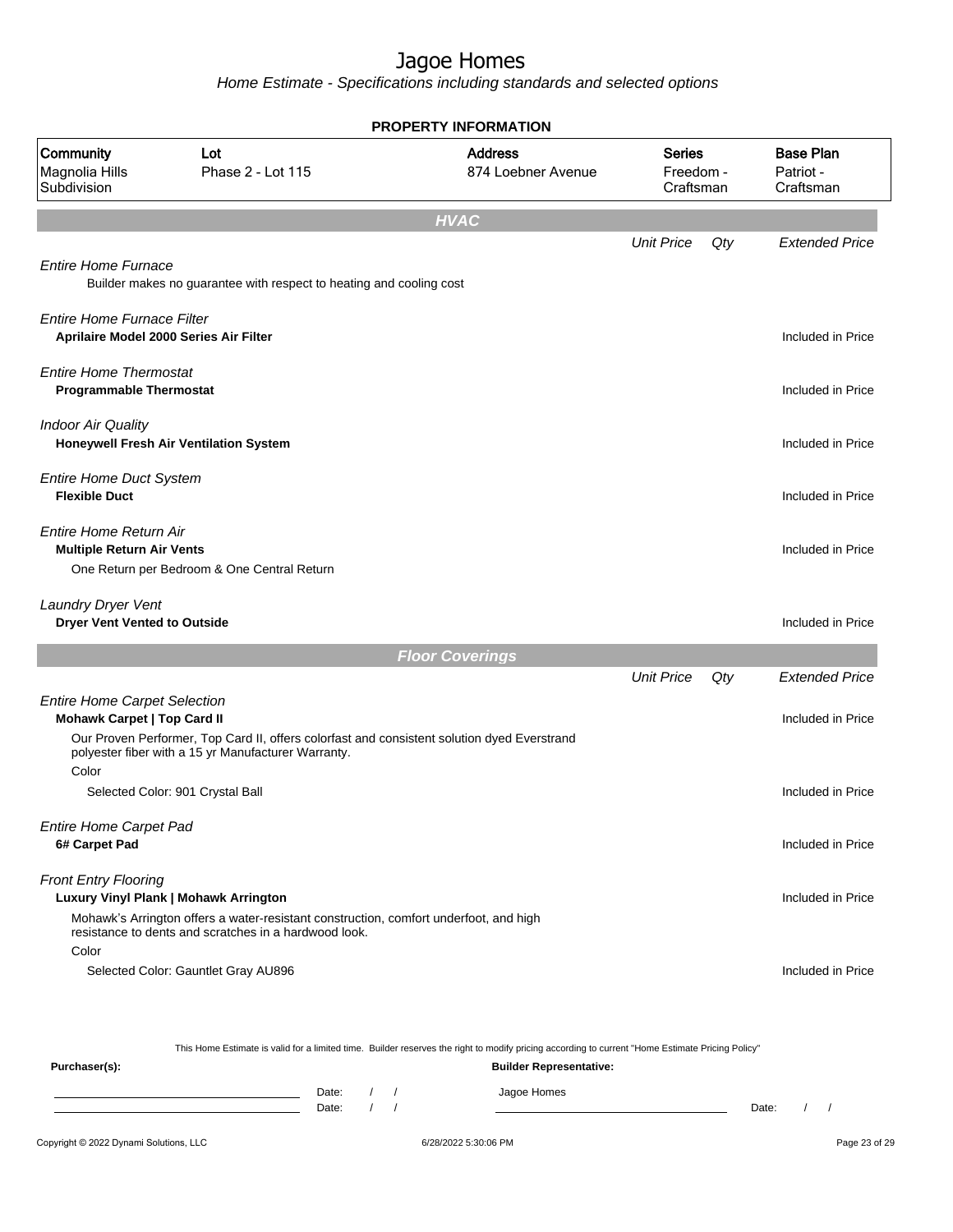Home Estimate - Specifications including standards and selected options

| <b>PROPERTY INFORMATION</b>                     |                                                                                                                                                |                                      |                                         |     |                                            |  |  |  |  |
|-------------------------------------------------|------------------------------------------------------------------------------------------------------------------------------------------------|--------------------------------------|-----------------------------------------|-----|--------------------------------------------|--|--|--|--|
| Community<br>Magnolia Hills<br>Subdivision      | Lot<br>Phase 2 - Lot 115                                                                                                                       | <b>Address</b><br>874 Loebner Avenue | <b>Series</b><br>Freedom -<br>Craftsman |     | <b>Base Plan</b><br>Patriot -<br>Craftsman |  |  |  |  |
|                                                 |                                                                                                                                                | <b>Floor Coverings</b>               |                                         |     |                                            |  |  |  |  |
|                                                 |                                                                                                                                                |                                      | <b>Unit Price</b>                       | Qty | <b>Extended Price</b>                      |  |  |  |  |
| <b>Front Entry Flooring</b><br><b>Direction</b> |                                                                                                                                                |                                      |                                         |     |                                            |  |  |  |  |
|                                                 | Selected Direction: Front to Back                                                                                                              |                                      |                                         |     | Included in Price                          |  |  |  |  |
| Home Office Flooring                            | Luxury Vinyl Plank   Mohawk Arrington                                                                                                          |                                      |                                         |     | \$470.00                                   |  |  |  |  |
| Color                                           | Mohawk's Arrington offers a water-resistant construction, comfort underfoot, and high<br>resistance to dents and scratches in a hardwood look. |                                      |                                         |     |                                            |  |  |  |  |
|                                                 | Selected Color: Gauntlet Gray AU896                                                                                                            |                                      |                                         |     | Included in Price                          |  |  |  |  |
| Direction                                       |                                                                                                                                                |                                      |                                         |     |                                            |  |  |  |  |
|                                                 | Selected Direction: Front to Back                                                                                                              |                                      |                                         |     | Included in Price                          |  |  |  |  |
| <b>Family Room</b>                              | Luxury Vinyl Plank   Mohawk Arrington                                                                                                          |                                      |                                         |     | \$1,370.00                                 |  |  |  |  |
|                                                 | Mohawk's Arrington offers a water-resistant construction, comfort underfoot, and high<br>resistance to dents and scratches in a hardwood look. |                                      |                                         |     |                                            |  |  |  |  |
| Color                                           |                                                                                                                                                |                                      |                                         |     |                                            |  |  |  |  |
| <b>Direction</b>                                | Selected Color: Gauntlet Gray AU896                                                                                                            |                                      |                                         |     | Included in Price                          |  |  |  |  |
|                                                 | Selected Direction: Front to Back                                                                                                              |                                      |                                         |     | Included in Price                          |  |  |  |  |
|                                                 |                                                                                                                                                |                                      |                                         |     |                                            |  |  |  |  |
| <b>Owner's Bath Flooring</b>                    |                                                                                                                                                |                                      |                                         |     |                                            |  |  |  |  |
|                                                 | Luxury Vinyl Plank   Mohawk Arrington                                                                                                          |                                      |                                         |     | Included in Price                          |  |  |  |  |
|                                                 | Mohawk's Arrington offers a water-resistant construction, comfort underfoot, and high<br>resistance to dents and scratches in a hardwood look. |                                      |                                         |     |                                            |  |  |  |  |
| Color                                           |                                                                                                                                                |                                      |                                         |     |                                            |  |  |  |  |
| Direction                                       | Selected Color: Gauntlet Gray AU896                                                                                                            |                                      |                                         |     | Included in Price                          |  |  |  |  |
|                                                 | Selected Direction: Front to Back                                                                                                              |                                      |                                         |     | Included in Price                          |  |  |  |  |
| Kitchen/Dining Area/Pantry Flooring             |                                                                                                                                                |                                      |                                         |     |                                            |  |  |  |  |
|                                                 | <b>Luxury Vinyl Plank   Mohawk Arrington</b>                                                                                                   |                                      |                                         |     | Included in Price                          |  |  |  |  |
|                                                 | Mohawk's Arrington offers a water-resistant construction, comfort underfoot, and high<br>resistance to dents and scratches in a hardwood look. |                                      |                                         |     |                                            |  |  |  |  |
| Color                                           |                                                                                                                                                |                                      |                                         |     |                                            |  |  |  |  |
|                                                 | Selected Color: Gauntlet Gray AU896                                                                                                            |                                      |                                         |     | Included in Price                          |  |  |  |  |
| Direction                                       |                                                                                                                                                |                                      |                                         |     |                                            |  |  |  |  |
|                                                 | Selected Direction: Front to Back                                                                                                              |                                      |                                         |     | Included in Price                          |  |  |  |  |
|                                                 |                                                                                                                                                |                                      |                                         |     |                                            |  |  |  |  |

This Home Estimate is valid for a limited time. Builder reserves the right to modify pricing according to current "Home Estimate Pricing Policy"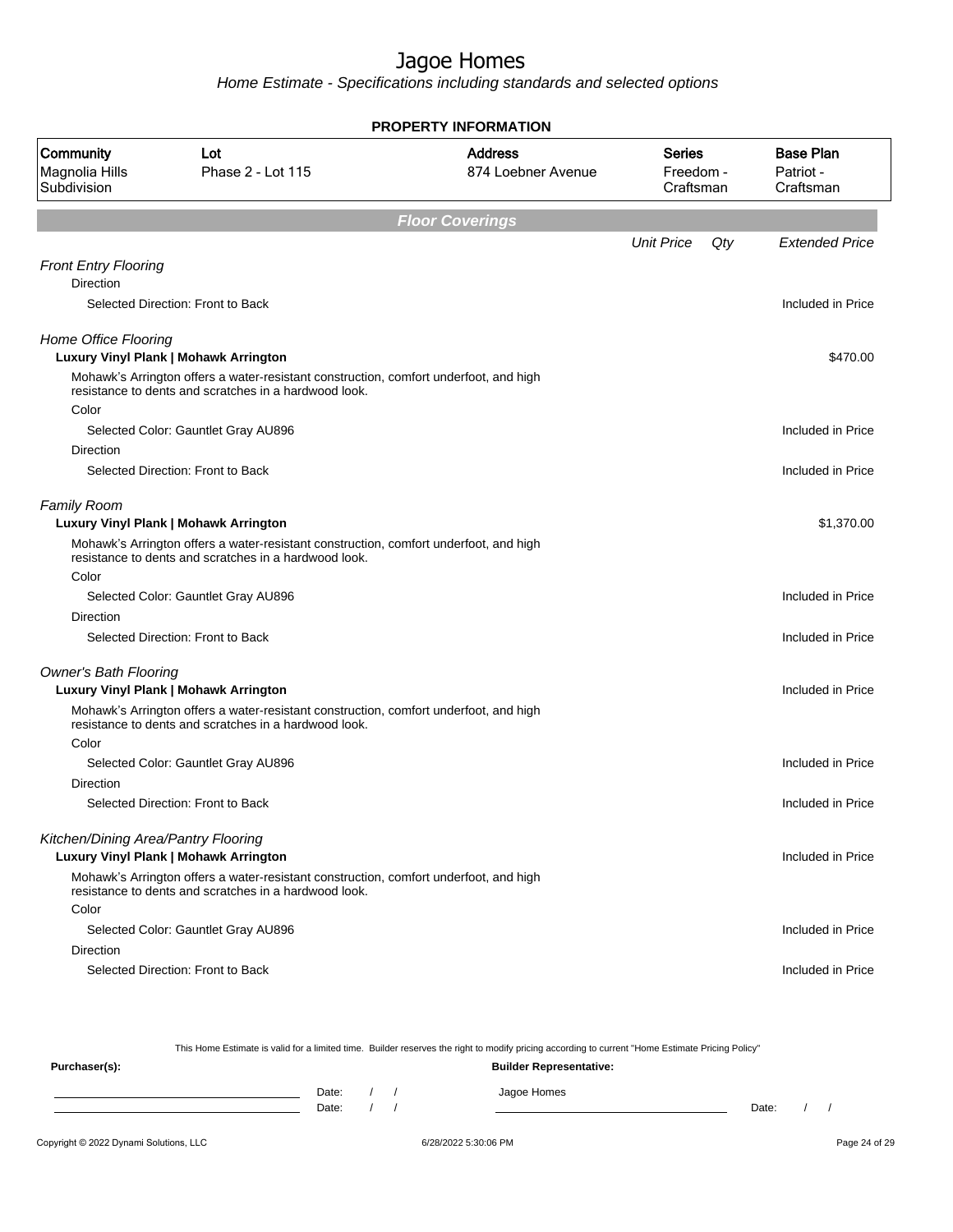Home Estimate - Specifications including standards and selected options

|                                            |                                                                                                                                                | <b>PROPERTY INFORMATION</b>          |                                  |     |                                            |
|--------------------------------------------|------------------------------------------------------------------------------------------------------------------------------------------------|--------------------------------------|----------------------------------|-----|--------------------------------------------|
| Community<br>Magnolia Hills<br>Subdivision | Lot<br>Phase 2 - Lot 115                                                                                                                       | <b>Address</b><br>874 Loebner Avenue | Series<br>Freedom -<br>Craftsman |     | <b>Base Plan</b><br>Patriot -<br>Craftsman |
|                                            |                                                                                                                                                | <b>Floor Coverings</b>               |                                  |     |                                            |
|                                            |                                                                                                                                                |                                      | <b>Unit Price</b>                | Qty | <b>Extended Price</b>                      |
| <b>Bath 2 Flooring</b>                     | Luxury Vinyl Plank   Mohawk Arrington                                                                                                          |                                      |                                  |     | Included in Price                          |
|                                            | Mohawk's Arrington offers a water-resistant construction, comfort underfoot, and high<br>resistance to dents and scratches in a hardwood look. |                                      |                                  |     |                                            |
| Color                                      |                                                                                                                                                |                                      |                                  |     |                                            |
|                                            | Selected Color: Gauntlet Gray AU896                                                                                                            |                                      |                                  |     | Included in Price                          |
| Direction                                  | Selected Direction: Front to Back                                                                                                              |                                      |                                  |     | Included in Price                          |
|                                            |                                                                                                                                                |                                      |                                  |     |                                            |
| <b>Powder Room Flooring</b>                | Luxury Vinyl Plank   Mohawk Arrington                                                                                                          |                                      |                                  |     | Included in Price                          |
|                                            | Mohawk's Arrington offers a water-resistant construction, comfort underfoot, and high<br>resistance to dents and scratches in a hardwood look. |                                      |                                  |     |                                            |
| Color                                      |                                                                                                                                                |                                      |                                  |     |                                            |
|                                            | Selected Color: Gauntlet Gray AU896                                                                                                            |                                      |                                  |     | Included in Price                          |
| Direction                                  |                                                                                                                                                |                                      |                                  |     |                                            |
|                                            | Selected Direction: Front to Back                                                                                                              |                                      |                                  |     | Included in Price                          |
| <b>Laundry Flooring</b>                    |                                                                                                                                                |                                      |                                  |     |                                            |
|                                            | Luxury Vinyl Plank   Mohawk Arrington                                                                                                          |                                      |                                  |     | Included in Price                          |
|                                            | Mohawk's Arrington offers a water-resistant construction, comfort underfoot, and high<br>resistance to dents and scratches in a hardwood look. |                                      |                                  |     |                                            |
| Color                                      |                                                                                                                                                |                                      |                                  |     |                                            |
|                                            | Selected Color: Gauntlet Gray AU896                                                                                                            |                                      |                                  |     | Included in Price                          |
| Direction                                  |                                                                                                                                                |                                      |                                  |     |                                            |
|                                            | Selected Direction: Front to Back                                                                                                              |                                      |                                  |     | Included in Price                          |
| Storage Area Flooring                      |                                                                                                                                                |                                      |                                  |     |                                            |
|                                            | Luxury Vinyl Plank   Mohawk Arrington                                                                                                          |                                      |                                  |     | \$215.00                                   |
|                                            | Mohawk's Arrington offers a water-resistant construction, comfort underfoot, and high<br>resistance to dents and scratches in a hardwood look. |                                      |                                  |     |                                            |
| Color                                      |                                                                                                                                                |                                      |                                  |     |                                            |
|                                            | Selected Color: Gauntlet Gray AU896                                                                                                            |                                      |                                  |     | Included in Price                          |
| Direction                                  |                                                                                                                                                |                                      |                                  |     |                                            |
|                                            | Selected Direction: Front to Back                                                                                                              |                                      |                                  |     | Included in Price                          |
|                                            |                                                                                                                                                |                                      |                                  |     |                                            |

This Home Estimate is valid for a limited time. Builder reserves the right to modify pricing according to current "Home Estimate Pricing Policy"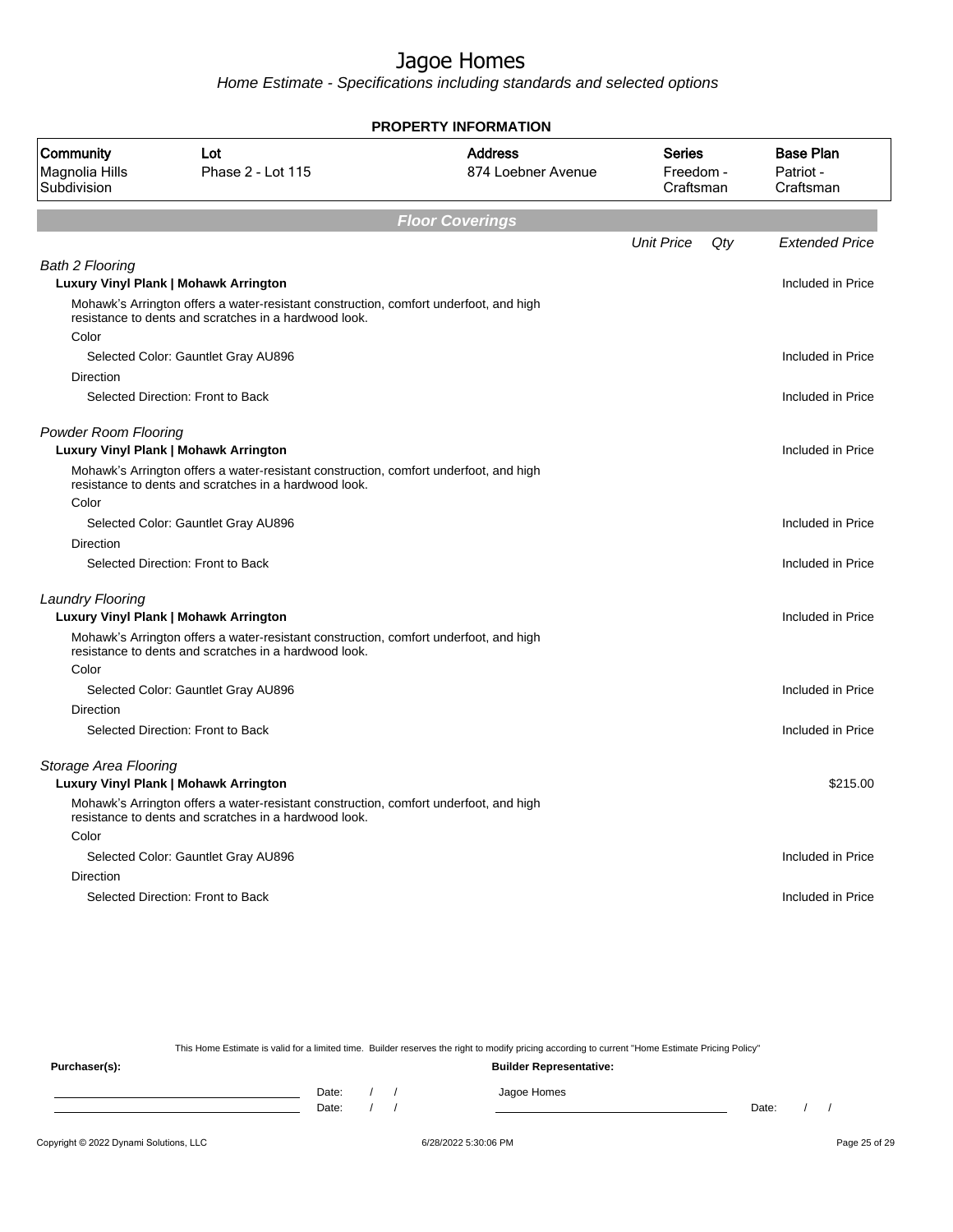Home Estimate - Specifications including standards and selected options

|                                                         |                                                                                    | PROPERTY INFORMATION                 |                                         |     |                                            |  |  |  |  |
|---------------------------------------------------------|------------------------------------------------------------------------------------|--------------------------------------|-----------------------------------------|-----|--------------------------------------------|--|--|--|--|
| Community<br>Magnolia Hills<br>Subdivision              | Lot<br>Phase 2 - Lot 115                                                           | <b>Address</b><br>874 Loebner Avenue | <b>Series</b><br>Freedom -<br>Craftsman |     | <b>Base Plan</b><br>Patriot -<br>Craftsman |  |  |  |  |
|                                                         |                                                                                    | <b>Shelving</b>                      |                                         |     |                                            |  |  |  |  |
|                                                         |                                                                                    |                                      | <b>Unit Price</b>                       | Qty | <b>Extended Price</b>                      |  |  |  |  |
| <b>Owner's Closet Shelf &amp; Rod</b>                   |                                                                                    |                                      |                                         |     |                                            |  |  |  |  |
|                                                         | Closet Shelf 12" Shelf & Rod - 2 Runs Width of Closet - Supported 2'0" O.C. Vented |                                      |                                         |     | Included in Price                          |  |  |  |  |
| Long Garment Hanging                                    |                                                                                    |                                      |                                         |     |                                            |  |  |  |  |
|                                                         | Selected Long Garment Hanging: None                                                |                                      |                                         |     | Included in Price                          |  |  |  |  |
| Standard Hanging                                        |                                                                                    |                                      |                                         |     |                                            |  |  |  |  |
|                                                         | Selected Standard Hanging: Standard Hanging (42" & 84")                            |                                      |                                         |     | Included in Price                          |  |  |  |  |
| Bedroom 2 Closet Shelf & Rod                            |                                                                                    |                                      |                                         |     |                                            |  |  |  |  |
|                                                         | Closet Shelf 12" Shelf & Rod - 2 Runs Width of Closet - Supported 2'0" O.C. Vented |                                      |                                         |     | Included in Price                          |  |  |  |  |
| Long Garment Hanging                                    |                                                                                    |                                      |                                         |     |                                            |  |  |  |  |
|                                                         | Selected Long Garment Hanging: None                                                |                                      |                                         |     | Included in Price                          |  |  |  |  |
| Standard Hanging                                        |                                                                                    |                                      |                                         |     | Included in Price                          |  |  |  |  |
|                                                         | Selected Standard Hanging: Standard Hanging (42" & 84")                            |                                      |                                         |     |                                            |  |  |  |  |
| Bedroom 3 Closet Shelf & Rod                            | Closet Shelf 12" Shelf & Rod - 2 Runs Width of Closet - Supported 2'0" O.C. Vented |                                      |                                         |     | Included in Price                          |  |  |  |  |
| Long Garment Hanging                                    |                                                                                    |                                      |                                         |     |                                            |  |  |  |  |
|                                                         | Selected Long Garment Hanging: None                                                |                                      |                                         |     | Included in Price                          |  |  |  |  |
| Standard Hanging                                        |                                                                                    |                                      |                                         |     |                                            |  |  |  |  |
| Selected Standard Hanging: Standard Hanging (42" & 84") |                                                                                    |                                      |                                         |     | Included in Price                          |  |  |  |  |
| Bedroom 4 Closet Shelf & Rod                            |                                                                                    |                                      |                                         |     |                                            |  |  |  |  |
|                                                         | Closet Shelf 12" Shelf & Rod - 2 Runs Width of Closet - Supported 2'0" O.C. Vented |                                      |                                         |     | Included in Price                          |  |  |  |  |
| Long Garment Hanging                                    |                                                                                    |                                      |                                         |     |                                            |  |  |  |  |
|                                                         | Selected Long Garment Hanging: None                                                |                                      |                                         |     | Included in Price                          |  |  |  |  |
| Standard Hanging                                        |                                                                                    |                                      |                                         |     |                                            |  |  |  |  |
|                                                         | Selected Standard Hanging: Standard Hanging (42" & 84")                            |                                      |                                         |     | Included in Price                          |  |  |  |  |
| <b>Entire Home Storage Shelf</b>                        |                                                                                    |                                      |                                         |     |                                            |  |  |  |  |
|                                                         | Storage Shelf 12" and 16" deep- Vented (per plan)                                  |                                      |                                         |     | Included in Price                          |  |  |  |  |
|                                                         |                                                                                    | <b>Foundations</b>                   |                                         |     |                                            |  |  |  |  |
|                                                         |                                                                                    |                                      | <b>Unit Price</b>                       | Qty | <b>Extended Price</b>                      |  |  |  |  |
| <b>Entire Home Footing Size</b>                         |                                                                                    |                                      |                                         |     |                                            |  |  |  |  |
| 19" Wide x 8" Deep, 3000 psi,                           |                                                                                    |                                      |                                         |     | \$0.00                                     |  |  |  |  |
|                                                         |                                                                                    |                                      |                                         |     |                                            |  |  |  |  |

**PROPERTY INFORMATION**

This Home Estimate is valid for a limited time. Builder reserves the right to modify pricing according to current "Home Estimate Pricing Policy" **Purchaser(s): Builder Representative:** Date: / / Jagoe Homes<br>Date: / / Jagoe Homes Date: / / **Date: / / 2006** Date: / / / Date: / / / Date: / / / 2006 Date: / / / 2006 Date: / / / 2006 Date: / / / 2006 Date: / / / 2007 Date: / / / 2007 Date: / / / 2007 Date: / / / 2007 Date: / / / 2007 Date: / / / 2007 D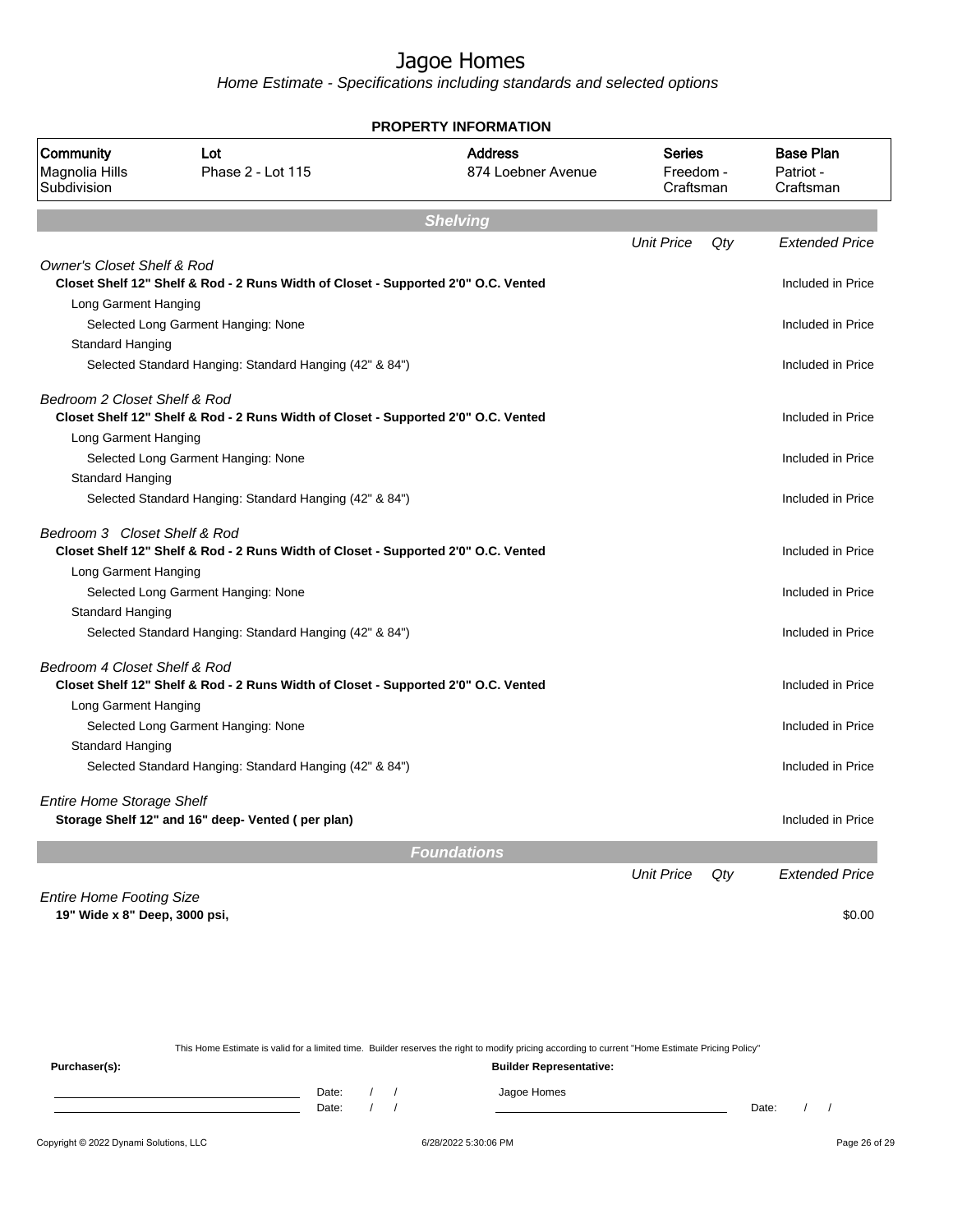|                                                                                                      |                                                                                                 |                            |                               | <b>PROPERTY INFORMATION</b>                                                                                                                                                        |                                         |     |                                            |
|------------------------------------------------------------------------------------------------------|-------------------------------------------------------------------------------------------------|----------------------------|-------------------------------|------------------------------------------------------------------------------------------------------------------------------------------------------------------------------------|-----------------------------------------|-----|--------------------------------------------|
| Community<br>Magnolia Hills<br>Subdivision                                                           | Lot<br>Phase 2 - Lot 115                                                                        |                            |                               | <b>Address</b><br>874 Loebner Avenue                                                                                                                                               | <b>Series</b><br>Freedom -<br>Craftsman |     | <b>Base Plan</b><br>Patriot -<br>Craftsman |
|                                                                                                      |                                                                                                 |                            | <b>Framing</b>                |                                                                                                                                                                                    |                                         |     |                                            |
| Entire Home 2 x 4 Wall Studs<br>Studs 2 x 4 @ 16" oc, SPF Grade                                      |                                                                                                 |                            |                               |                                                                                                                                                                                    | <b>Unit Price</b>                       | Qty | <b>Extended Price</b><br>Included in Price |
| Entire Home 2 x 6 Wall Studs                                                                         | Studs 2 x 6 @ 24" oc, SPF Grade (Per Plan)                                                      |                            |                               |                                                                                                                                                                                    |                                         |     | Included in Price                          |
| <b>Entire Home Exterior Wall Sheathing</b>                                                           | Exterior Wall Sheathing (7/16" OSB &/or 1/2" Styrofoam)                                         |                            |                               |                                                                                                                                                                                    |                                         |     | Included in Price                          |
| Entire Home Exterior Wall House Wrap<br><b>Exterior Wall Covering House Wrap</b>                     |                                                                                                 |                            |                               |                                                                                                                                                                                    |                                         |     | Included in Price                          |
| <b>Entire Home Foundation Plates</b>                                                                 | Foundation Plates treated yellow pine                                                           |                            |                               |                                                                                                                                                                                    |                                         |     | Included in Price                          |
|                                                                                                      | Entire Home - Sub Floor (Where Applicable)<br>Sub Floor 3/4" OSB T&G, glued & screwed or nailed |                            |                               |                                                                                                                                                                                    |                                         |     | Included in Price                          |
| Main Level Ceiling Heights<br>Interior Flat Ceiling Height 9'0"<br>Certain ceiling heights may vary. |                                                                                                 |                            |                               |                                                                                                                                                                                    |                                         |     | Included in Price                          |
| Per Plan Roof Trusses<br><b>Roof Trusses</b>                                                         |                                                                                                 |                            |                               |                                                                                                                                                                                    |                                         |     | Included in Price                          |
| <b>Roof Sheathing</b><br>Roof Sheathing 7/16" OSB                                                    |                                                                                                 |                            |                               |                                                                                                                                                                                    |                                         |     | Included in Price                          |
| 2nd Level Ceiling Heights<br>Interior Flat Ceiling Height 8'0"<br>Certain ceiling heights may vary.  |                                                                                                 |                            |                               |                                                                                                                                                                                    |                                         |     | Included in Price                          |
| 2nd Floor Floor System<br>14" I-Joists (Spacing per Mfg)                                             |                                                                                                 |                            |                               |                                                                                                                                                                                    |                                         |     | Included in Price                          |
|                                                                                                      |                                                                                                 |                            | <b>Landscaping &amp; Yard</b> |                                                                                                                                                                                    |                                         |     |                                            |
| <b>Exterior Lawn Sod</b><br><b>Basins</b> )                                                          | Sod All of Yard, Fescue & Bluegrass (Excludes Areas with Brush & Trees & Retention              |                            |                               |                                                                                                                                                                                    | <b>Unit Price</b>                       | Qty | <b>Extended Price</b><br>\$0.00            |
| Purchaser(s):                                                                                        |                                                                                                 |                            |                               | This Home Estimate is valid for a limited time. Builder reserves the right to modify pricing according to current "Home Estimate Pricing Policy"<br><b>Builder Representative:</b> |                                         |     |                                            |
|                                                                                                      |                                                                                                 | Date:<br>$\prime$<br>Date: | $\prime$<br>$\prime$          | Jagoe Homes                                                                                                                                                                        |                                         |     | $\left  \right $<br>Date:                  |
| Copyright © 2022 Dynami Solutions, LLC                                                               |                                                                                                 |                            |                               | 6/28/2022 5:30:06 PM                                                                                                                                                               |                                         |     | Page 27 of 29                              |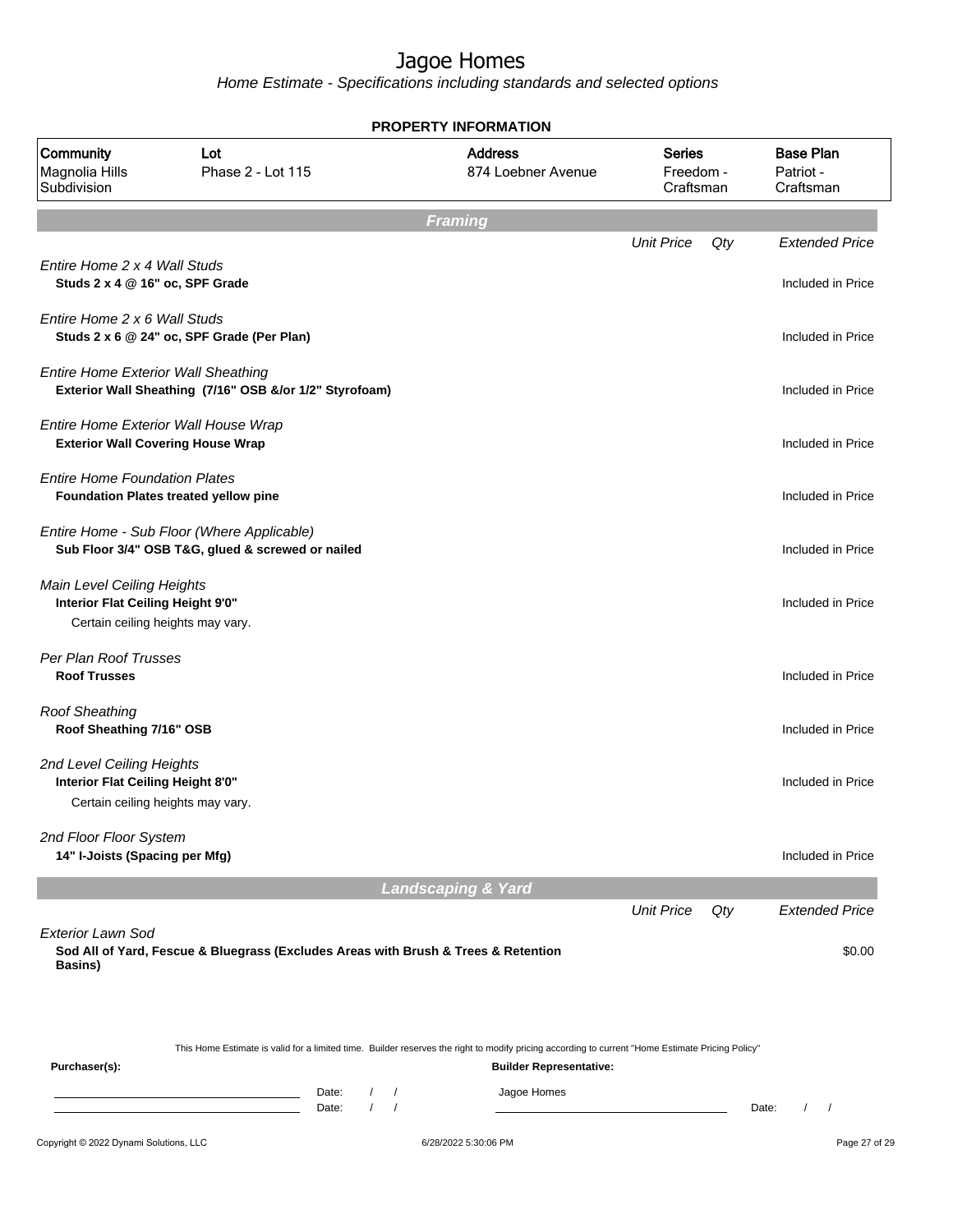|                                                                  |                                                                                                                        |                                                      | <b>PROPERTY INFORMATION</b>                                                                                                                                                        |                                         |     |                                            |
|------------------------------------------------------------------|------------------------------------------------------------------------------------------------------------------------|------------------------------------------------------|------------------------------------------------------------------------------------------------------------------------------------------------------------------------------------|-----------------------------------------|-----|--------------------------------------------|
| Community<br>Magnolia Hills<br>Subdivision                       | Lot<br>Phase 2 - Lot 115                                                                                               |                                                      | <b>Address</b><br>874 Loebner Avenue                                                                                                                                               | <b>Series</b><br>Freedom -<br>Craftsman |     | <b>Base Plan</b><br>Patriot -<br>Craftsman |
|                                                                  |                                                                                                                        |                                                      | Landscaping & Yard                                                                                                                                                                 |                                         |     |                                            |
|                                                                  |                                                                                                                        |                                                      |                                                                                                                                                                                    | <b>Unit Price</b>                       | Qty | <b>Extended Price</b>                      |
| Shrubs & Trees                                                   | Shrubs & Trees 5/18" shrubs, 3/3' upright shrubs, 1 tree and landscape mulch                                           |                                                      |                                                                                                                                                                                    |                                         |     | Included in Price                          |
|                                                                  |                                                                                                                        |                                                      | <b>Ventilation</b>                                                                                                                                                                 |                                         |     |                                            |
|                                                                  |                                                                                                                        |                                                      |                                                                                                                                                                                    | <b>Unit Price</b>                       | Qty | <b>Extended Price</b>                      |
| <b>Bath Vent Fans</b><br><b>Bath Fans Vented to Exterior</b>     |                                                                                                                        |                                                      |                                                                                                                                                                                    |                                         |     | Included in Price                          |
|                                                                  | Kitchen Range Hood or Microwave Hood Vent<br>Kitchen Range Hood or Microwave Hood Vented to Exterior                   |                                                      |                                                                                                                                                                                    |                                         |     | Included in Price                          |
| <b>Exterior Decorative Louvers</b><br>Painted Louver(s) per plan |                                                                                                                        |                                                      |                                                                                                                                                                                    |                                         |     | Included in Price                          |
| Color                                                            | Selected Color: SW7006 Extra White                                                                                     |                                                      |                                                                                                                                                                                    |                                         |     | Included in Price                          |
| Roof Whirlybird                                                  | Aluminum Turbine Ventilator "Whirlybird", by design                                                                    |                                                      |                                                                                                                                                                                    |                                         |     | Included in Price                          |
| <b>Home Soffit Vents</b>                                         | Soffit Vent Continuous Perforated Vinyl                                                                                |                                                      |                                                                                                                                                                                    |                                         |     | Included in Price                          |
|                                                                  |                                                                                                                        |                                                      | <b>Site Layout</b>                                                                                                                                                                 |                                         |     |                                            |
|                                                                  |                                                                                                                        |                                                      |                                                                                                                                                                                    | <b>Unit Price</b>                       | Qty | <b>Extended Price</b>                      |
| Home Elevation & Site Placement                                  | Elevation & Location Established by Contractor                                                                         |                                                      |                                                                                                                                                                                    |                                         |     | Included in Price                          |
|                                                                  |                                                                                                                        |                                                      | <b>Components With Feature/Colors Not Selected</b>                                                                                                                                 |                                         |     |                                            |
|                                                                  | <b>Upgraded Kitchen Design - Backsplash</b>                                                                            |                                                      |                                                                                                                                                                                    |                                         |     |                                            |
|                                                                  | Ceramic Direction for Mythology                                                                                        |                                                      |                                                                                                                                                                                    |                                         |     |                                            |
|                                                                  |                                                                                                                        |                                                      | 01 Alabaster, 02 Pewter, 10 Black, 11 Sahara Beige, 38 Avalanche, 93 Warm Gray                                                                                                     |                                         |     |                                            |
|                                                                  | <b>Brushed Graphite</b>                                                                                                |                                                      |                                                                                                                                                                                    |                                         |     |                                            |
|                                                                  | Horizontal, N/A with Arabesque, Vertical                                                                               |                                                      |                                                                                                                                                                                    |                                         |     |                                            |
|                                                                  | Mythology Picket Olympus MY91, Mythology Picket Santorini MY90<br>Selected Ceramic: Mythology Arabesque Santorini MY90 |                                                      | Mythology Arabesque Harmonia MY92, Mythology Arabesque Olympus MY91, Mythology Picket Harmonia MY92,                                                                               |                                         |     |                                            |
|                                                                  | Selected Grout Color: 77 Frost                                                                                         |                                                      |                                                                                                                                                                                    |                                         |     |                                            |
| Purchaser(s):                                                    |                                                                                                                        |                                                      | This Home Estimate is valid for a limited time. Builder reserves the right to modify pricing according to current "Home Estimate Pricing Policy"<br><b>Builder Representative:</b> |                                         |     |                                            |
|                                                                  |                                                                                                                        | $\prime$<br>Date:<br>$\sqrt{ }$<br>$\prime$<br>Date: | Jagoe Homes                                                                                                                                                                        |                                         |     | Date:<br>$\prime$<br>$\prime$              |
| Copyright © 2022 Dynami Solutions, LLC                           |                                                                                                                        |                                                      | 6/28/2022 5:30:06 PM                                                                                                                                                               |                                         |     | Page 28 of 29                              |